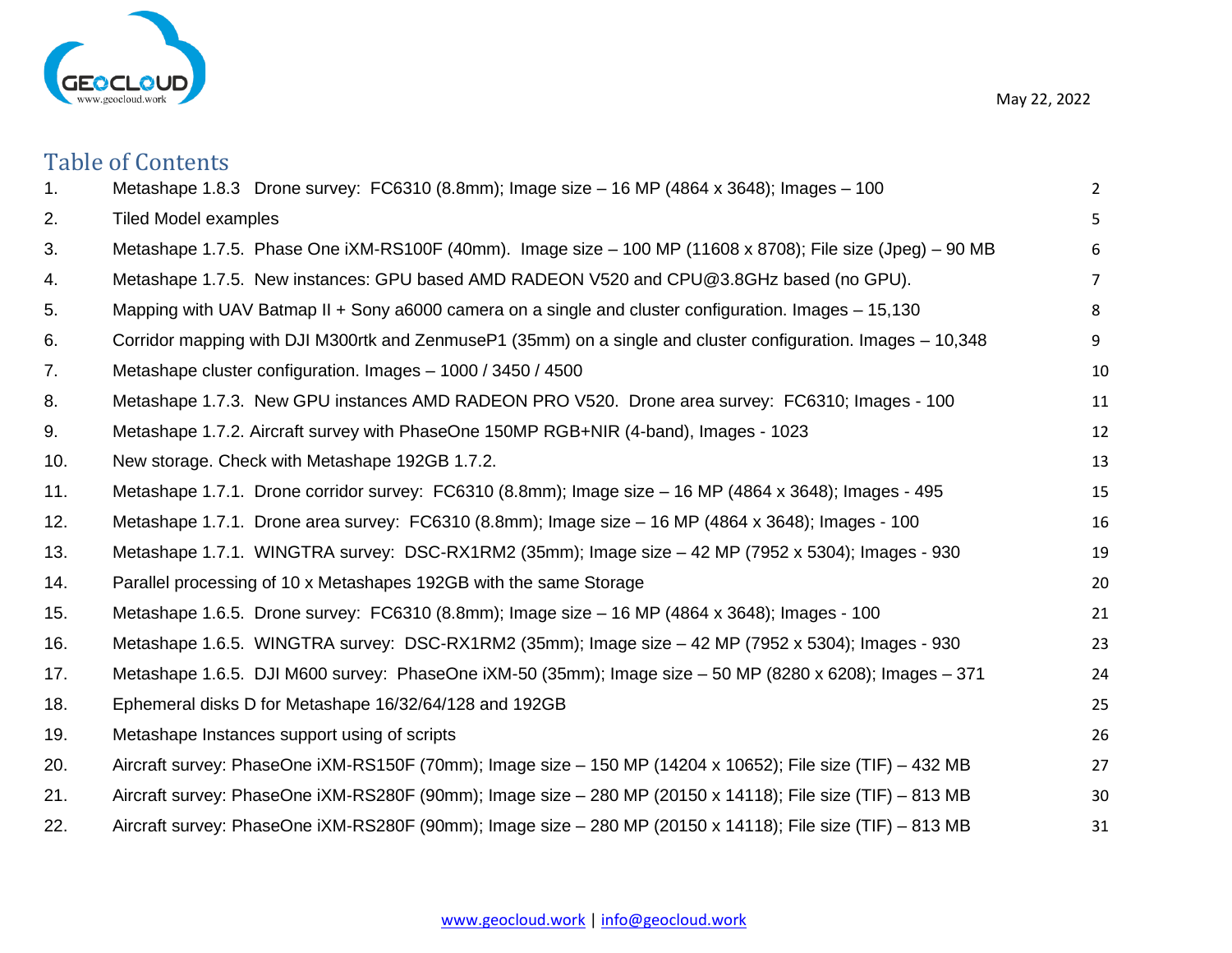<span id="page-1-0"></span>

- 1. Metashape 1.8.3 Drone survey: FC6310 (8.8mm); Image size 16 MP (4864 x 3648); Images 100
- File size  $(JPG) 7.5 MB;$
- Side/Forward overlap 70%; Flight altitude 320m; GSD 8 cm; Area 1.35 sq.km;

|                                          |              |                | 18-05-22                                 | 22-05-22                                 | 18-05-22                                  | $21 - 05 - 22$                            |
|------------------------------------------|--------------|----------------|------------------------------------------|------------------------------------------|-------------------------------------------|-------------------------------------------|
|                                          |              | <b>GPU</b> CPU | <b>Metashape 16GB</b>                    | <b>Metashape 16GB</b>                    | <b>Metashape 192GB</b>                    | <b>Metashape 192GB</b>                    |
| <b>OS</b>                                |              |                | <b>Windows 2019</b>                      | <b>Linux</b>                             | <b>Windows 2019</b>                       | <b>Linux</b>                              |
| <b>Storage</b>                           |              |                | <b>Storage X</b><br>standard             | <b>Storage X</b><br>standard             | <b>Storage X</b><br><b>standard</b>       | <b>Storage X</b><br>standard              |
| <b>GPU</b>                               |              |                | 1 x TESLA T4                             | 1 x TESLA T4                             | 4 x TESLA T4                              | 4 x TESLA T4                              |
| Processor type                           |              |                | Intel ® Xeon ®<br><b>Platinum 8259CL</b> | Intel ® Xeon ®<br><b>Platinum 8259CL</b> | Intel ® Xeon ®<br><b>Cascade Lake 24C</b> | Intel ® Xeon ®<br><b>Cascade Lake 24C</b> |
| Processor configuration                  |              |                | 1 socket<br>2 CPU 2.50GHz<br>4vCPU       | 1 socket<br>2 CPU 2.50GHz<br>4vCPU       | 1 socket<br>24 CPU@2.50GHz<br>48 vCPU     | 1 socket<br>24 CPU@2.50GHz<br>48 vCPU     |
| <b>RAM</b>                               |              |                | 16                                       | 16                                       | 192                                       | 192                                       |
| Match Photos (High)                      | $\mathsf{V}$ | v              | 1m 49s                                   | 1m <sub>27s</sub>                        | <b>43s</b>                                | 35s                                       |
| Align Cameras                            |              | v              | $1m$ 11s                                 | 1m 12s                                   | 18 <sub>s</sub>                           | 12s                                       |
| Depth Maps (High, Aggressive)            | $\mathsf{V}$ | v              | 12m <sub>5s</sub>                        | 9m 11s                                   | 3m <sub>9s</sub>                          | $2m$ $7s$                                 |
| Dense Cloud                              |              | v              | 24m 52s                                  | 20m 4s                                   | 6m 18s                                    | 3m 38s                                    |
| DEM (from Dense cloud)                   |              | v              | 1m 20s                                   | 1m 10s                                   | 45s                                       | <b>36s</b>                                |
| Orthomosaic (from DEM)                   |              | v              | 6m 27s                                   | 5m 17s                                   | 2m <sub>51s</sub>                         | $2m$ 8s                                   |
| Price (\$/h)                             |              |                | \$2.829                                  | \$2.798                                  | \$11.648                                  | \$11.356                                  |
| <b>Total time (h)</b>                    |              |                | 0.80                                     | 0.64                                     | 0.23                                      | 0.15                                      |
| Total time (h,m)                         |              |                | <b>48m</b>                               | <b>38m</b>                               | 14m                                       | 9m                                        |
| <b>Total price</b>                       |              |                | \$2.26                                   | \$1.79                                   | \$2.68                                    | \$1.70                                    |
| Build Tiled (from Depth Maps, High/High) | V            | v              | 51m 35s                                  | 51m7s                                    | 19m 19s                                   | 15m 38s                                   |
| Build Mesh (from Depth Maps, High/High)  | $\mathsf{V}$ | v              | 18m 22s                                  | 14m 34s                                  | 7m 14s                                    | 4m 41s                                    |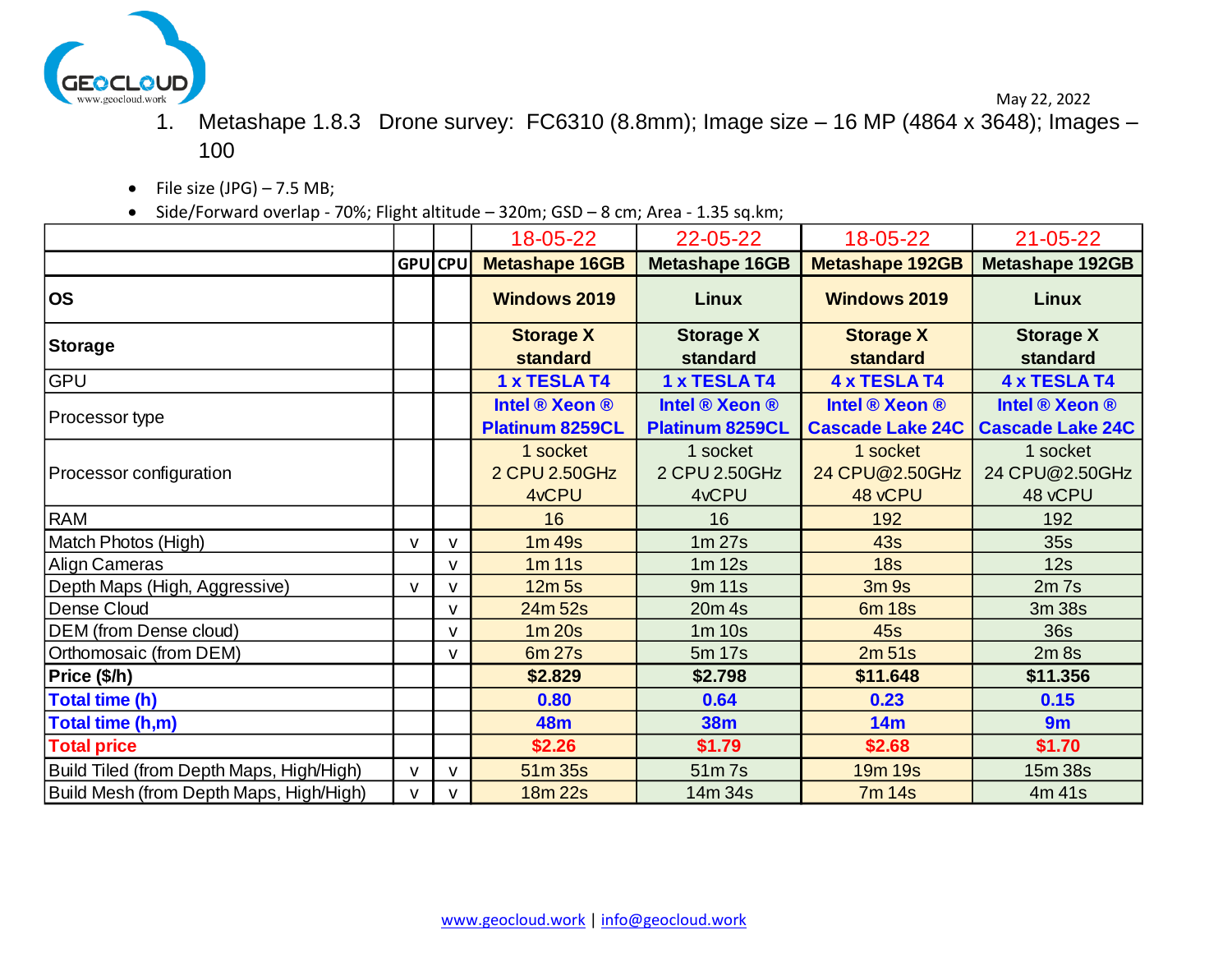

|                                          |              |   | 20-05-22                                | 20-05-22            | 22-05-22               | 19-05-22               | 22-05-22               |
|------------------------------------------|--------------|---|-----------------------------------------|---------------------|------------------------|------------------------|------------------------|
|                                          |              |   | GPU CPU Metashape 122GB Metashape 244GB |                     | <b>Metashape 244GB</b> | <b>Metashape 488GB</b> | <b>Metashape 488GB</b> |
| <b>OS</b>                                |              |   | <b>Windows 2019</b>                     | <b>Windows 2019</b> | Linux                  | <b>Windows 2019</b>    | Linux                  |
| Storage                                  |              |   | <b>Storage X</b>                        | <b>Storage X</b>    | <b>Storage X</b>       | <b>Storage X</b>       | <b>Storage X</b>       |
|                                          |              |   | standard                                | standard            | standard               | standard               | standard               |
| GPU                                      |              |   | 1 x TESLA M60                           | 2 x TESLA M60       | 2 x TESLA M60          | 4 x TESLA M60          | 4 x TESLA M60          |
|                                          |              |   | Intel ® Xeon ®                          | Intel ® Xeon ®      | Intel ® Xeon ®         | Intel ® Xeon ®         | Intel ® Xeon ®         |
| Processor type                           |              |   | E5-2686 v4                              | E5-2686 v4          | E5-2686 v4             | E5-2686 v4             | E5-2686 v4             |
|                                          |              |   | 1 socket                                | 1 socket            | 1 socket               | 2 socket               | 2 socket               |
| <b>vCPU</b>                              |              |   | 8 CPU 2.30GHz                           | 16 CPU@2.30GHz      | 16 CPU@2.30GHz         | 32 CPU@2.30GHz         | 32 CPU@2.30GHz         |
|                                          |              |   | 16vCPU                                  | 32 vCPU             | 32 vCPU                | 64 vCPU                | 64 vCPU                |
| <b>RAM</b>                               |              |   | 122                                     | 244                 | 244                    | 488                    | 488                    |
| Match Photos (High)                      | $\mathsf{V}$ | V | 1m <sub>48s</sub>                       | $1m$ 12s            | 55s                    | 57s                    | 1m21s                  |
| Align Cameras                            |              | v | 30 <sub>s</sub>                         | 24s                 | 16s                    | 23s                    | 16s                    |
| Depth Maps (High, Aggressive)            | $\mathsf{V}$ | V | 11m58s                                  | 6m 31s              | 5m 49s                 | 4m 28s                 | 3m 30s                 |
| Dense Cloud                              |              | ۷ | 10m 5s                                  | 7m 58s              | 4m 56s                 | 9m <sub>9s</sub>       | 4m 44s                 |
| DEM (from Dense cloud)                   |              | v | 57s                                     | 53s                 | 43s                    | 53s                    | 42s                    |
| Orthomosaic (from DEM)                   |              | v | 4m1s                                    | 3m 40s              | $2m$ 39s               | 3m 35s                 | 2m 38s                 |
| Price (\$/h)                             |              |   | \$4.697                                 | \$6.988             | \$6.794                | \$11.569               | \$11.478               |
| Total time (h)                           |              |   | 0.49                                    | 0.34                | 0.26                   | 0.32                   | 0.22                   |
| Total time (h,m)                         |              |   | 29m                                     | 20 <sub>m</sub>     | 16m                    | 19m                    | 13m                    |
| <b>Total price</b>                       |              |   | \$2.30                                  | \$2.38              | \$1.77                 | \$3.70                 | \$2.53                 |
| Build Tiled (from Depth Maps, High/High) | v            | V | 32m 31s                                 | 27m 37s             | 19m 40s                | 33m 44s                | 19m 52s                |
| Build Mesh (from Depth Maps, High/High)  |              | v | 10m 37s                                 | 8m 25s              | 5m 49s                 | 8m 11s                 | 6m 14s                 |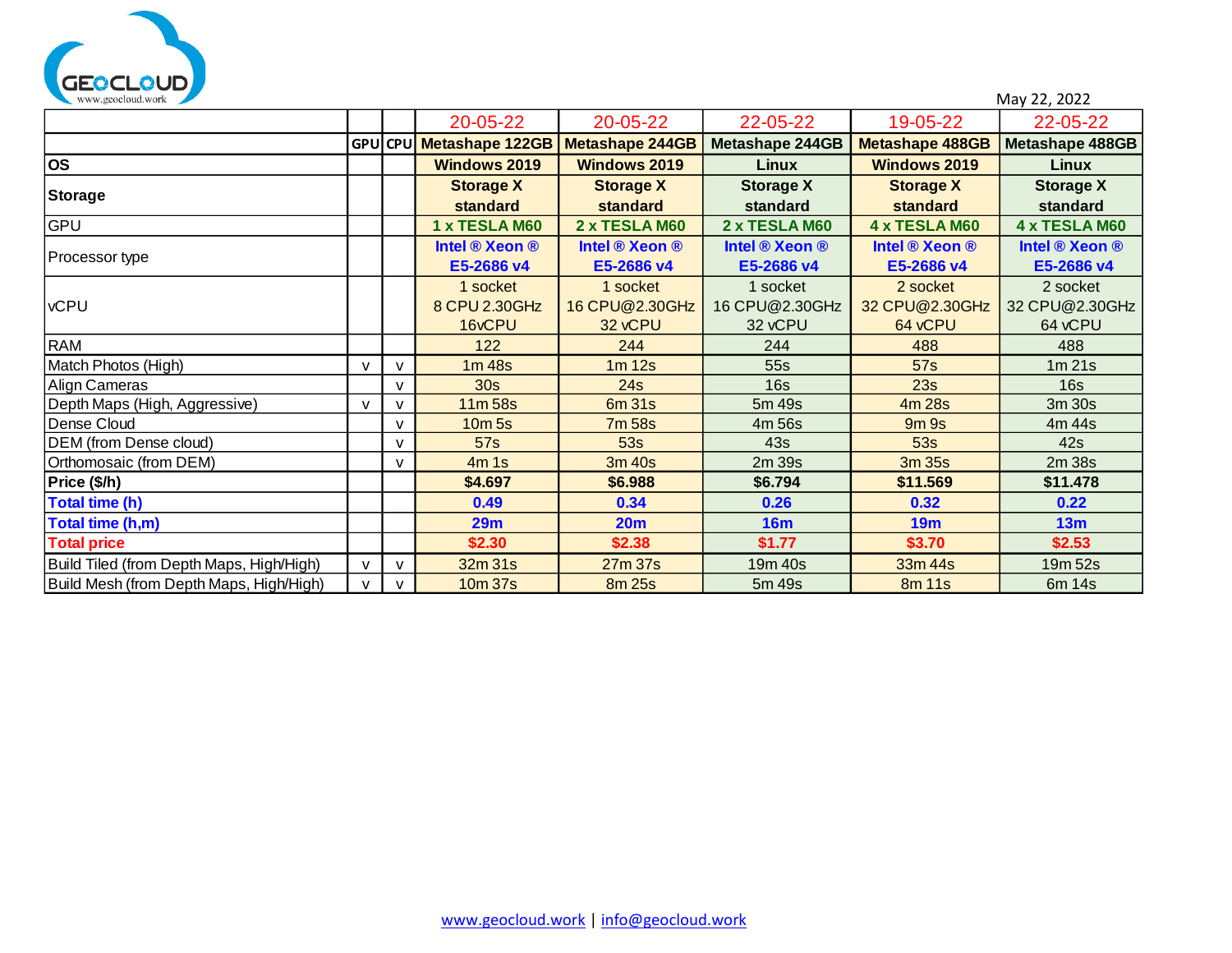

|                                          |              |              | $21 - 05 - 22$                      | 20-05-22                             | 21-05-22                             |
|------------------------------------------|--------------|--------------|-------------------------------------|--------------------------------------|--------------------------------------|
|                                          |              | GPUCPU       | <b>Metashape 64GB</b>               | <b>Metashape 128GB</b>               | <b>Metashape 256GB</b>               |
| <b>OS</b>                                |              |              | <b>Windows 2019</b>                 | <b>Windows 2019</b>                  | <b>Windows 2019</b>                  |
| <b>Storage</b>                           |              |              | <b>Storage X</b><br><b>STANDARD</b> | <b>Storage X</b><br><b>STANDARD</b>  | <b>Storage X</b><br><b>STANDARD</b>  |
| <b>GPU</b>                               |              |              | 1 x RADEON V520                     | 2 x RADEON V520                      | <b>4 x RADEON V520</b>               |
| Processor type                           |              |              | <b>AMD EPYC 7R32</b>                | <b>AMD EPYC 7R32</b>                 | <b>AMD EPYC 7R32</b>                 |
| Processor configuration                  |              |              | 1 socket<br>8 CPU@2.80GHz<br>16vCPU | 1 socket<br>16 CPU@2.80GHz<br>32vCPU | 1 socket<br>32 CPU@2.80GHz<br>64vCPU |
| <b>RAM</b>                               |              |              | 64                                  | 128                                  | 256                                  |
| Match Photos (High)                      | $\mathsf{V}$ | v            | 1m 20s                              | 1m <sub>7s</sub>                     | <b>41s</b>                           |
| Align Cameras                            |              | v            | 20s                                 | 15s                                  | 13s                                  |
| Depth Maps (High, Aggressive)            | $\mathsf{V}$ | v            | 8m 17s                              | $5m$ $7s$                            | 3m 15s                               |
| <b>Dense Cloud</b>                       |              | $\mathsf{v}$ | 7m 14s                              | 5m 26s                               | 5m 27s                               |
| DEM (from Dense cloud)                   |              | $\mathsf{V}$ | <b>43s</b>                          | <b>39s</b>                           | <b>36s</b>                           |
| Orthomosaic (from DEM)                   |              | v            | 2m 55s                              | 2m <sub>34s</sub>                    | 2m 28s                               |
| Price (\$/h)                             |              |              | \$4.384                             | \$6.892                              | \$11.908                             |
| Total time (h)                           |              |              | 0.35                                | 0.25                                 | 0.21                                 |
| Total time (h,m)                         |              |              | 21m                                 | 15m                                  | 13m                                  |
| <b>Total price</b>                       |              |              | \$1.53                              | \$1.72                               | \$2.50                               |
| Build Tiled (from Depth Maps, High/High) | $\mathsf{v}$ | $\mathsf{v}$ | 20m 29s                             | 17m 16s                              | 18m 32s                              |
| Build Mesh (from Depth Maps, High/High)  | v            | v            | <b>7m 18s</b>                       | 6 <sub>m</sub> 6s                    | 5m 58s                               |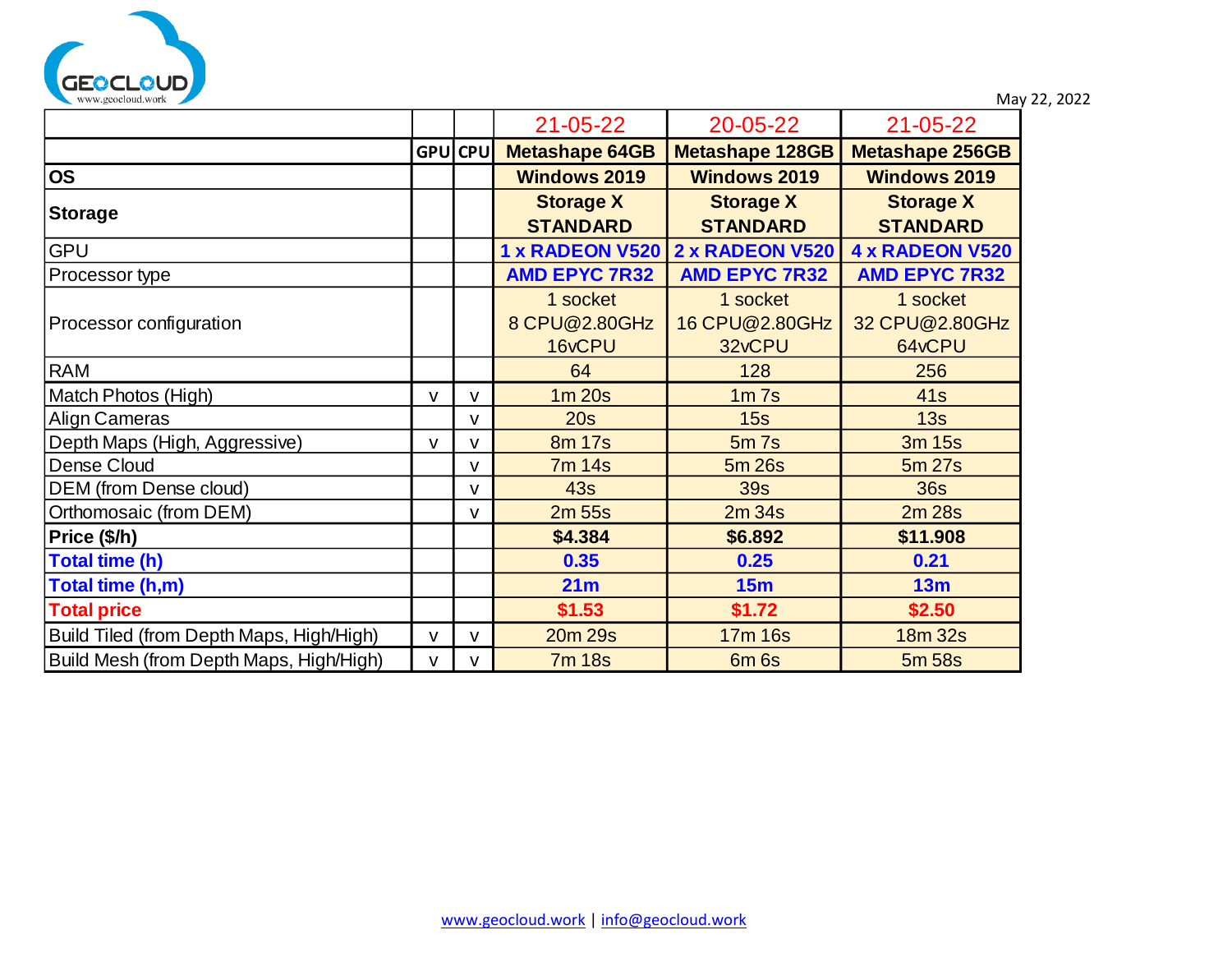

- 2. Tiled Model examples
- <span id="page-4-0"></span>• Camera – Zenmuse P1 (35mm), Images – 3,865; Flight altitude – 166 m; GSD – 1.9 cm; Area – 3.78 sq. km
- Camera PhaseOne PAS880, Images 440; Flight altitude 1,440 m; GSD 4.1 cm; Area 1.94 sq. km
- Camera PhaseONe iXM-50, Images 371; Flight altitude 103 m; GSD 1.3 cm; Area 0.04 sq. km

| <b>Application</b>                              | Metashape 192GB  | Metashape 192GB  | <b>Metashape 192GB</b> |
|-------------------------------------------------|------------------|------------------|------------------------|
| <b>Software</b>                                 | Metashape 1.7.5  | Metashape 1.7.3  | Metashape 1.5.5        |
| <b>OS</b>                                       | <b>Linux</b>     | <b>Linux</b>     | Linux                  |
| <b>Storage</b>                                  | <b>Storage X</b> | <b>Storage X</b> | <b>Storage X</b>       |
|                                                 | <b>Enhanced</b>  | <b>Enhanced</b>  | <b>Enhanced</b>        |
| <b>GPU</b>                                      | 4 x TESLA T4     | 4 x TESLA T4     | 4 x TESLA T4           |
|                                                 | 1 socket         | 1 socket         | 1 socket               |
| <b>vCPU</b>                                     | 24 CPU @ 2.5GHz  | 24 CPU @ 2.5GHz  | 24 CPU @ 2.5GHz        |
|                                                 | 48 vCPU          | 48 vCPU          | 48 vCPU                |
| <b>RAM</b>                                      | 192              | 192              | 192                    |
| <b>Camera</b>                                   | ZenmuseP1        | <b>PhaseOne</b>  | <b>PhaseOne</b>        |
|                                                 |                  | <b>PAS880</b>    | <b>iXM-50</b>          |
| <b>Images</b>                                   | 3,865            | 440              | 371                    |
| <b>Match Photos (High)</b>                      | 48m 57s          | 1h 19m           | 1h 38m                 |
| <b>Align Cameras (High)</b>                     | 15m 4s           | 5m 11s           | 2m <sub>9s</sub>       |
| <b>Depth Maps (High/Moderate)</b>               | 4h 42m           | 7h 27m           | 7h 38m                 |
| <b>Dense Cloud (High/Moderate)</b>              | 10h 52m          |                  | 6h <sub>6m</sub>       |
| without "Point color calculation"               |                  |                  |                        |
| Ground points classifiaction (15/0.25/300)      | 6h 54m           |                  |                        |
| Tiled Model (High/Moderate) (Depth/Depth/Dense) | 79h              | 33h              | 5h 6m                  |
| <b>DEM (from Dense Cloud)</b>                   | 39m 46s          |                  |                        |
| Orthomosaic (DEM) NO "Refine seamlines"         | 2h 26m           |                  |                        |
| Time (h)                                        | 105.63           | 41.87            | 20.50                  |
| Price (\$/h/computer)                           | \$11.356         | \$11.356         | \$11.356               |
| <b>Total price</b>                              | \$1,199.53       | \$475.48         | \$232.80               |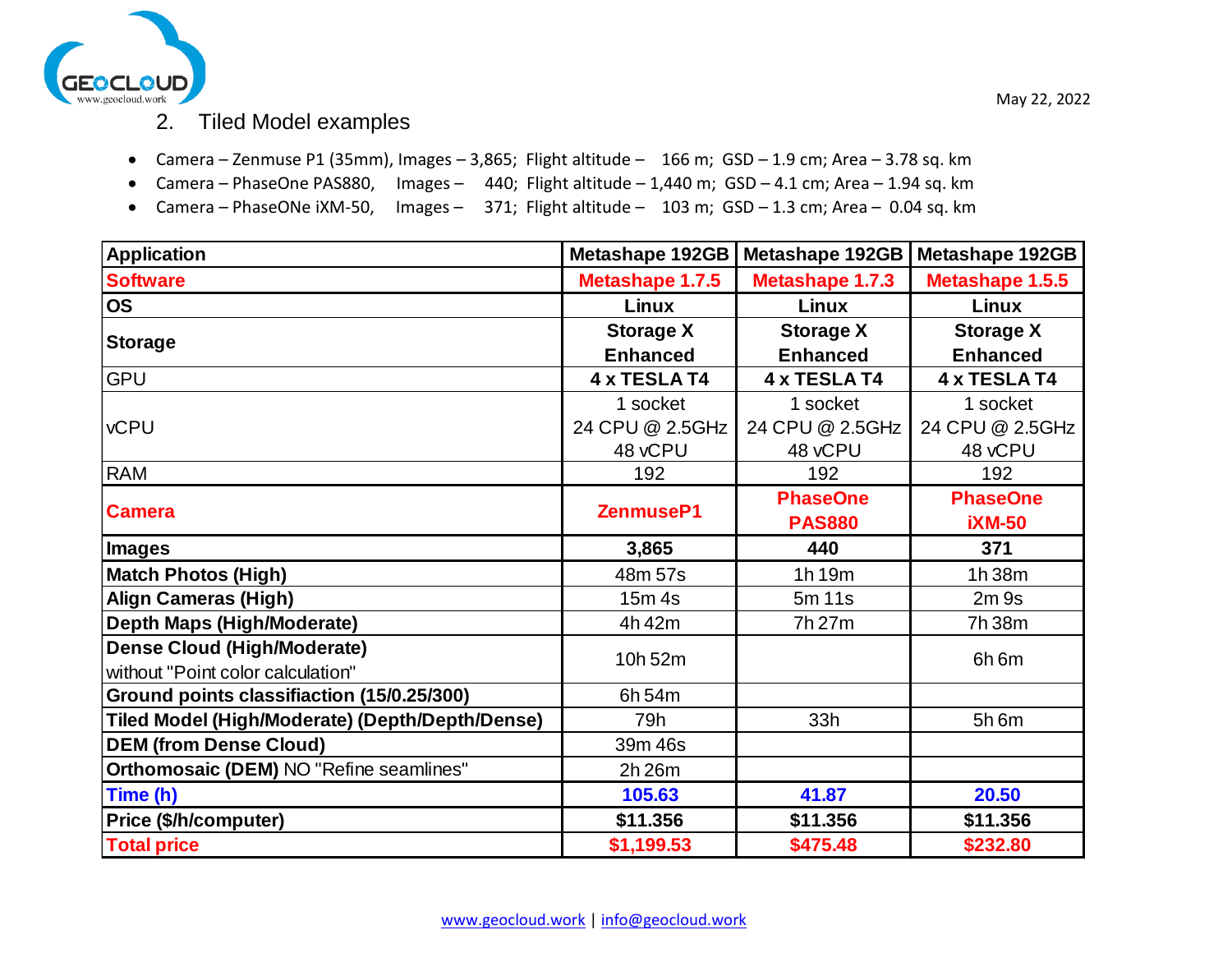<span id="page-5-0"></span>

- May 22, 2022
- 3. Metashape 1.7.5. Phase One iXM-RS100F (40mm). Image size 100 MP (11608 x 8708); File size (Jpeg) – 90 MB
- Images 828; Side/Forward overlap 70%; Flight altitude 433m; GSD 4.4 cm; Area 23.4 sq. km

|                                       |              |              |                | 30-12-21                | 30-12-21                | 30-12-21                | 30-12-21                |
|---------------------------------------|--------------|--------------|----------------|-------------------------|-------------------------|-------------------------|-------------------------|
|                                       |              | GPU CPU      | Config         | Metashape 192GB         | <b>Metashape 192GB</b>  | <b>Metashape 192GB</b>  | <b>Metashape 192GB</b>  |
| los                                   |              |              |                | Linux                   | <b>Linux</b>            | <b>Linux</b>            | Linux                   |
|                                       |              |              |                | <b>Storage X</b>        | <b>Storage D-D</b>      | <b>Storage X</b>        | <b>Storage X</b>        |
| Storage                               |              |              |                | 1000 GB                 | <b>Ephemeral 900 GB</b> | 1000 GB                 | 1000 GB                 |
|                                       |              |              |                | <b>Enhanced</b>         | <b>Enhanced</b>         | <b>Enhanced</b>         | <b>Enhanced</b>         |
| <b>GPU</b>                            |              |              |                | 4 x TESLA T4            | 4 x TESLA T4            | 4 x TESLA T4            | 4 x TESLA T4            |
|                                       |              |              |                | Intel ® Xeon ®          | Intel ® Xeon ®          | Intel ® Xeon ®          | Intel ® Xeon ®          |
| Processor type                        |              |              |                | <b>Cascade Lake 24C</b> | <b>Cascade Lake 24C</b> | <b>Cascade Lake 24C</b> | <b>Cascade Lake 24C</b> |
|                                       |              |              |                | 1 socket                | 1 socket                | 1 socket                | 1 socket                |
| <b>vCPU</b>                           |              |              |                | 24 CPU @ 2.5GHz         | 24 CPU @ 2.5GHz         | 24 CPU @ 2.5GHz         | 24 CPU @ 2.5GHz         |
|                                       |              |              |                | 48 vCPU                 | 48 vCPU                 | 48 vCPU                 | 48 vCPU                 |
| <b>RAM</b>                            |              |              |                | 192                     | 192                     | 192                     | 192                     |
| <b>Computers</b>                      |              |              |                |                         |                         | 3                       | 5                       |
| Images                                |              |              |                | 828                     | 828                     | 828                     | 828                     |
| <b>Match Photos (High)</b>            | $\mathsf{V}$ |              | Cluster        | 9m 22s                  | 13m 53s                 | 10m 33s                 | 8m 44s                  |
| <b>Align Cameras (High)</b>           |              | $\mathsf{V}$ | Cluster        | 2m 51s                  | 2m 54s                  | 1m 44s                  | 1m 25s                  |
| <b>Depth Maps (Medium/Agressive)</b>  | $\mathsf{V}$ | $\mathsf{v}$ | Cluster        | 37m 44s                 | 37m 3s                  | 17m 19s                 | 15m 1s                  |
| <b>Dense Cloud (Medium/Agressive)</b> |              | v            | <b>Cluster</b> | 45m 13s                 | 42m 1s                  | 18m 2s                  | 11m 34s                 |
| without "Point color calculation"     |              |              |                |                         |                         |                         |                         |
| <b>DEM (from Dense Cloud)</b>         |              | v            | Cluster        | 11m 18s                 | 6m 15s                  | 4m 21s                  | 2m 42s                  |
| <b>Orthomosaic (DEM)</b>              |              | $\mathsf{v}$ | Cluster        | 1h 20m                  | 1h 27m                  | 40m 43s                 | 24m 14s                 |
| NO "Refine seamlines"                 |              |              |                |                         |                         |                         |                         |
| Time (h)                              |              |              |                | 3.11                    | 3.15                    | 1.55                    | 1.06                    |
| Price (\$/h/computer)                 |              |              |                | \$11.356                | \$11.356                | \$11.356                | \$11.356                |
| <b>Total price</b>                    |              |              |                | \$35.32                 | \$35.77                 | \$52.81                 | \$60.19                 |
| <b>Optimiaztion parametrs</b>         |              | $\vee$       | Single         | 4s                      | 4s                      | 4s                      | 4s                      |
| <b>Ground classification</b>          |              | $\mathsf{v}$ | Single         | 25m                     | 25m                     | 25m                     | 25m                     |
| <b>Export orthophoto tiles</b>        |              | $\mathsf{v}$ | Single         | 35m                     | 35m                     | 35m                     | 35m                     |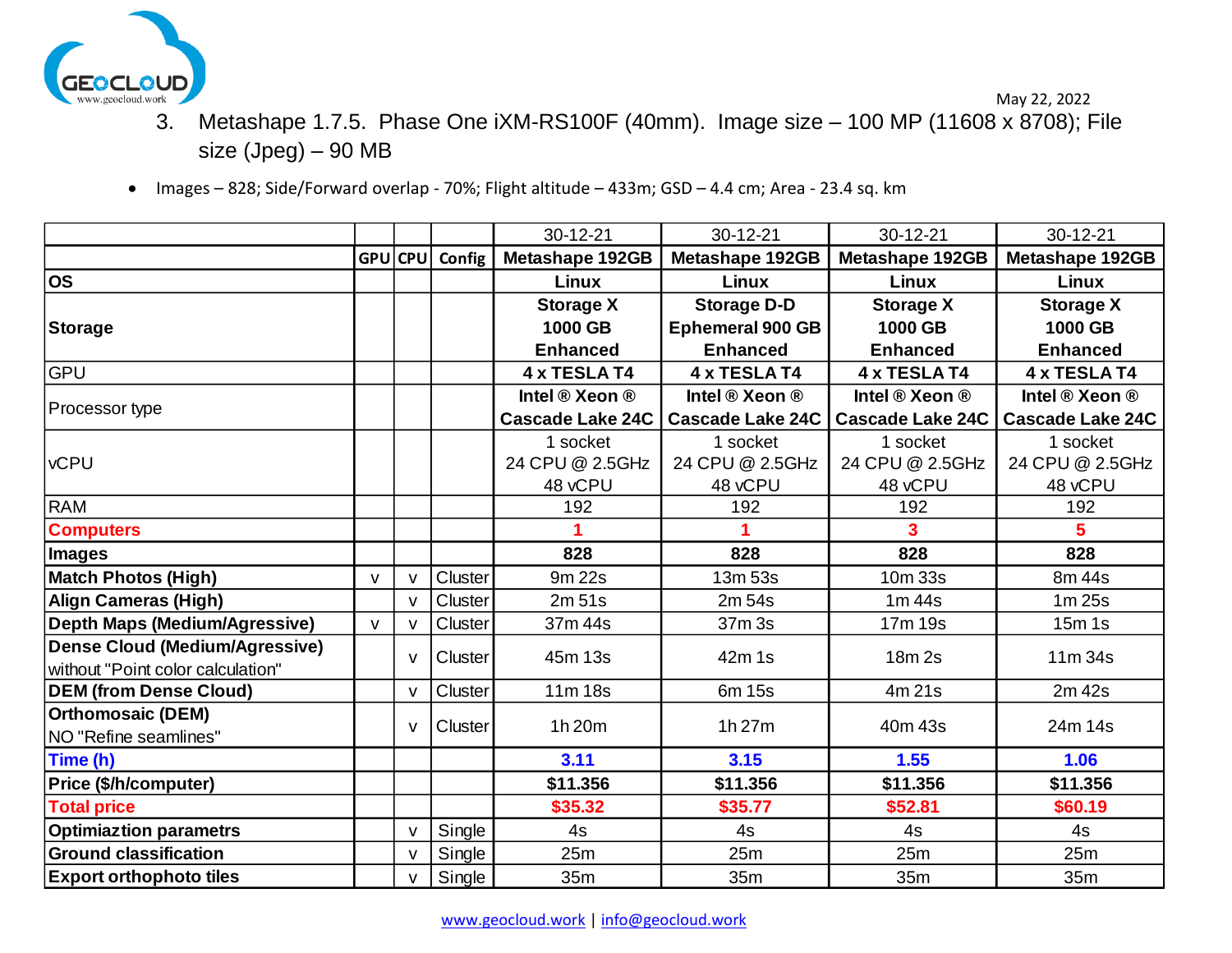<span id="page-6-0"></span>

 May 22, 2022 4. Metashape 1.7.5. New instances: GPU based AMD RADEON V520 and CPU@3.8GHz based (no GPU).

- Drone area survey: FC6310; Images 100;
- File size (JPG) 7.5 MB; Side/Forward overlap 70%; Flight altitude 300m; GSD 8 cm; Area 1.35 sq. km

|                                                                                                                                                                                                                                                                                                            |              |                | 19-12-21                 | 19-12-21                  | 19-12-21                  | 19-12-21                      | 20-12-21                                          | $24 - 12 - 21$                              |
|------------------------------------------------------------------------------------------------------------------------------------------------------------------------------------------------------------------------------------------------------------------------------------------------------------|--------------|----------------|--------------------------|---------------------------|---------------------------|-------------------------------|---------------------------------------------------|---------------------------------------------|
|                                                                                                                                                                                                                                                                                                            |              | <b>GPU</b> CPU | Metashape 16GB           | Metashape 64GB            | Metashape 128GB           | Metashape 256GB               | Metashape 192GB                                   | Metashape 512GB                             |
| <b>los</b>                                                                                                                                                                                                                                                                                                 |              |                | Windows 2019             | Windows 2019              | Windows 2019              | Windows 2019                  | <b>Linux</b>                                      | Linux                                       |
|                                                                                                                                                                                                                                                                                                            |              |                | <b>Storage X</b>         | <b>Storage X</b>          | <b>Storage X</b>          | <b>Storage X</b>              | <b>Storage X</b>                                  | <b>Storage X</b>                            |
| Storage                                                                                                                                                                                                                                                                                                    |              |                | <b>STANDARD</b>          | <b>STANDARD</b>           | <b>STANDARD</b>           | <b>STANDARD</b>               | <b>STANDARD</b>                                   | <b>STANDARD</b>                             |
| <b>GPU</b>                                                                                                                                                                                                                                                                                                 |              |                | 1 x RADEON V520          | 1 x RADEON V520           | 2 x RADEON V520           | <b>4 x RADEON V520</b>        | <b>No GPU</b>                                     | <b>No GPU</b>                               |
| Processor type                                                                                                                                                                                                                                                                                             |              |                | <b>AMD EPYC 7R32</b>     | <b>AMD EPYC 7R32</b>      | <b>AMD EPYC 7R32</b>      | <b>AMD EPYC 7R32</b>          | <b>Intel Xeon Scalable</b><br><b>Cascade Lake</b> | <b>Intel Xeon</b><br><b>Platinum 8259CL</b> |
| Processor configuration                                                                                                                                                                                                                                                                                    |              |                | 1 socket<br>4vCPU@2.8GHz | 1 socket<br>16vCPU@2.8GHz | 1 socket<br>32vCPU@2.8GHz | 1 socket<br>64vCPU@2.8GHz     | 1 socket<br>48vCPU@3.8GHz                         | 1 socket<br>64vCPU@2.5GHz                   |
| RAM                                                                                                                                                                                                                                                                                                        |              |                | 16                       | 64                        | 128                       | 256                           | 192                                               | 512                                         |
| Match Photos (Highest)                                                                                                                                                                                                                                                                                     | $\mathsf{v}$ | $\mathsf{V}$   | 2m1s                     | 2m <sub>6s</sub>          | $1m$ 20s                  | 1 <sub>m</sub> 3 <sub>s</sub> | 2m 21s                                            | 2m 42s                                      |
| Align Cameras                                                                                                                                                                                                                                                                                              |              | $\mathsf{v}$   | 44s                      | 17s                       | 14s                       | 10 <sub>s</sub>               | 10 <sub>s</sub>                                   | 13s                                         |
| Depth Maps (Ultra High, Aggressive)                                                                                                                                                                                                                                                                        | $\mathsf{V}$ | v              | 36m 59s                  | 28m 41s                   | 15m 12s                   | 9 <sub>m</sub> 4s             | 4h 10m                                            | 4h 17m                                      |
| Dense Cloud                                                                                                                                                                                                                                                                                                |              | $\mathsf{v}$   | 1h 32m                   | 31m 37s                   | 23m 5s                    | 20m 33s                       | 16m 51s                                           | 19m 44s                                     |
| DEM (from Dense cloud)                                                                                                                                                                                                                                                                                     |              | $\mathsf{v}$   | 3m 38s                   | 2m 18s                    | 2m <sub>2s</sub>          | $2m$ Os                       | $1m$ 29s                                          | 1m <sub>52s</sub>                           |
| Orthomosaic (from DEM)                                                                                                                                                                                                                                                                                     |              | $\mathsf{v}$   | 8m 1s                    | 4m 8s                     | 3m 40s                    | 3m 42s                        | 3m 25s                                            | 4m 18s                                      |
| Price (\$/h)                                                                                                                                                                                                                                                                                               |              |                | \$2.814                  | \$4.770                   | \$7,085                   | \$11.715                      | \$11.828                                          | \$11.819                                    |
| Total time (h)                                                                                                                                                                                                                                                                                             |              |                | 2.39                     | 1.15                      | 0.76                      | 0.61                          |                                                   |                                             |
| Total time (h,m)                                                                                                                                                                                                                                                                                           |              |                | 2h 23m                   | $1h$ 9m                   | 46m                       | <b>36m</b>                    |                                                   |                                             |
| <b>Total price</b>                                                                                                                                                                                                                                                                                         |              |                | \$6.73                   | \$5.49                    | \$5.38                    | \$7.15                        | \$0.00                                            | \$0.00                                      |
| Tiled model (from Dense cloud, Ultra<br>High/High)                                                                                                                                                                                                                                                         | $\mathbf{v}$ | $\mathsf{v}$   |                          |                           |                           | 4h 59m                        |                                                   |                                             |
| Tiled model (from Depth Maps, Ultra<br>High/High)                                                                                                                                                                                                                                                          | $\mathsf{v}$ | $\mathsf{V}$   |                          |                           |                           | 2h 38m                        |                                                   |                                             |
| Comments:<br>CPU based images recommended to use for the steps that are nor requiring GPU processing. It is also good for use in a cluster<br>configuration for the step of orthophoto processing for very large projects with very large image size while a lot of RAM is required for<br>the processing. |              |                |                          |                           |                           |                               |                                                   |                                             |

## Comments: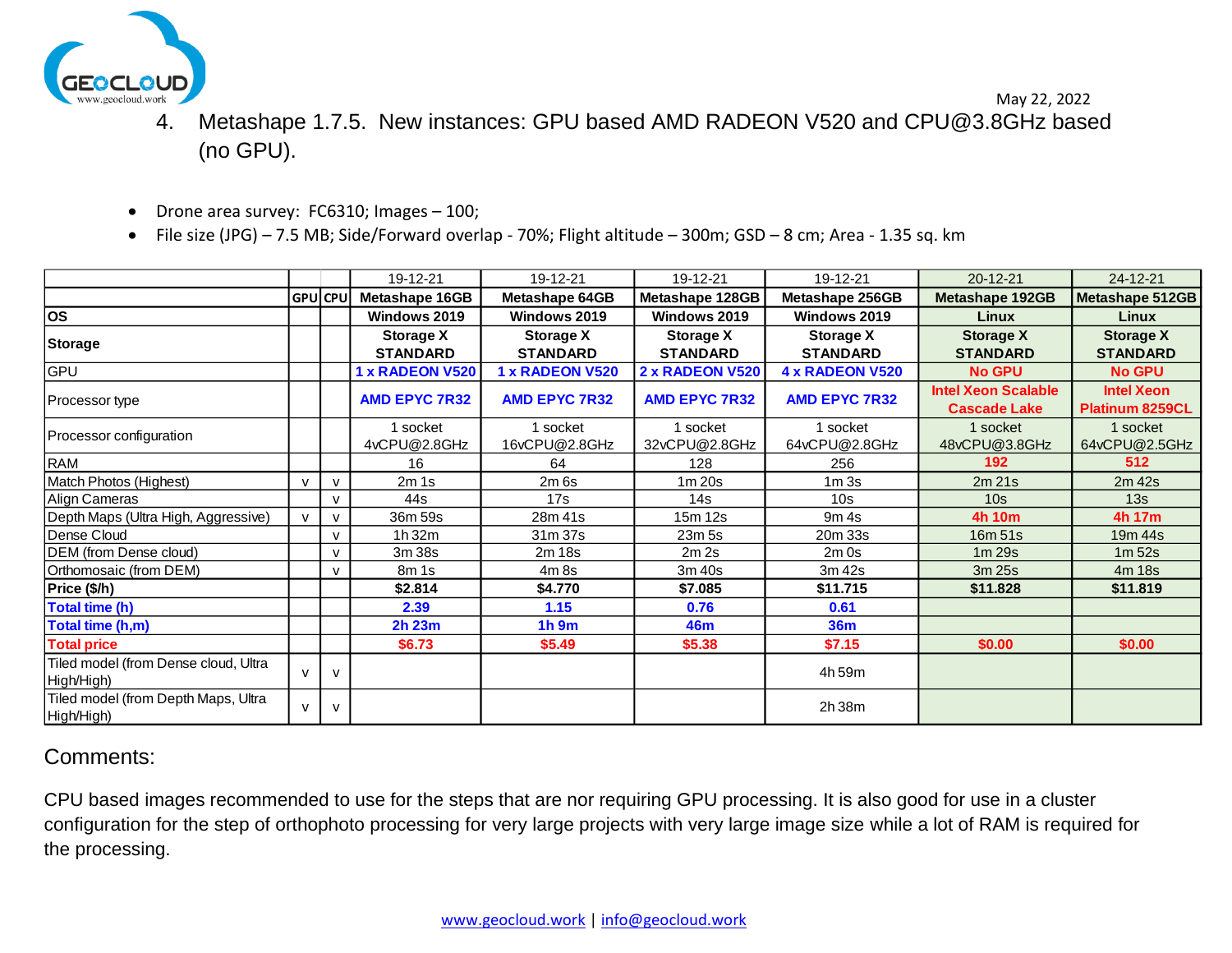

5. Mapping with UAV Batmap II + Sony a6000 camera on a single and cluster configuration. Images  $-15,130$ 

May 22, 2022

<span id="page-7-0"></span>Area – 40.6 sq.km, Number of images – 15,130 Frame size – 24MP (6000 x 4000), Image file type – JPEG, Image file size – 20 Mb Forward/Side overlap - 80%/80%, GSD – 4.2 cm

|                                       |              | GPU CPU      | Metashape 192GB         | <b>Metashape 192GB</b>  | <b>Metashape 256GB</b>  |
|---------------------------------------|--------------|--------------|-------------------------|-------------------------|-------------------------|
| <b>OS</b>                             |              |              | Windows 2019            | <b>Linux</b>            | Windows 2019            |
|                                       |              |              | <b>Storage X</b>        | <b>Storage X</b>        | <b>Storage X</b>        |
| <b>Storage</b>                        |              |              | 1000 GB                 | 2000 GB                 | 2000 GB                 |
|                                       |              |              | <b>Standard</b>         | <b>Enhanced</b>         | <b>Enhanced</b>         |
| <b>GPU</b>                            |              |              | 4 x TESLA T4            | 4 x TESLA T4            | 4 x Radeon V520         |
| Processor type                        |              |              | Intel ® Xeon ®          | Intel ® Xeon ®          | Intel ® Xeon ®          |
|                                       |              |              | <b>Cascade Lake 24C</b> | <b>Cascade Lake 24C</b> | <b>Cascade Lake 24C</b> |
|                                       |              |              | 1 socket                | 1 socket                | 2 socket                |
| <b>vCPU</b>                           |              |              | 24 CPU @ 2.5GHz         | 24 CPU @ 2.5GHz         | 32 CPU @ 2.8GHz         |
|                                       |              |              | 48 vCPU                 | 48 vCPU                 | 64 vCPU                 |
| <b>RAM</b>                            |              |              | 192                     | 192                     | 256                     |
| <b>Computers</b>                      |              |              | 1                       | 1                       | 5                       |
| <b>Images</b>                         |              |              | 15,130                  | 15,130                  | 15,130                  |
| <b>Match Photos (High)</b>            | $\mathsf{V}$ |              | 9h 53m                  | 7h 33m                  | 2h 36m                  |
| <b>Align Cameras (High)</b>           |              | $\mathsf{V}$ | 1h51m                   | 1h 29m                  | 54 <sub>m</sub>         |
| <b>Optimiaztion parametrs</b>         |              | $\mathsf{V}$ | 3 <sub>m</sub>          | 3m                      | 3m                      |
| <b>Depth Maps (Medium/Agressive)</b>  | $\mathsf{V}$ |              | 4h 36m                  | 2h 46m                  | 2h 14m                  |
| <b>Dense Cloud (Medium/Agressive)</b> |              | $\mathbf v$  | 11h 25m                 | 4h 23m                  | 1h 26m                  |
| without "Point color calculation"     |              |              |                         |                         |                         |
| <b>DEM (from Dense Cloud)</b>         |              | $\mathsf{V}$ | 44m                     | 31 <sub>m</sub>         | 21m                     |
| <b>Orthomosaic (DEM)</b>              |              |              | 5h 14m                  | 3h 28m                  | 1h 19m                  |
| NO "Refine seamlines"                 |              | $\mathsf{V}$ |                         |                         |                         |
| Time (h)                              |              |              | 33.77                   | 20.22                   | 8.88                    |
| Price (\$/h/computer)                 |              |              | \$11.648                | \$11.356                | \$11.908                |
| <b>Total price</b>                    |              |              | \$393.35                | \$229.62                | \$528.72                |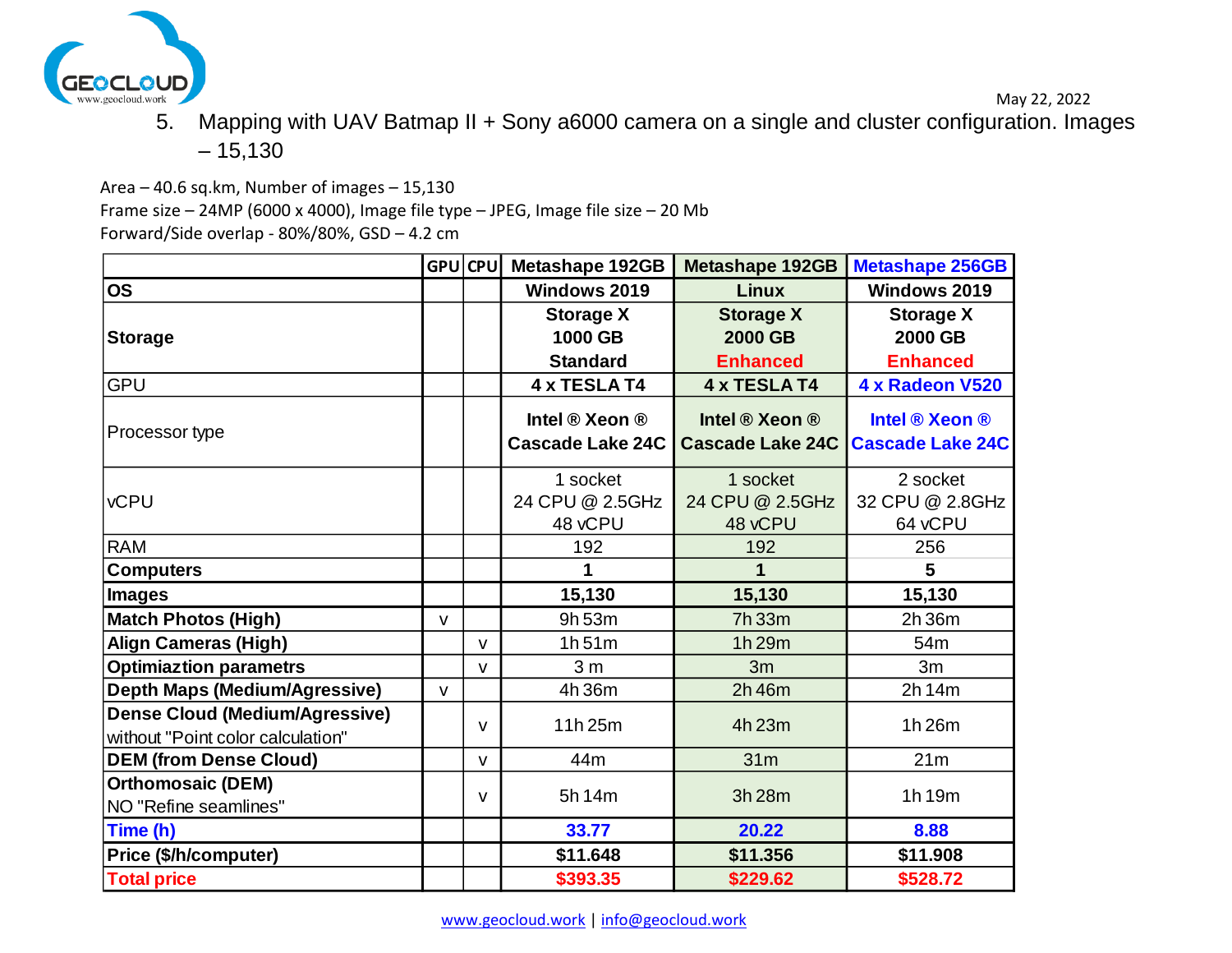

 May 22, 2022 6. Corridor mapping with DJI M300rtk and ZenmuseP1 (35mm) on a single and cluster configuration. Images – 10,348

<span id="page-8-0"></span>Corridor mapping length – 30 km; Number of images – 10,348 Frame size – 45MP (8192 x 5460); Image file type – JPEG; Image file size – 20 Mb Forward/Side overlap - 75%/75%; GSD – 1.65 cm.

|                                   | <b>GPU</b> CPU |              | Metashape 192GB         | <b>Metashape 192GB</b>                             | <b>Metashape 192GB</b> | <b>Metashape 192GB</b> |
|-----------------------------------|----------------|--------------|-------------------------|----------------------------------------------------|------------------------|------------------------|
| <b>OS</b>                         |                |              | <b>Windows 2019</b>     | <b>Linux</b>                                       | Windows 2019           | <b>Linux</b>           |
|                                   |                |              | <b>Storage EBS</b>      | <b>Storage EBS</b>                                 | <b>Storage EBS</b>     | <b>Storage EBS</b>     |
| <b>Storage</b>                    |                |              | 2000 GB                 | 2000 GB                                            | 2000 GB                | <b>2000 GB</b>         |
|                                   |                |              | <b>Enhanced</b>         | <b>Enhanced</b>                                    | <b>Enhanced</b>        | <b>Enhanced</b>        |
| <b>GPU</b>                        |                |              | 4 x TESLA T4            | 4 x TESLA T4                                       | 4 x TESLA T4           | 4 x TESLA T4           |
|                                   |                |              | Intel ® Xeon ®          | Intel ® Xeon ®                                     | Intel ® Xeon ®         | Intel ® Xeon ®         |
| Processor type                    |                |              | <b>Cascade Lake 24C</b> | Cascade Lake 24C Cascade Lake 24C Cascade Lake 24C |                        |                        |
|                                   |                |              | 1 socket                | 1 socket                                           | 1 socket               | 1 socket               |
| <b>vCPU</b>                       |                |              | 24 CPU @ 2.5GHz         | 24 CPU @ 2.5GHz                                    | 24 CPU @ 2.5GHz        | 24 CPU @ 2.5GHz        |
|                                   |                |              | 48 vCPU                 | 48 vCPU                                            | 48 vCPU                | 48 vCPU                |
| <b>RAM</b>                        |                |              | 192                     | 192                                                | 192                    | 192                    |
| <b>Computers</b>                  |                |              |                         |                                                    |                        | 5                      |
| <b>Images</b>                     |                |              | 10,348                  | 10,348                                             | 10,348                 | 10,348                 |
| <b>Match Photos (High)</b>        | v              |              | 4h 23m                  | 3h 46m                                             | 1h 32m                 | 1h 20m                 |
| <b>Align Cameras (High)</b>       |                | v            | 51 <sub>m</sub>         | 39m                                                | 34m                    | 19m                    |
| <b>Depth Maps</b>                 | $\vee$         |              | 5h 36m                  | 3h 24m                                             | 2h1m                   | 2h11m                  |
| (Medium/Agressive)                |                |              |                         |                                                    |                        |                        |
| <b>Dense Cloud</b>                |                |              |                         |                                                    |                        |                        |
| (Medium/Agressive)                |                | $\mathsf{V}$ | 12h 6m                  | 4h 33m                                             | 2h 41m                 | $1h$ 9m                |
| without "Point color calculation" |                |              |                         |                                                    |                        |                        |
| <b>DEM (from Dense Cloud)</b>     |                | $\mathsf{V}$ | 2h 22m                  | 1h 10m                                             | 32m                    | 16m                    |
| <b>Orthomosaic (DEM)</b>          |                | $\mathsf{V}$ | 11h 59m                 | 5h 58m                                             | 4h 46m                 | 2h 10m                 |
| NO "Refine seamlines"             |                |              |                         |                                                    |                        |                        |
| Time (h)                          |                |              | 37.28                   | 19.50                                              | 12.10                  | $7.42$                 |
| Price (\$/h/computer)             |                |              | \$11.648                | \$11.356                                           | \$11.648               | \$11.356               |
| <b>Total price</b>                |                |              | \$434.24                | \$221.44                                           | \$704.70               | \$421.31               |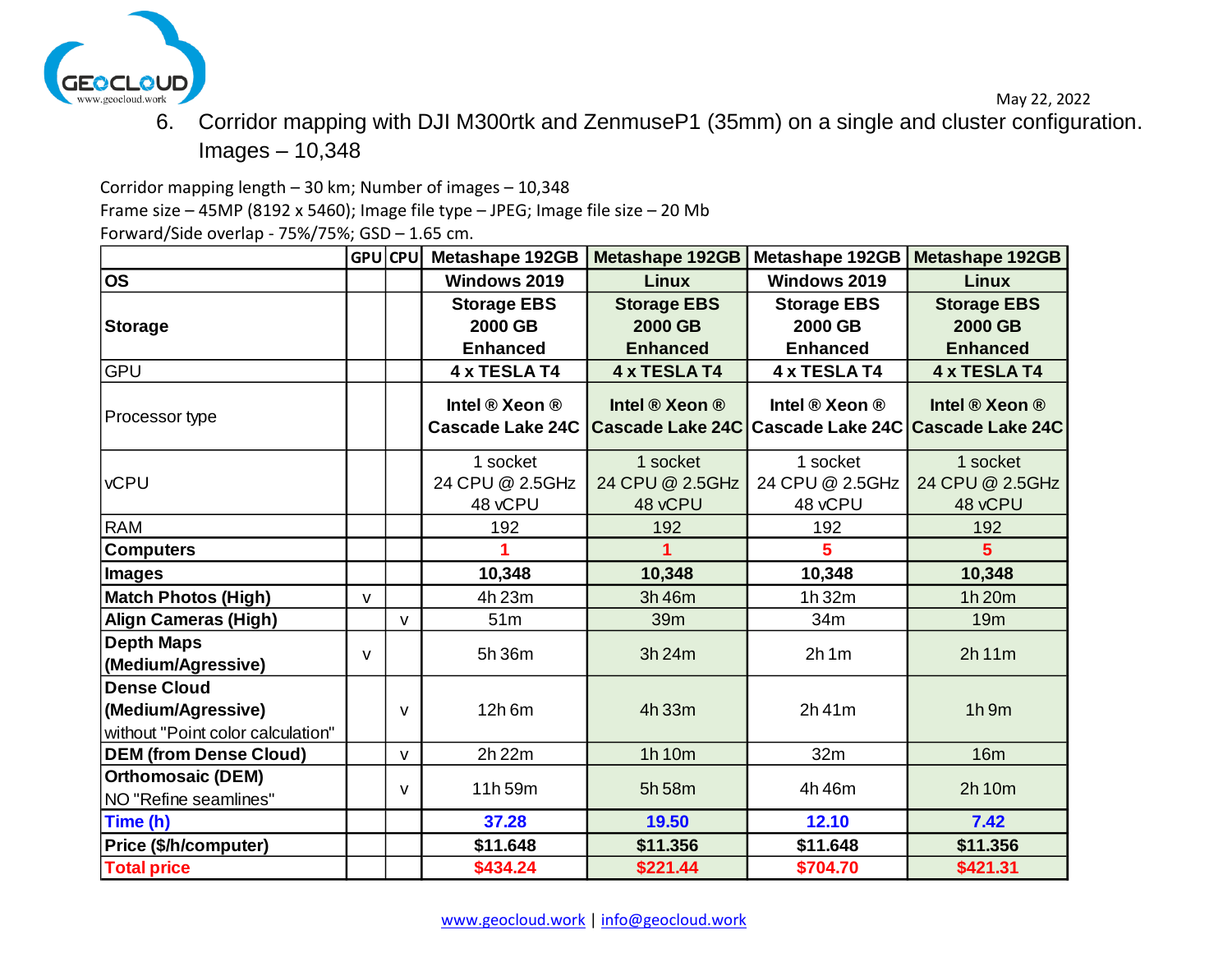

## 7. Metashape cluster configuration. Images – 1000 / 3450 / 4500

<span id="page-9-0"></span>Blocks of images – 1000 / 3450 / 4500; Image type – PhaseOne 150MP 4-band RGB+NIR; Image file size – 600 MB; Forward/Side overlap - 80%/50%;

GSD – 4.6 cm.

|                                |             |                   |                        | Single computer  |                                                  |                    |                    |                    | <b>Cluster of computers (on-demand)</b> |                    |                    |                    |
|--------------------------------|-------------|-------------------|------------------------|------------------|--------------------------------------------------|--------------------|--------------------|--------------------|-----------------------------------------|--------------------|--------------------|--------------------|
| <b>los</b>                     |             | <b>Win 2019</b>   | Linux                  | <b>Win 2019</b>  | <b>Win 2019</b>                                  |                    |                    |                    | Linux                                   |                    |                    |                    |
| <b>Application</b>             |             |                   | <b>Metashape 192GB</b> |                  | <b>Metashape 256GB</b><br><b>Metashape 192GB</b> |                    |                    |                    |                                         |                    |                    |                    |
| <b>Number of computers</b>     |             |                   |                        |                  |                                                  | 5                  | 10                 | 10                 | 6                                       | 5                  | 4                  | $\mathbf{2}$       |
| in a cluster                   |             |                   |                        |                  |                                                  |                    |                    |                    |                                         |                    |                    |                    |
| Storage (TB)                   |             | $\mathbf{2}$      | $\overline{2}$         | 10               | 2 x 1.2                                          | <b>Not limited</b> | <b>Not limited</b> | <b>Not limited</b> | <b>Not limited</b>                      | <b>Not limited</b> | <b>Not limited</b> | <b>Not limited</b> |
| ∣Images                        |             | 1,023             | 1,023                  | 1,000            | 1,000                                            | 1,000              | 4,500              | 3,450              | 3,450                                   | 3,450              | 3,450              | 3,450              |
| <b>Match Photos</b>            | 4.6 cm/pix  | 55m 45s           | 56m 41s                | 1h12m            | 58m 38s                                          | 14m 12s            | 26m 18s            | 34m 19s            | 31m 28s                                 | 37m 33s            | 47m 18s            | 57m 55s            |
| <b>Align Cameras</b>           | 4.6 cm/pix  | 5m 27s            | 5m 5s                  | 3m 33s           | 3m 21s                                           | 1m 17s             | 7m 37s             | 5m 44s             | 7m8s                                    | 7m <sub>5s</sub>   | 8m 18s             | 10m 47s            |
| <b>Depth Maps</b>              | 74 cm/pix   | 2h 22m            | 1h43m                  | $2h$ 7m          | 25m 50s                                          | $27m$ Os           | 44m 40s            | 1h15m              | $1h$ 33 $m$                             | 1h48m              | 2h17m              | 4h2m               |
| <b>Dense Cloud</b>             | 74 cm/pix   | 10m 45s           | 4m 56s                 | 9m 15s           | 9m <sub>6s</sub>                                 | 1m <sub>27s</sub>  | 3m 37s             | 3m <sub>6s</sub>   | 4m 38s                                  | 5m 20s             | 6m 29s             | 11m 39s            |
| <b>Classify ground points</b>  | 15/0.25/100 | 2m 24s            | 1m <sub>32s</sub>      | 3m <sub>9s</sub> | 3m 15s                                           | 2m 45s             | 12m 59s            | 9m 35s             | 9m 55s                                  | $10m$ 22s          | 10m 35s            | 7m 16s             |
| <b>DEM (from Dense Cloud)</b>  | 74 cm/pix   | 1m <sub>21s</sub> | 58s                    | 1m25s            | $1m$ 22s                                         | 41s                | 1m <sub>2s</sub>   | 1m <sub>3s</sub>   | 1m <sub>34s</sub>                       | 1m <sub>38s</sub>  | 2m31s              | 3m 20s             |
| <b>Color adjustment</b>        |             | $25m$ Os          | 25m 0s                 | $25m$ Os         | 18m 25s                                          | 25m 16s            | 1h57m              | 1h31m              | 1h28m                                   | 1h30m              | 1h30m              | 1h 30m             |
| <b>Orthomosaic (DEM)</b>       | 4.6 cm/pix  | 5h5m              | 4h3m                   | 4h 50m           | 3h 23m                                           | 1h 22m             | 2h 13m             | $2h$ 36 $m$        | 2h37m                                   | $2h$ 50 $m$        | 3h 32m             | 6h 26m             |
| <b>Procissing price (\$/h)</b> |             | \$11.648          | \$11.356               | \$11.908         | \$11.908                                         | \$11.356           | \$11.356           | \$11.356           | \$11.356                                | \$11.356           | \$11.356           | \$11.356           |
| Fast storage price (\$/h)      |             | \$4.040           | \$4.040                | \$6.140          | \$4.040                                          | \$6.140            | \$6.140            | \$6.140            | \$6.140                                 | \$6.140            | \$6.140            | \$6.140            |
| Total time (h)                 |             | 10.38             | 8.59                   | 10.11            | 8.83                                             | 3.83               | 5.77               | 6.26               | 6.55                                    | 7.17               | 8.57               | 13.48              |
| <b>Total price</b>             |             | \$162.84          | \$132.25               | \$182.47         | \$140.82                                         | \$240.98           | \$690.67           | \$749.32           | \$486.51                                | \$451.14           | \$441.90           | \$388.92           |
| <b>Price per 100 image</b>     |             | \$15.92           | \$12.93                | \$18.25          | \$14.08                                          | \$24.10            | \$15.35            | \$21.72            | \$14.10                                 | \$13.08            | \$12.81            | \$11.27            |
| Processing speed (image/h)     |             | 99                | 119                    | 99               | 113                                              | 261                | 780                | 551                | 527                                     | 481                | 403                | 256                |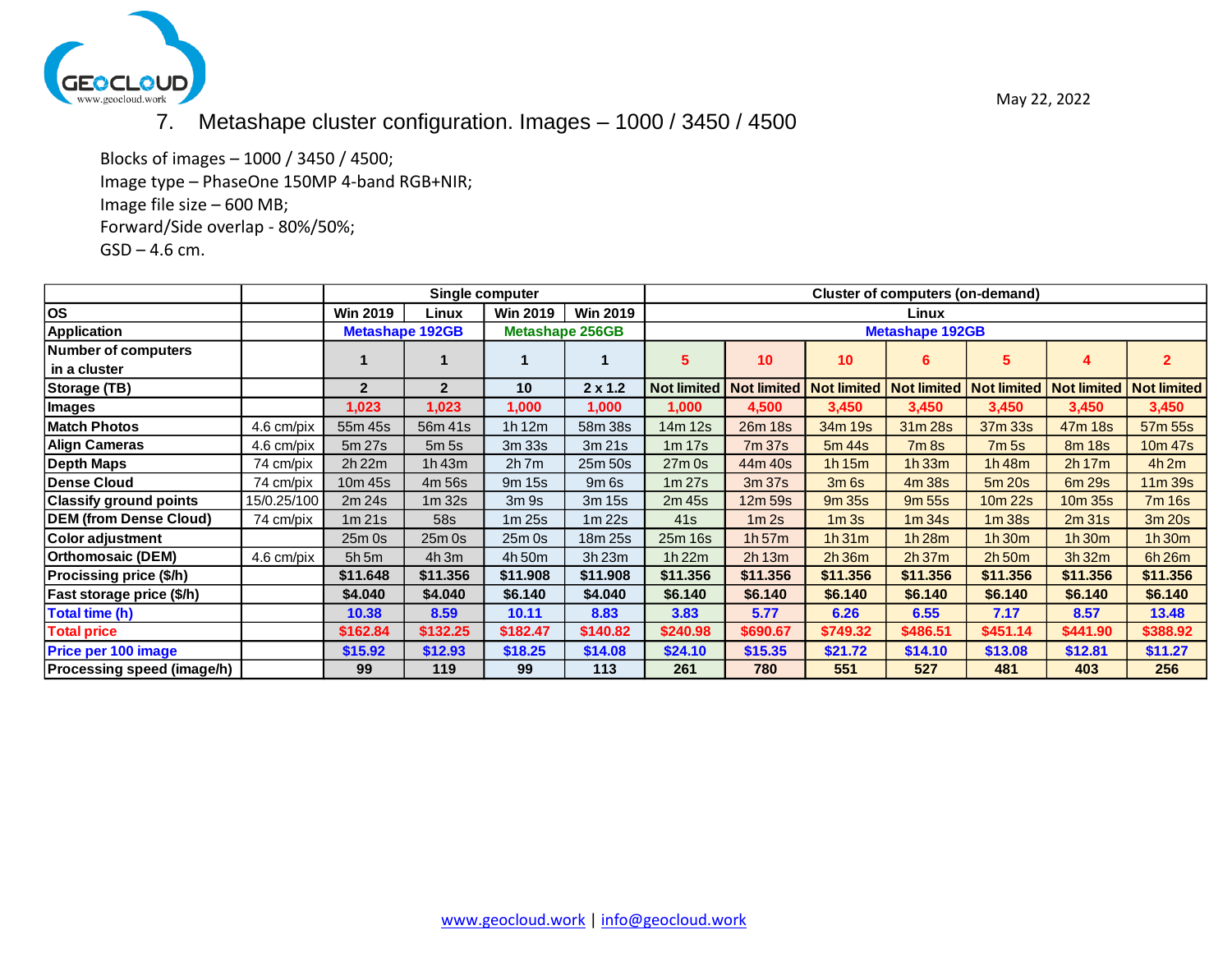<span id="page-10-0"></span>

8. Metashape 1.7.3. New GPU instances AMD RADEON PRO V520. Drone area survey: FC6310; Images - 100

File size (JPG) – 7.5 MB; Side/Forward overlap - 70%; Flight altitude – 320m; GSD – 8 cm; Area - 1.35 sq. km

|                                     |              | 30-06-21   | 30-06-21                            | 30-06-21                             |                                      |
|-------------------------------------|--------------|------------|-------------------------------------|--------------------------------------|--------------------------------------|
|                                     | <b>GPU</b>   | <b>CPU</b> | <b>Metashape 64GB</b>               | <b>Metashape 128GB</b>               | <b>Metashape 256GB</b>               |
| <b>OS</b>                           |              |            | <b>Windows 2019</b>                 | <b>Windows 2019</b>                  | <b>Windows 2019</b>                  |
| <b>Storage</b>                      |              |            | <b>Storage X</b><br><b>STANDARD</b> | <b>Storage X</b><br><b>STANDARD</b>  | <b>Storage X</b><br><b>STANDARD</b>  |
| <b>GPU</b>                          |              |            | <b>1 x RADEON V520</b>              | 2 x RADEON V520                      | <b>4 x RADEON V520</b>               |
| Processor type                      |              |            | <b>AMD EPYC 7R32</b>                | <b>AMD EPYC 7R32</b>                 | <b>AMD EPYC 7R32</b>                 |
| Processor configuration             |              |            | 1 socket<br>8 CPU@2.80GHz<br>16vCPU | 1 socket<br>16 CPU@2.80GHz<br>32vCPU | 1 socket<br>32 CPU@2.80GHz<br>64vCPU |
| <b>RAM</b>                          |              |            | 64                                  | 128                                  | 256                                  |
| Match Photos (Highest)              | v            |            | 2m <sub>2s</sub>                    | $1m$ 20s                             | 1m <sub>1s</sub>                     |
| Align Cameras                       |              | v          | 27s                                 | 21s                                  | 19s                                  |
| Depth Maps (Ultra High, Aggressive) | $\mathsf{V}$ |            | 24m 18s                             | 12m 43s                              | 7m 18s                               |
| Dense Cloud                         |              | v          | 28m 5s                              | 20m 5s                               | 17m 59s                              |
| DEM (from Dense cloud)              |              | v          | 2m 15s                              | $2m$ Os                              | 1m 55s                               |
| Orthomosaic (from DEM)              |              | v          | 3m 53s                              | 3m 34s                               | 3m 26s                               |
| Price (\$/h)                        |              |            | \$4.384                             | \$6.892                              | \$11.908                             |
| Total time (h)                      |              |            | 1.02                                | 0.67                                 | 0.53                                 |
| Total time (h,m)                    |              |            | 1h1m                                | <b>40m</b>                           | 32m                                  |
| <b>Total price</b>                  |              |            | \$4.47                              | \$4.62                               | \$6.31                               |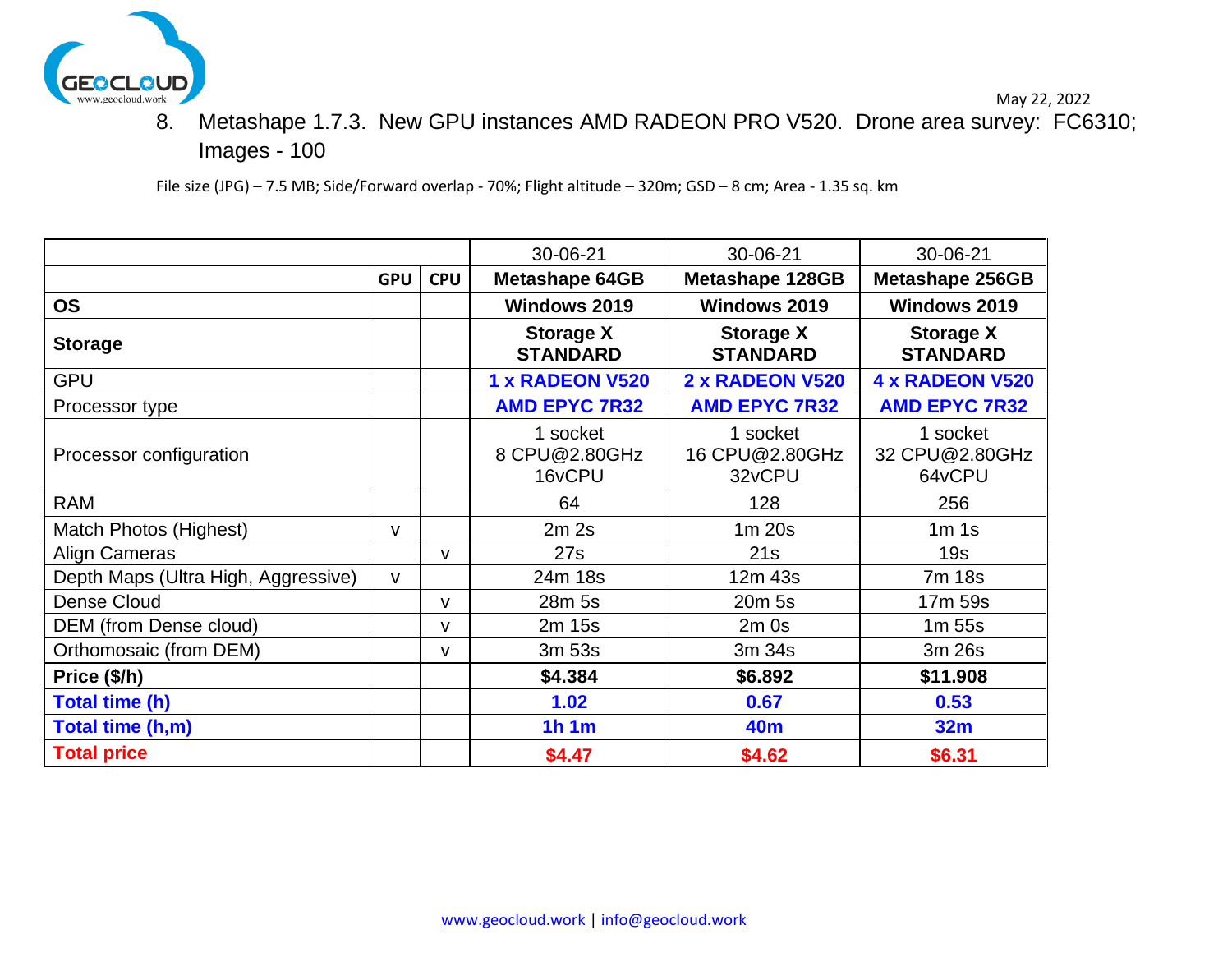

9. Metashape 1.7.2. Aircraft survey with PhaseOne 150MP RGB+NIR (4-band), Images - 1023

<span id="page-11-0"></span>Strips – 15; Number of images - 1023 Forward overlap - 80%; Side overlap – 50%; Flight altitude – 890 m; GSD – 4.6 cm; Area – 36.4 sq.km. Orthophoto RGB+NIR (4-band) GSD = 4.6 cm Image size – 150 MP (14204 x 10652) Image type – RGB+NIR (4-band) Image file volume (TIFF) – 600 MB Total image files volume – 576 GB Metashape project volume – 693 GB Exported orthophoto volume – 78 GB

| <b>OS</b>                        |              |              |                   | <b>Win 2019</b>  | Linux            | Linux            |  |
|----------------------------------|--------------|--------------|-------------------|------------------|------------------|------------------|--|
| Metashape 1.7.2                  |              |              |                   | <b>Metashape</b> | <b>Metashape</b> | <b>Metashape</b> |  |
|                                  |              |              |                   | 192 GB           | 192 GB           | 192 GB           |  |
|                                  |              |              |                   | <b>FAST</b>      | <b>FAST</b>      |                  |  |
| <b>Storage</b>                   |              |              |                   | <b>Storage X</b> | <b>Storage X</b> | <b>Local D</b>   |  |
| Storage volume (GB)              |              |              |                   | 2000             | 2000             | 900              |  |
|                                  | <b>GPU</b>   | <b>CPU</b>   | <b>Parameters</b> |                  |                  |                  |  |
| Copy of images from Storage X    |              |              |                   |                  |                  | 40 <sub>m</sub>  |  |
| to local disk D                  |              |              |                   |                  |                  |                  |  |
| <b>Generating masks</b>          |              | $\mathsf{V}$ |                   | $1m$ 20s         | $1m$ 20s         | 1m 20s           |  |
| <b>Match Photos</b>              | $\mathsf{V}$ |              | 4.6 cm/pix        | 55m 45s          | 56m 41s          | 14m 46s          |  |
| <b>Align Cameras</b>             |              | $\mathsf{V}$ | 4.6 cm/pix        | 5m 27s           | 5m 5s            | 6m 50s           |  |
| <b>Depth Maps</b>                | $\mathsf{v}$ |              | 74 cm/pix         | 2h 22m           | 1h 43m           | 22m 35s          |  |
| <b>Dense Cloud</b>               |              | $\mathsf{V}$ | 74 cm/pix         | 10m 45s          | 4m 56s           | 4m 20s           |  |
| <b>Classify ground points</b>    |              | $\mathsf{V}$ | 15/0.25/100       | 2m 24s           | 1m 32s           | 1m 33s           |  |
| <b>DEM (from Dense Cloud)</b>    |              | v            | 74 cm/pix         | 1m21s            | 58s              | 59s              |  |
| Color adjustment                 |              | $\mathsf{V}$ |                   | $12m$ Os         | $12m$ 0s         | 11m 58s          |  |
| <b>Orthomosaic (DEM)</b>         |              | $\mathsf{V}$ | 4.6 cm/pix        | $5h$ 5m          | $4h$ 3m          | 3h 28m           |  |
| <b>Orthomosaic Export (TIFF)</b> |              | v            | 56 tiles of size  | 1h 16m           | $1h$ 6m          | $1h$ 7 $m$       |  |
|                                  |              |              | 1000 m x 1000 m   |                  |                  |                  |  |
| Procissing price (\$/h)          |              |              |                   | \$11.648         | \$11.356         | \$11.356         |  |
| Fast storage price (\$/h)        |              |              |                   | \$3.420          | \$3.420          | \$3.420          |  |
| Total time (h)                   |              |              |                   | 10.00            | 8.24             | 7.32             |  |
| Total time (h,m)                 |              |              |                   | <b>10h 0m</b>    | 8h 14m           | <b>7h 19m</b>    |  |
| <b>Total price</b>               |              |              |                   | \$150.68         | \$121.75         | \$108.16         |  |

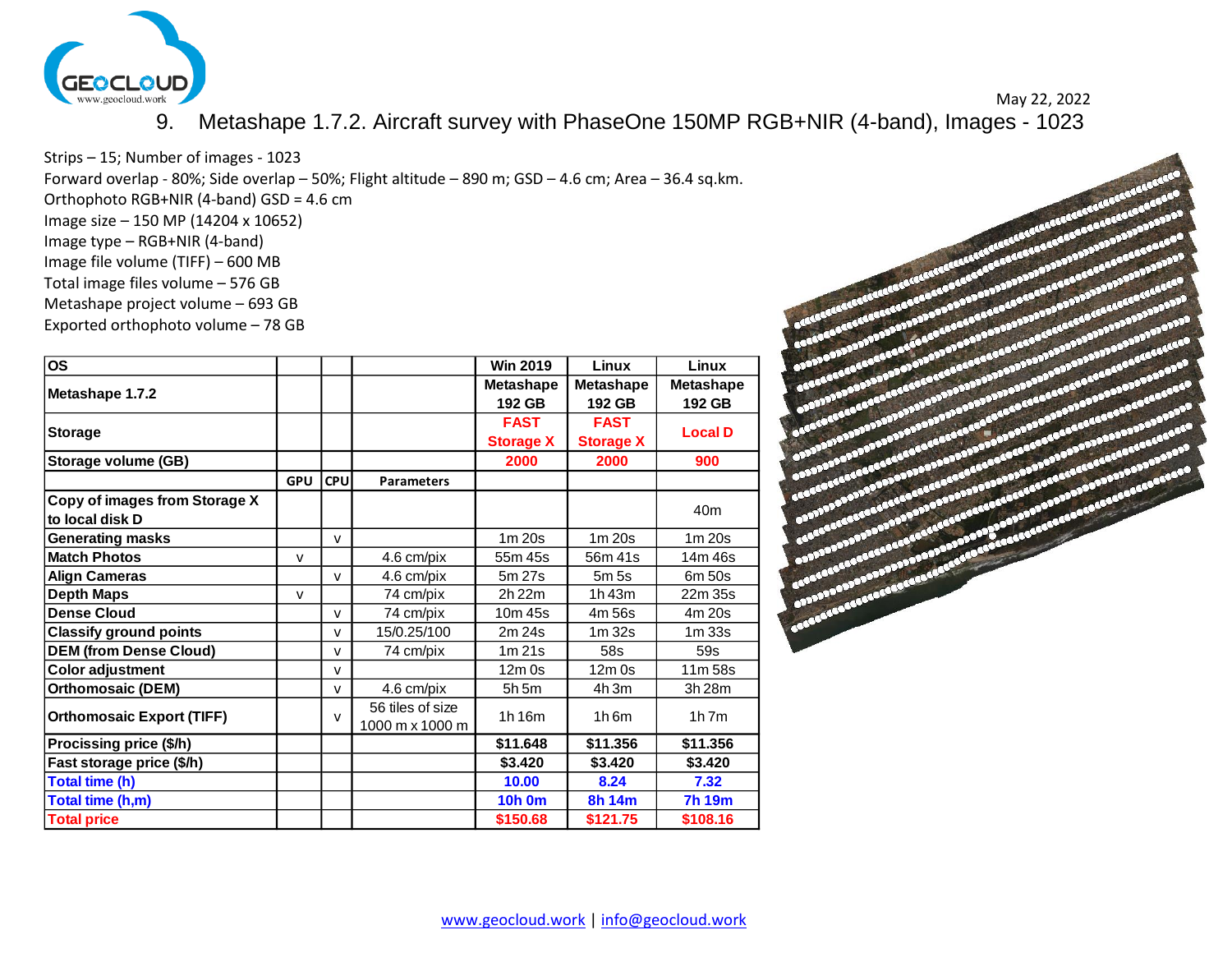<span id="page-12-0"></span>

10. New storage. Check with Metashape 192GB 1.7.2.

The two older types of storage, Normal and Enhanced, have been discontinued. Three new types of storage have been implemented: Standard, Enhanced and Fast.

Storage type is related to both data transfer (upload/download) and overall processing speed. Data transfer speed, though, is also limited by your internet speed. If it's less than 30Mbps, Enhanced or Fast types won't give you any benefit in this regard.

Processing speed depends on the software itself, computer and network configuration, and the size of individual files. After thorough testing with Metashape 192GB and with different data sets the following recommendations can be made:

| Individual file size  | <b>Storage type</b> |  |  |
|-----------------------|---------------------|--|--|
| Less than 100MB       | Standard            |  |  |
| Between 100 and 200MB | Enhanced            |  |  |
| More than 200MB       | Fast                |  |  |

The following image data sets were used in the testing:

| Image size (MP)         | 17          | 17          | 42          | 150  | 280  |
|-------------------------|-------------|-------------|-------------|------|------|
| File size (MB)          |             |             | 18          | 432  | 813  |
| <b>Number of images</b> | 100         | 500         | 930         | 100  | 108  |
| Image file format       | <b>JPEG</b> | <b>JPEG</b> | <b>JPEG</b> | TIFF | TIFF |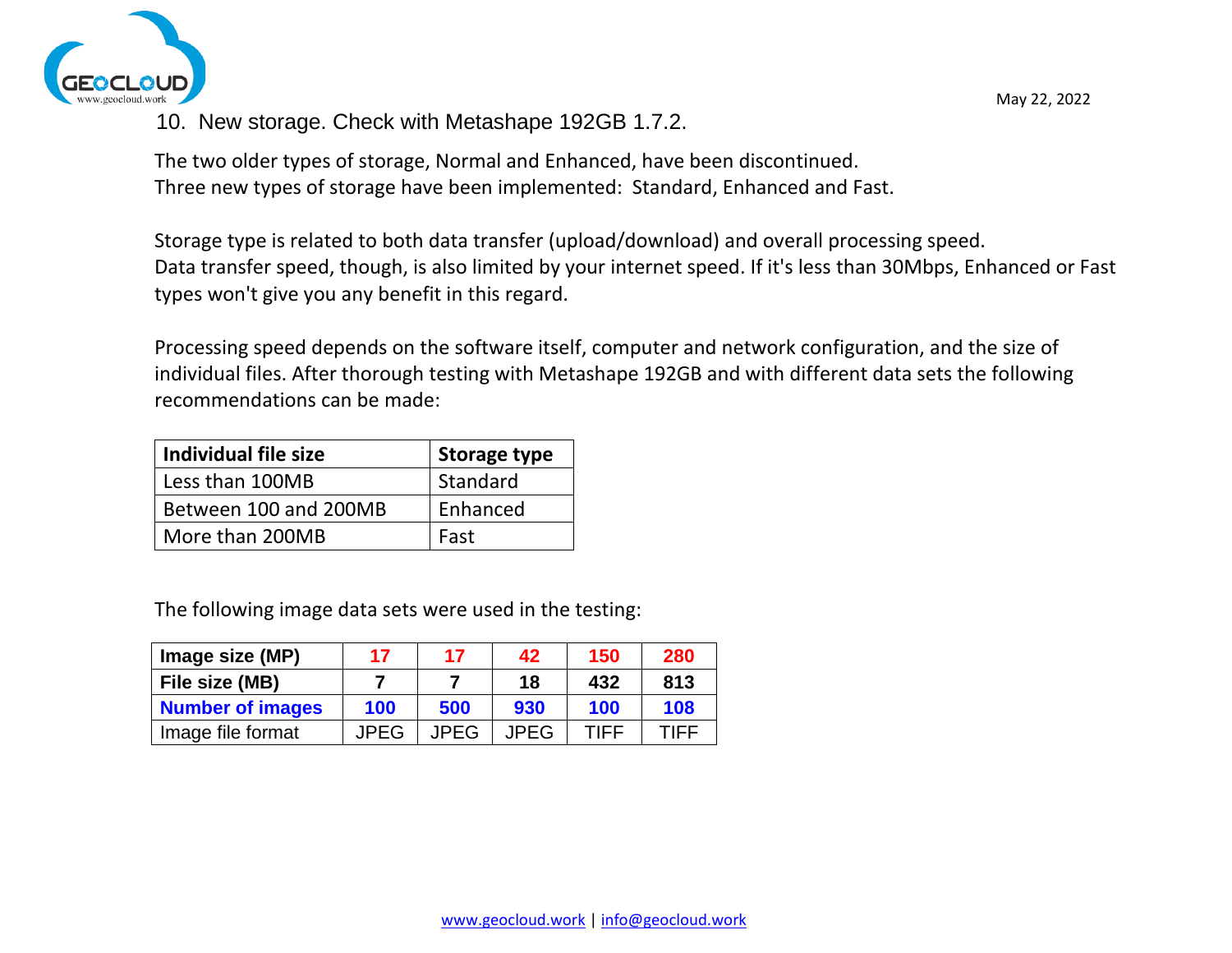

| <b>ENHANCED ENHANCED</b><br><b>STANDARD</b><br><b>STANDARD</b><br><b>ENHANCED</b><br><b>ENHANCED</b><br><b>STANDARD</b><br>17<br>17<br>42<br>42<br>17<br>17<br>17<br>Image size (MP)<br>17<br>$\overline{7}$<br>$\overline{7}$<br>$\overline{7}$<br>$\overline{7}$<br>$\overline{7}$<br>18<br>18<br>$\overline{7}$<br>File size (MB)<br>500<br>100<br>100<br>930<br>100<br>100<br>500<br>930<br><b>Number of images</b><br><b>JPEG</b><br><b>JPEG</b><br><b>JPEG</b><br><b>JPEG</b><br><b>JPEG</b><br><b>JPEG</b><br>Image file format<br><b>JPEG</b><br><b>JPEG</b><br><b>Match Photos</b><br>High<br>32s<br><b>43s</b><br>10m 17s<br>9m 52s<br>4m 21s<br>$\mathsf{V}$<br>34s<br>31s<br>4m 19s<br>High<br>22s<br>16s<br><b>Align Cameras</b><br>4m 43s<br>3m 14s<br>22s<br>16s<br>2m 23s<br>1m 43s<br>$\mathsf{v}$<br>18 <sub>s</sub><br>25s<br>2m 33s<br><b>Depth Maps</b><br>20s<br>10m 40s<br>9m 34s<br>18 <sub>s</sub><br>2m 58s<br>v<br>Low<br><b>Dense Cloud</b><br><b>26s</b><br>12s<br>10m 26s<br>9s<br>12s<br>2m <sub>51s</sub><br>1m 14s<br>Low<br>4m 44s<br>$\mathsf{V}$<br>15s<br>6s<br>10 <sub>s</sub><br>7s<br><b>Classify ground points</b><br>8m 0s<br>42s<br>24s<br>4m 15s<br>$\mathsf{v}$<br>$\mathsf{V}$<br>16s<br>4s<br>3s<br>1m 12s<br>55s<br>4s<br>3s<br>20s<br><b>DEM (from Dense Cloud)</b><br>$\mathsf{v}$<br><b>Orthomosaic (DEM)</b><br>High<br>$2m$ 8s<br>1m31s<br>41m 7s<br>31m 38s<br>2m <sub>5s</sub><br>1m 32s<br>10m 0s<br>7m 25s<br>$\mathsf{v}$<br>Price (\$/h)<br>\$11.356<br>\$11.648<br>\$11.648<br>\$11.356<br>\$11.356<br>\$11.648<br>\$11.356<br>\$11.648<br><b>Total time (h)</b><br>1.44<br>0.30<br>0.07<br>0.05<br>1.07<br>0.06<br>0.05<br>0.39<br>3m<br><b>1h 26m</b><br><b>1h 4m</b><br>4m<br>18m<br>Total time (h,m)<br>4m<br>3m<br>23m<br>\$12.15<br>\$4.54<br>\$3.41<br>\$0.82<br>\$0.57<br>\$16.77<br>\$0.70<br>\$0.57<br><b>Total price</b><br><b>OS</b><br><b>Win 2019</b><br><b>Linux</b><br><b>Win 2019</b><br><b>Linux</b><br><b>Win 2019</b><br><b>Win 2019</b><br><b>Linux</b><br><b>Linux</b><br><b>ENHANCED</b><br><b>ENHANCED</b><br><b>ENHANCED</b><br><b>FAST</b><br><b>FAST</b><br><b>FAST</b><br><b>FAST</b><br><b>ENHANCED</b><br>150<br>150<br>280<br>Image size (MP)<br>42<br>42<br>150<br>150<br>280<br>18<br>18<br>432<br>432<br>813<br>432<br>432<br>813<br>File size (MB)<br>930<br>100<br>100<br>100<br>108<br><b>Number of images</b><br>930<br>100<br>108<br><b>JPEG</b><br><b>TIFF</b><br><b>TIFF</b><br><b>TIFF</b><br><b>JPEG</b><br><b>TIFF</b><br><b>TIFF</b><br><b>TIFF</b><br>Image file format<br><b>Match Photos</b><br>High<br>9m 58s<br>10m 24s<br>4m 49s<br>4m 13s<br>5m 36s<br>3m 5s<br>6m 34s<br>6m 40s<br>v<br>High<br>22s<br>22s<br>4m 38s<br>3m 14s<br>22s<br>20s<br>22s<br>19s<br><b>Align Cameras</b><br>$\vee$<br>10m 48s<br>9m 43s<br><b>6m 10s</b><br>5m 29s<br>6m 28s<br>2m <sub>5s</sub><br>9m 52s<br>10m 9s<br><b>Depth Maps</b><br>$\mathsf{v}$<br>Low<br><b>Dense Cloud</b><br>10m 27s<br>4m 36s<br><b>3m 30s</b><br>1m 52s<br>3m 33s<br>1m <sub>51s</sub><br>4m 31s<br>7m 13s<br>Low<br>$\mathsf{V}$<br>4m 54s<br>1m 43s<br>1m 38s<br><b>Classify ground points</b><br>8m 3s<br>$1m$ Os<br>1m <sub>2s</sub><br>1m 49s<br>1m 14s<br>$\mathsf{V}$<br>$\mathsf{v}$<br><b>59s</b><br>20s<br>15s<br>20s<br>15s<br>30s<br>22s<br><b>DEM (from Dense Cloud)</b><br>1m 12s<br>$\mathsf{v}$<br><b>Orthomosaic (DEM)</b><br>23m 17s<br>High<br>32m 9s<br>12m 10s<br>9m 32s<br>29m 9s<br>41m 21s<br>14m 52s<br>12m 22s<br>$\mathsf{V}$<br>Price (\$/h)<br>\$11.648<br>\$11.356<br>\$11.648<br>\$11.356<br>\$11.648<br>\$11.356<br>\$11.648<br>\$11.356<br>1.44<br>1.10<br>0.50<br>0.78<br><b>Total time (h)</b><br>0.53<br>0.43<br>0.30<br>0.92<br>Total time (h,m)<br><b>1h 26m</b><br><b>1h 6m</b><br>32m<br><b>30m</b><br><b>55m</b><br>47m<br>26m<br>18m<br>\$6.17<br>\$4.88<br>\$5.82<br>\$3.41<br>\$10.72<br>\$8.86<br>\$16.77<br>\$12.49<br><b>Total price</b> | <b>OS</b>      |  | <b>Win 2019</b> | Linux | <b>Win 2019</b> | Linux           | <b>Win 2019</b> | Linux | <b>Win 2019</b> | Linux |
|-------------------------------------------------------------------------------------------------------------------------------------------------------------------------------------------------------------------------------------------------------------------------------------------------------------------------------------------------------------------------------------------------------------------------------------------------------------------------------------------------------------------------------------------------------------------------------------------------------------------------------------------------------------------------------------------------------------------------------------------------------------------------------------------------------------------------------------------------------------------------------------------------------------------------------------------------------------------------------------------------------------------------------------------------------------------------------------------------------------------------------------------------------------------------------------------------------------------------------------------------------------------------------------------------------------------------------------------------------------------------------------------------------------------------------------------------------------------------------------------------------------------------------------------------------------------------------------------------------------------------------------------------------------------------------------------------------------------------------------------------------------------------------------------------------------------------------------------------------------------------------------------------------------------------------------------------------------------------------------------------------------------------------------------------------------------------------------------------------------------------------------------------------------------------------------------------------------------------------------------------------------------------------------------------------------------------------------------------------------------------------------------------------------------------------------------------------------------------------------------------------------------------------------------------------------------------------------------------------------------------------------------------------------------------------------------------------------------------------------------------------------------------------------------------------------------------------------------------------------------------------------------------------------------------------------------------------------------------------------------------------------------------------------------------------------------------------------------------------------------------------------------------------------------------------------------------------------------------------------------------------------------------------------------------------------------------------------------------------------------------------------------------------------------------------------------------------------------------------------------------------------------------------------------------------------------------------------------------------------------------------------------------------------------------------------------------------------------------------------------------------------------------------------------------------------------------------------------------------------------------------------------------------------------------------------------------------------------|----------------|--|-----------------|-------|-----------------|-----------------|-----------------|-------|-----------------|-------|
|                                                                                                                                                                                                                                                                                                                                                                                                                                                                                                                                                                                                                                                                                                                                                                                                                                                                                                                                                                                                                                                                                                                                                                                                                                                                                                                                                                                                                                                                                                                                                                                                                                                                                                                                                                                                                                                                                                                                                                                                                                                                                                                                                                                                                                                                                                                                                                                                                                                                                                                                                                                                                                                                                                                                                                                                                                                                                                                                                                                                                                                                                                                                                                                                                                                                                                                                                                                                                                                                                                                                                                                                                                                                                                                                                                                                                                                                                                                                                                   | <b>Storage</b> |  |                 |       |                 | <b>STANDARD</b> |                 |       |                 |       |
|                                                                                                                                                                                                                                                                                                                                                                                                                                                                                                                                                                                                                                                                                                                                                                                                                                                                                                                                                                                                                                                                                                                                                                                                                                                                                                                                                                                                                                                                                                                                                                                                                                                                                                                                                                                                                                                                                                                                                                                                                                                                                                                                                                                                                                                                                                                                                                                                                                                                                                                                                                                                                                                                                                                                                                                                                                                                                                                                                                                                                                                                                                                                                                                                                                                                                                                                                                                                                                                                                                                                                                                                                                                                                                                                                                                                                                                                                                                                                                   |                |  |                 |       |                 |                 |                 |       |                 |       |
|                                                                                                                                                                                                                                                                                                                                                                                                                                                                                                                                                                                                                                                                                                                                                                                                                                                                                                                                                                                                                                                                                                                                                                                                                                                                                                                                                                                                                                                                                                                                                                                                                                                                                                                                                                                                                                                                                                                                                                                                                                                                                                                                                                                                                                                                                                                                                                                                                                                                                                                                                                                                                                                                                                                                                                                                                                                                                                                                                                                                                                                                                                                                                                                                                                                                                                                                                                                                                                                                                                                                                                                                                                                                                                                                                                                                                                                                                                                                                                   |                |  |                 |       |                 |                 |                 |       |                 |       |
|                                                                                                                                                                                                                                                                                                                                                                                                                                                                                                                                                                                                                                                                                                                                                                                                                                                                                                                                                                                                                                                                                                                                                                                                                                                                                                                                                                                                                                                                                                                                                                                                                                                                                                                                                                                                                                                                                                                                                                                                                                                                                                                                                                                                                                                                                                                                                                                                                                                                                                                                                                                                                                                                                                                                                                                                                                                                                                                                                                                                                                                                                                                                                                                                                                                                                                                                                                                                                                                                                                                                                                                                                                                                                                                                                                                                                                                                                                                                                                   |                |  |                 |       |                 |                 |                 |       |                 |       |
|                                                                                                                                                                                                                                                                                                                                                                                                                                                                                                                                                                                                                                                                                                                                                                                                                                                                                                                                                                                                                                                                                                                                                                                                                                                                                                                                                                                                                                                                                                                                                                                                                                                                                                                                                                                                                                                                                                                                                                                                                                                                                                                                                                                                                                                                                                                                                                                                                                                                                                                                                                                                                                                                                                                                                                                                                                                                                                                                                                                                                                                                                                                                                                                                                                                                                                                                                                                                                                                                                                                                                                                                                                                                                                                                                                                                                                                                                                                                                                   |                |  |                 |       |                 |                 |                 |       |                 |       |
|                                                                                                                                                                                                                                                                                                                                                                                                                                                                                                                                                                                                                                                                                                                                                                                                                                                                                                                                                                                                                                                                                                                                                                                                                                                                                                                                                                                                                                                                                                                                                                                                                                                                                                                                                                                                                                                                                                                                                                                                                                                                                                                                                                                                                                                                                                                                                                                                                                                                                                                                                                                                                                                                                                                                                                                                                                                                                                                                                                                                                                                                                                                                                                                                                                                                                                                                                                                                                                                                                                                                                                                                                                                                                                                                                                                                                                                                                                                                                                   |                |  |                 |       |                 |                 |                 |       |                 |       |
|                                                                                                                                                                                                                                                                                                                                                                                                                                                                                                                                                                                                                                                                                                                                                                                                                                                                                                                                                                                                                                                                                                                                                                                                                                                                                                                                                                                                                                                                                                                                                                                                                                                                                                                                                                                                                                                                                                                                                                                                                                                                                                                                                                                                                                                                                                                                                                                                                                                                                                                                                                                                                                                                                                                                                                                                                                                                                                                                                                                                                                                                                                                                                                                                                                                                                                                                                                                                                                                                                                                                                                                                                                                                                                                                                                                                                                                                                                                                                                   |                |  |                 |       |                 |                 |                 |       |                 |       |
|                                                                                                                                                                                                                                                                                                                                                                                                                                                                                                                                                                                                                                                                                                                                                                                                                                                                                                                                                                                                                                                                                                                                                                                                                                                                                                                                                                                                                                                                                                                                                                                                                                                                                                                                                                                                                                                                                                                                                                                                                                                                                                                                                                                                                                                                                                                                                                                                                                                                                                                                                                                                                                                                                                                                                                                                                                                                                                                                                                                                                                                                                                                                                                                                                                                                                                                                                                                                                                                                                                                                                                                                                                                                                                                                                                                                                                                                                                                                                                   |                |  |                 |       |                 |                 |                 |       |                 |       |
|                                                                                                                                                                                                                                                                                                                                                                                                                                                                                                                                                                                                                                                                                                                                                                                                                                                                                                                                                                                                                                                                                                                                                                                                                                                                                                                                                                                                                                                                                                                                                                                                                                                                                                                                                                                                                                                                                                                                                                                                                                                                                                                                                                                                                                                                                                                                                                                                                                                                                                                                                                                                                                                                                                                                                                                                                                                                                                                                                                                                                                                                                                                                                                                                                                                                                                                                                                                                                                                                                                                                                                                                                                                                                                                                                                                                                                                                                                                                                                   |                |  |                 |       |                 |                 |                 |       |                 |       |
|                                                                                                                                                                                                                                                                                                                                                                                                                                                                                                                                                                                                                                                                                                                                                                                                                                                                                                                                                                                                                                                                                                                                                                                                                                                                                                                                                                                                                                                                                                                                                                                                                                                                                                                                                                                                                                                                                                                                                                                                                                                                                                                                                                                                                                                                                                                                                                                                                                                                                                                                                                                                                                                                                                                                                                                                                                                                                                                                                                                                                                                                                                                                                                                                                                                                                                                                                                                                                                                                                                                                                                                                                                                                                                                                                                                                                                                                                                                                                                   |                |  |                 |       |                 |                 |                 |       |                 |       |
|                                                                                                                                                                                                                                                                                                                                                                                                                                                                                                                                                                                                                                                                                                                                                                                                                                                                                                                                                                                                                                                                                                                                                                                                                                                                                                                                                                                                                                                                                                                                                                                                                                                                                                                                                                                                                                                                                                                                                                                                                                                                                                                                                                                                                                                                                                                                                                                                                                                                                                                                                                                                                                                                                                                                                                                                                                                                                                                                                                                                                                                                                                                                                                                                                                                                                                                                                                                                                                                                                                                                                                                                                                                                                                                                                                                                                                                                                                                                                                   |                |  |                 |       |                 |                 |                 |       |                 |       |
|                                                                                                                                                                                                                                                                                                                                                                                                                                                                                                                                                                                                                                                                                                                                                                                                                                                                                                                                                                                                                                                                                                                                                                                                                                                                                                                                                                                                                                                                                                                                                                                                                                                                                                                                                                                                                                                                                                                                                                                                                                                                                                                                                                                                                                                                                                                                                                                                                                                                                                                                                                                                                                                                                                                                                                                                                                                                                                                                                                                                                                                                                                                                                                                                                                                                                                                                                                                                                                                                                                                                                                                                                                                                                                                                                                                                                                                                                                                                                                   |                |  |                 |       |                 |                 |                 |       |                 |       |
|                                                                                                                                                                                                                                                                                                                                                                                                                                                                                                                                                                                                                                                                                                                                                                                                                                                                                                                                                                                                                                                                                                                                                                                                                                                                                                                                                                                                                                                                                                                                                                                                                                                                                                                                                                                                                                                                                                                                                                                                                                                                                                                                                                                                                                                                                                                                                                                                                                                                                                                                                                                                                                                                                                                                                                                                                                                                                                                                                                                                                                                                                                                                                                                                                                                                                                                                                                                                                                                                                                                                                                                                                                                                                                                                                                                                                                                                                                                                                                   |                |  |                 |       |                 |                 |                 |       |                 |       |
|                                                                                                                                                                                                                                                                                                                                                                                                                                                                                                                                                                                                                                                                                                                                                                                                                                                                                                                                                                                                                                                                                                                                                                                                                                                                                                                                                                                                                                                                                                                                                                                                                                                                                                                                                                                                                                                                                                                                                                                                                                                                                                                                                                                                                                                                                                                                                                                                                                                                                                                                                                                                                                                                                                                                                                                                                                                                                                                                                                                                                                                                                                                                                                                                                                                                                                                                                                                                                                                                                                                                                                                                                                                                                                                                                                                                                                                                                                                                                                   |                |  |                 |       |                 |                 |                 |       |                 |       |
|                                                                                                                                                                                                                                                                                                                                                                                                                                                                                                                                                                                                                                                                                                                                                                                                                                                                                                                                                                                                                                                                                                                                                                                                                                                                                                                                                                                                                                                                                                                                                                                                                                                                                                                                                                                                                                                                                                                                                                                                                                                                                                                                                                                                                                                                                                                                                                                                                                                                                                                                                                                                                                                                                                                                                                                                                                                                                                                                                                                                                                                                                                                                                                                                                                                                                                                                                                                                                                                                                                                                                                                                                                                                                                                                                                                                                                                                                                                                                                   |                |  |                 |       |                 |                 |                 |       |                 |       |
|                                                                                                                                                                                                                                                                                                                                                                                                                                                                                                                                                                                                                                                                                                                                                                                                                                                                                                                                                                                                                                                                                                                                                                                                                                                                                                                                                                                                                                                                                                                                                                                                                                                                                                                                                                                                                                                                                                                                                                                                                                                                                                                                                                                                                                                                                                                                                                                                                                                                                                                                                                                                                                                                                                                                                                                                                                                                                                                                                                                                                                                                                                                                                                                                                                                                                                                                                                                                                                                                                                                                                                                                                                                                                                                                                                                                                                                                                                                                                                   |                |  |                 |       |                 |                 |                 |       |                 |       |
|                                                                                                                                                                                                                                                                                                                                                                                                                                                                                                                                                                                                                                                                                                                                                                                                                                                                                                                                                                                                                                                                                                                                                                                                                                                                                                                                                                                                                                                                                                                                                                                                                                                                                                                                                                                                                                                                                                                                                                                                                                                                                                                                                                                                                                                                                                                                                                                                                                                                                                                                                                                                                                                                                                                                                                                                                                                                                                                                                                                                                                                                                                                                                                                                                                                                                                                                                                                                                                                                                                                                                                                                                                                                                                                                                                                                                                                                                                                                                                   |                |  |                 |       |                 |                 |                 |       |                 |       |
|                                                                                                                                                                                                                                                                                                                                                                                                                                                                                                                                                                                                                                                                                                                                                                                                                                                                                                                                                                                                                                                                                                                                                                                                                                                                                                                                                                                                                                                                                                                                                                                                                                                                                                                                                                                                                                                                                                                                                                                                                                                                                                                                                                                                                                                                                                                                                                                                                                                                                                                                                                                                                                                                                                                                                                                                                                                                                                                                                                                                                                                                                                                                                                                                                                                                                                                                                                                                                                                                                                                                                                                                                                                                                                                                                                                                                                                                                                                                                                   |                |  |                 |       |                 |                 |                 |       |                 |       |
|                                                                                                                                                                                                                                                                                                                                                                                                                                                                                                                                                                                                                                                                                                                                                                                                                                                                                                                                                                                                                                                                                                                                                                                                                                                                                                                                                                                                                                                                                                                                                                                                                                                                                                                                                                                                                                                                                                                                                                                                                                                                                                                                                                                                                                                                                                                                                                                                                                                                                                                                                                                                                                                                                                                                                                                                                                                                                                                                                                                                                                                                                                                                                                                                                                                                                                                                                                                                                                                                                                                                                                                                                                                                                                                                                                                                                                                                                                                                                                   |                |  |                 |       |                 |                 |                 |       |                 |       |
|                                                                                                                                                                                                                                                                                                                                                                                                                                                                                                                                                                                                                                                                                                                                                                                                                                                                                                                                                                                                                                                                                                                                                                                                                                                                                                                                                                                                                                                                                                                                                                                                                                                                                                                                                                                                                                                                                                                                                                                                                                                                                                                                                                                                                                                                                                                                                                                                                                                                                                                                                                                                                                                                                                                                                                                                                                                                                                                                                                                                                                                                                                                                                                                                                                                                                                                                                                                                                                                                                                                                                                                                                                                                                                                                                                                                                                                                                                                                                                   | <b>Storage</b> |  |                 |       |                 |                 |                 |       |                 |       |
|                                                                                                                                                                                                                                                                                                                                                                                                                                                                                                                                                                                                                                                                                                                                                                                                                                                                                                                                                                                                                                                                                                                                                                                                                                                                                                                                                                                                                                                                                                                                                                                                                                                                                                                                                                                                                                                                                                                                                                                                                                                                                                                                                                                                                                                                                                                                                                                                                                                                                                                                                                                                                                                                                                                                                                                                                                                                                                                                                                                                                                                                                                                                                                                                                                                                                                                                                                                                                                                                                                                                                                                                                                                                                                                                                                                                                                                                                                                                                                   |                |  |                 |       |                 |                 |                 |       |                 |       |
|                                                                                                                                                                                                                                                                                                                                                                                                                                                                                                                                                                                                                                                                                                                                                                                                                                                                                                                                                                                                                                                                                                                                                                                                                                                                                                                                                                                                                                                                                                                                                                                                                                                                                                                                                                                                                                                                                                                                                                                                                                                                                                                                                                                                                                                                                                                                                                                                                                                                                                                                                                                                                                                                                                                                                                                                                                                                                                                                                                                                                                                                                                                                                                                                                                                                                                                                                                                                                                                                                                                                                                                                                                                                                                                                                                                                                                                                                                                                                                   |                |  |                 |       |                 |                 |                 |       |                 |       |
|                                                                                                                                                                                                                                                                                                                                                                                                                                                                                                                                                                                                                                                                                                                                                                                                                                                                                                                                                                                                                                                                                                                                                                                                                                                                                                                                                                                                                                                                                                                                                                                                                                                                                                                                                                                                                                                                                                                                                                                                                                                                                                                                                                                                                                                                                                                                                                                                                                                                                                                                                                                                                                                                                                                                                                                                                                                                                                                                                                                                                                                                                                                                                                                                                                                                                                                                                                                                                                                                                                                                                                                                                                                                                                                                                                                                                                                                                                                                                                   |                |  |                 |       |                 |                 |                 |       |                 |       |
|                                                                                                                                                                                                                                                                                                                                                                                                                                                                                                                                                                                                                                                                                                                                                                                                                                                                                                                                                                                                                                                                                                                                                                                                                                                                                                                                                                                                                                                                                                                                                                                                                                                                                                                                                                                                                                                                                                                                                                                                                                                                                                                                                                                                                                                                                                                                                                                                                                                                                                                                                                                                                                                                                                                                                                                                                                                                                                                                                                                                                                                                                                                                                                                                                                                                                                                                                                                                                                                                                                                                                                                                                                                                                                                                                                                                                                                                                                                                                                   |                |  |                 |       |                 |                 |                 |       |                 |       |
|                                                                                                                                                                                                                                                                                                                                                                                                                                                                                                                                                                                                                                                                                                                                                                                                                                                                                                                                                                                                                                                                                                                                                                                                                                                                                                                                                                                                                                                                                                                                                                                                                                                                                                                                                                                                                                                                                                                                                                                                                                                                                                                                                                                                                                                                                                                                                                                                                                                                                                                                                                                                                                                                                                                                                                                                                                                                                                                                                                                                                                                                                                                                                                                                                                                                                                                                                                                                                                                                                                                                                                                                                                                                                                                                                                                                                                                                                                                                                                   |                |  |                 |       |                 |                 |                 |       |                 |       |
|                                                                                                                                                                                                                                                                                                                                                                                                                                                                                                                                                                                                                                                                                                                                                                                                                                                                                                                                                                                                                                                                                                                                                                                                                                                                                                                                                                                                                                                                                                                                                                                                                                                                                                                                                                                                                                                                                                                                                                                                                                                                                                                                                                                                                                                                                                                                                                                                                                                                                                                                                                                                                                                                                                                                                                                                                                                                                                                                                                                                                                                                                                                                                                                                                                                                                                                                                                                                                                                                                                                                                                                                                                                                                                                                                                                                                                                                                                                                                                   |                |  |                 |       |                 |                 |                 |       |                 |       |
|                                                                                                                                                                                                                                                                                                                                                                                                                                                                                                                                                                                                                                                                                                                                                                                                                                                                                                                                                                                                                                                                                                                                                                                                                                                                                                                                                                                                                                                                                                                                                                                                                                                                                                                                                                                                                                                                                                                                                                                                                                                                                                                                                                                                                                                                                                                                                                                                                                                                                                                                                                                                                                                                                                                                                                                                                                                                                                                                                                                                                                                                                                                                                                                                                                                                                                                                                                                                                                                                                                                                                                                                                                                                                                                                                                                                                                                                                                                                                                   |                |  |                 |       |                 |                 |                 |       |                 |       |
|                                                                                                                                                                                                                                                                                                                                                                                                                                                                                                                                                                                                                                                                                                                                                                                                                                                                                                                                                                                                                                                                                                                                                                                                                                                                                                                                                                                                                                                                                                                                                                                                                                                                                                                                                                                                                                                                                                                                                                                                                                                                                                                                                                                                                                                                                                                                                                                                                                                                                                                                                                                                                                                                                                                                                                                                                                                                                                                                                                                                                                                                                                                                                                                                                                                                                                                                                                                                                                                                                                                                                                                                                                                                                                                                                                                                                                                                                                                                                                   |                |  |                 |       |                 |                 |                 |       |                 |       |
|                                                                                                                                                                                                                                                                                                                                                                                                                                                                                                                                                                                                                                                                                                                                                                                                                                                                                                                                                                                                                                                                                                                                                                                                                                                                                                                                                                                                                                                                                                                                                                                                                                                                                                                                                                                                                                                                                                                                                                                                                                                                                                                                                                                                                                                                                                                                                                                                                                                                                                                                                                                                                                                                                                                                                                                                                                                                                                                                                                                                                                                                                                                                                                                                                                                                                                                                                                                                                                                                                                                                                                                                                                                                                                                                                                                                                                                                                                                                                                   |                |  |                 |       |                 |                 |                 |       |                 |       |
|                                                                                                                                                                                                                                                                                                                                                                                                                                                                                                                                                                                                                                                                                                                                                                                                                                                                                                                                                                                                                                                                                                                                                                                                                                                                                                                                                                                                                                                                                                                                                                                                                                                                                                                                                                                                                                                                                                                                                                                                                                                                                                                                                                                                                                                                                                                                                                                                                                                                                                                                                                                                                                                                                                                                                                                                                                                                                                                                                                                                                                                                                                                                                                                                                                                                                                                                                                                                                                                                                                                                                                                                                                                                                                                                                                                                                                                                                                                                                                   |                |  |                 |       |                 |                 |                 |       |                 |       |
|                                                                                                                                                                                                                                                                                                                                                                                                                                                                                                                                                                                                                                                                                                                                                                                                                                                                                                                                                                                                                                                                                                                                                                                                                                                                                                                                                                                                                                                                                                                                                                                                                                                                                                                                                                                                                                                                                                                                                                                                                                                                                                                                                                                                                                                                                                                                                                                                                                                                                                                                                                                                                                                                                                                                                                                                                                                                                                                                                                                                                                                                                                                                                                                                                                                                                                                                                                                                                                                                                                                                                                                                                                                                                                                                                                                                                                                                                                                                                                   |                |  |                 |       |                 |                 |                 |       |                 |       |
|                                                                                                                                                                                                                                                                                                                                                                                                                                                                                                                                                                                                                                                                                                                                                                                                                                                                                                                                                                                                                                                                                                                                                                                                                                                                                                                                                                                                                                                                                                                                                                                                                                                                                                                                                                                                                                                                                                                                                                                                                                                                                                                                                                                                                                                                                                                                                                                                                                                                                                                                                                                                                                                                                                                                                                                                                                                                                                                                                                                                                                                                                                                                                                                                                                                                                                                                                                                                                                                                                                                                                                                                                                                                                                                                                                                                                                                                                                                                                                   |                |  |                 |       |                 |                 |                 |       |                 |       |
|                                                                                                                                                                                                                                                                                                                                                                                                                                                                                                                                                                                                                                                                                                                                                                                                                                                                                                                                                                                                                                                                                                                                                                                                                                                                                                                                                                                                                                                                                                                                                                                                                                                                                                                                                                                                                                                                                                                                                                                                                                                                                                                                                                                                                                                                                                                                                                                                                                                                                                                                                                                                                                                                                                                                                                                                                                                                                                                                                                                                                                                                                                                                                                                                                                                                                                                                                                                                                                                                                                                                                                                                                                                                                                                                                                                                                                                                                                                                                                   |                |  |                 |       |                 |                 |                 |       |                 |       |
|                                                                                                                                                                                                                                                                                                                                                                                                                                                                                                                                                                                                                                                                                                                                                                                                                                                                                                                                                                                                                                                                                                                                                                                                                                                                                                                                                                                                                                                                                                                                                                                                                                                                                                                                                                                                                                                                                                                                                                                                                                                                                                                                                                                                                                                                                                                                                                                                                                                                                                                                                                                                                                                                                                                                                                                                                                                                                                                                                                                                                                                                                                                                                                                                                                                                                                                                                                                                                                                                                                                                                                                                                                                                                                                                                                                                                                                                                                                                                                   |                |  |                 |       |                 |                 |                 |       |                 |       |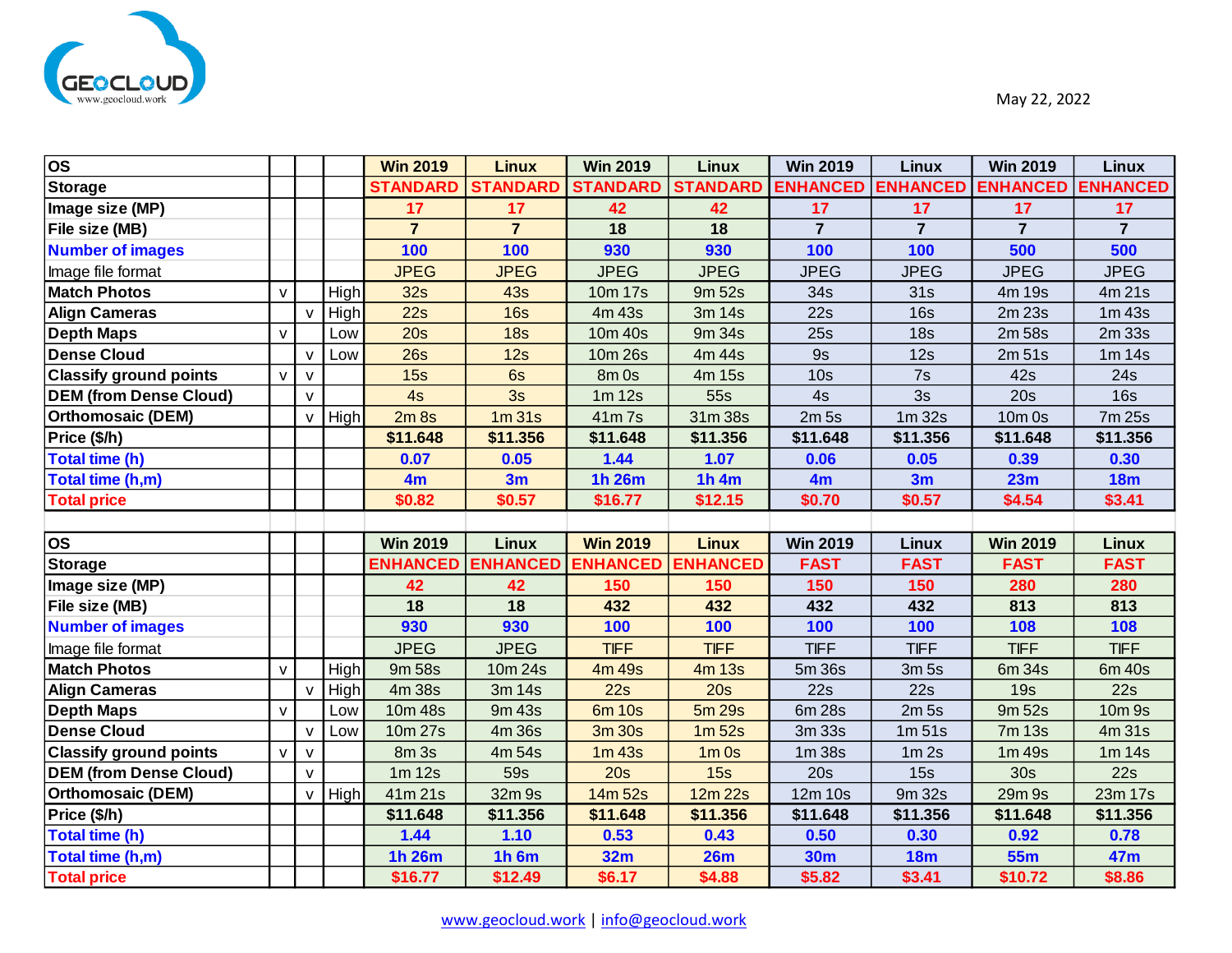<span id="page-14-0"></span>

 May 22, 2022 11. Metashape 1.7.1. Drone corridor survey: FC6310 (8.8mm); Image size – 16 MP (4864 x 3648); Images - 495

File size (JPG) – 7.5 MB; Flight altitude – 61m; GSD – 1.6 cm; Corridor mapping – 2-4 flight lines. Area - 0.56 sq.km;

|                                   |   |                | 01-03-21                |
|-----------------------------------|---|----------------|-------------------------|
|                                   |   | <b>GPU</b> CPU | <b>Metashape 192GB</b>  |
| OS                                |   |                | <b>Windows 2019</b>     |
| <b>Storage</b>                    |   |                | <b>Storage X</b>        |
|                                   |   |                | enhanced                |
| <b>GPU</b>                        |   |                | 4 x TESLA T4            |
|                                   |   |                | Intel ® Xeon ®          |
| Processor type                    |   |                | <b>Cascade Lake 24C</b> |
|                                   |   |                | 1 socket                |
| <b>vCPU</b>                       |   |                | 24 CPU @ 2.50GHz        |
|                                   |   |                | 48 vCPU                 |
| <b>RAM</b>                        |   |                | 192                     |
| <b>Match Photos (High)</b>        | v |                | 1m <sub>28s</sub>       |
| Align Cameras (High)              |   | $\mathsf{V}$   | 2m 52s                  |
| Depth Maps (High/Aggresive)       | v |                | $7m$ 6s                 |
| Dense Cloud (High/Aggresive)      |   | v              | 50m 37s                 |
| without "Point color calculation" |   |                |                         |
| <b>DEM (from Dense Cloud)</b>     |   | v              | <b>7m 50s</b>           |
| <b>Orthomosaic (DEM)</b>          |   |                |                         |
| NO "Refine seamlines"             |   | v              | 24m 58s                 |
| Price (\$/h)                      |   |                | \$11.648                |
| Total time (h)                    |   |                | 1.58                    |
| Total time (h,m)                  |   |                | 1h 35m                  |
| <b>Total price</b>                |   |                | \$18.40                 |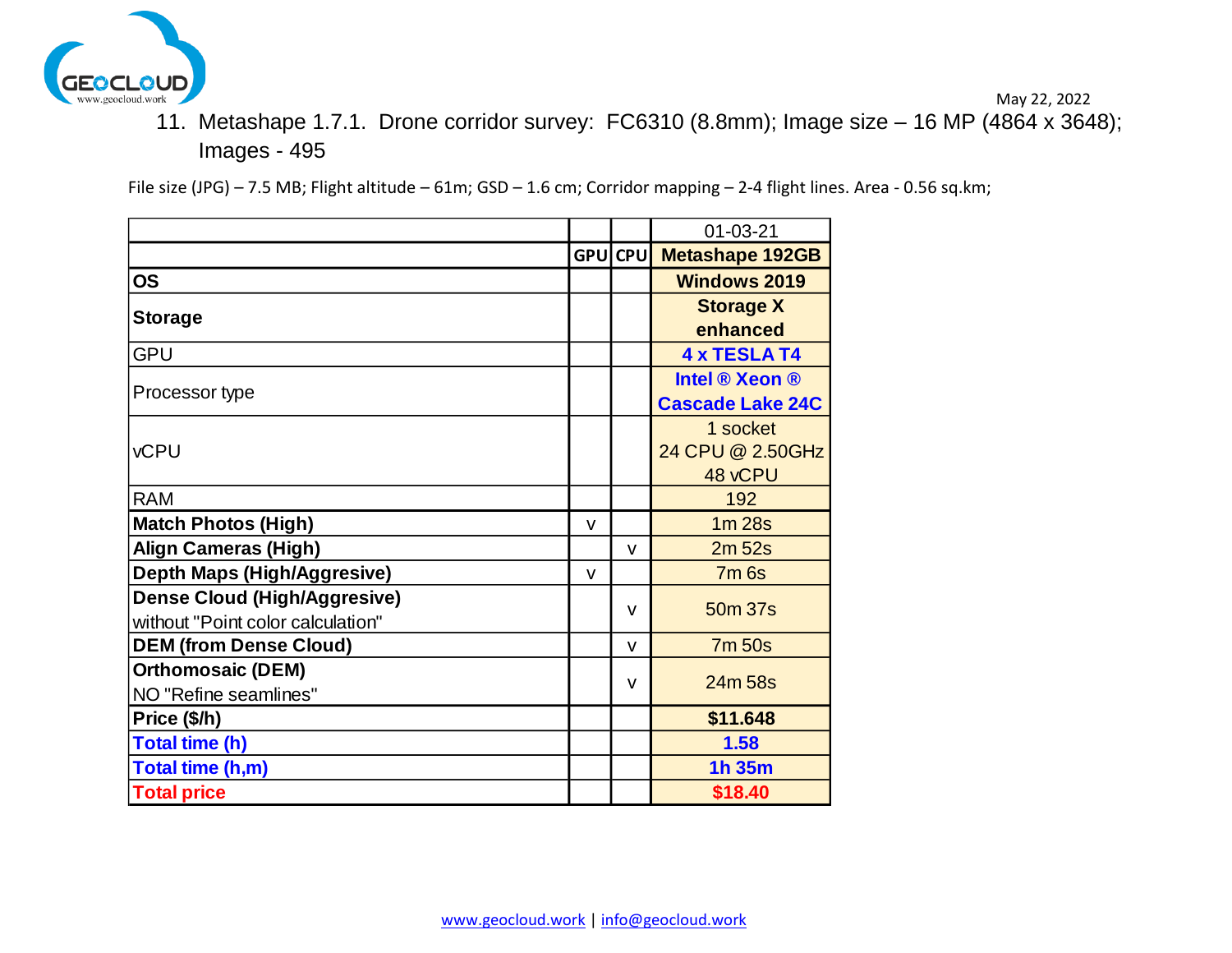<span id="page-15-0"></span>

12. Metashape 1.7.1. Drone area survey: FC6310 (8.8mm); Image size – 16 MP (4864 x 3648); Images - 100

File size (JPG) – 7.5 MB; Side/Forward overlap - 70%; Flight altitude – 320m; GSD – 8 cm; Area - 1.35 sq.km;

| $\blacktriangledown$ General<br>Accuracy:                      | Highest<br>$\overline{\phantom{a}}$ | $\blacktriangledown$ General         |                 |
|----------------------------------------------------------------|-------------------------------------|--------------------------------------|-----------------|
| Generic preselection<br>$\triangledown$ Reference preselection |                                     | Quality:                             | Ultra high      |
| Reset current alignment                                        |                                     | ▼ Advanced                           |                 |
| Advanced<br>Key point limit:                                   | 40,000                              | Depth filtering:<br>Reuse depth maps | Aggressive<br>▼ |
| Tie point limit:<br>Apply masks to:                            | 4,000<br>None                       | Calculate point colors               |                 |
| Adaptive camera model fitting<br><b>OK</b>                     | Cancel                              |                                      | Cancel<br>OK    |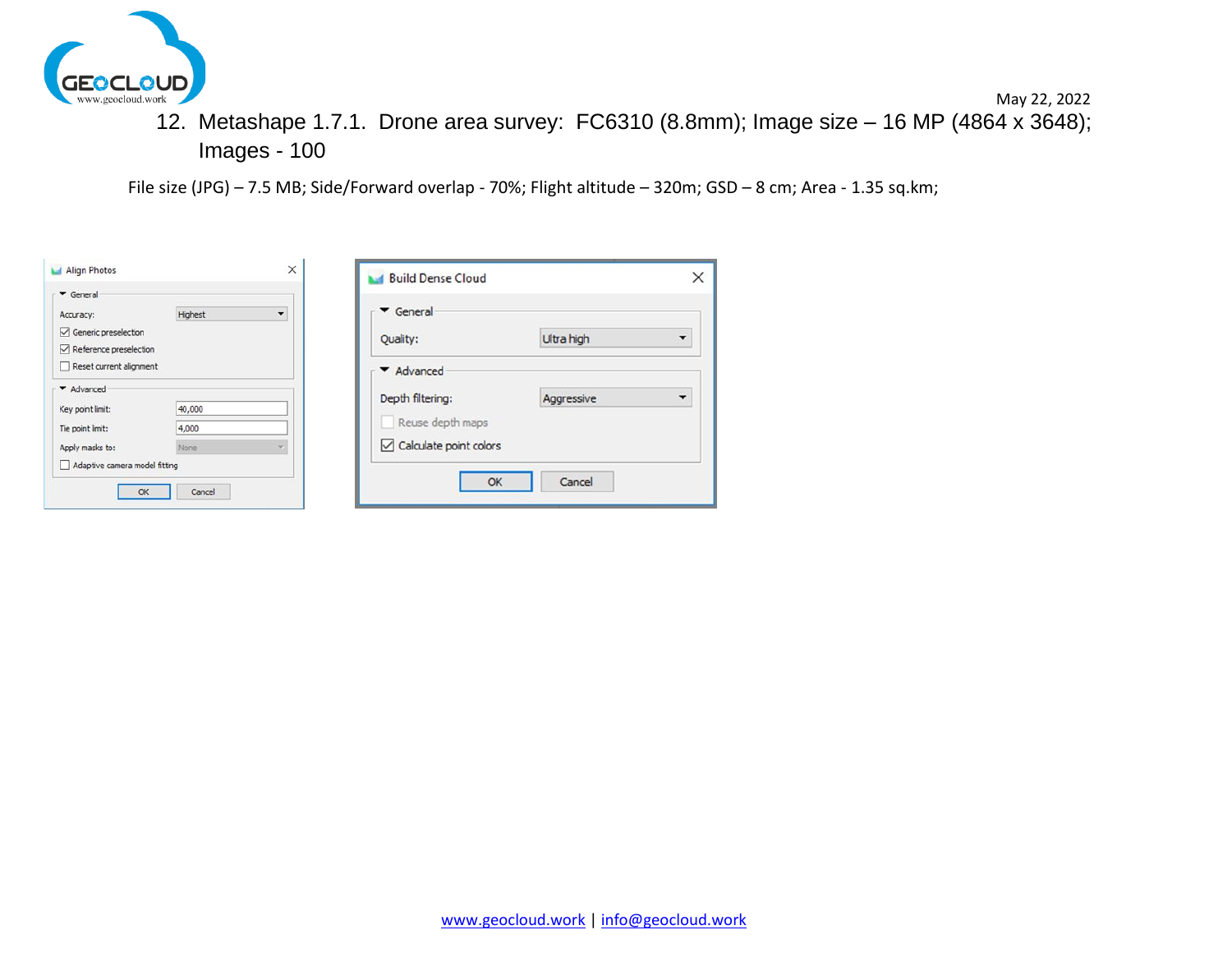

|                                                   |              |                | 08-02-21               | 08-02-21                      | 08-02-21                | 08-02-21                | 08-02-21               | 08-02-21               |
|---------------------------------------------------|--------------|----------------|------------------------|-------------------------------|-------------------------|-------------------------|------------------------|------------------------|
|                                                   |              | <b>GPU</b> CPU | <b>Metashape 16GB</b>  | <b>Metashape 16GB</b>         | <b>Metashape 32GB</b>   | <b>Metashape 32GB</b>   | <b>Metashape 64GB</b>  | Metashape 64GB         |
| <b>OS</b>                                         |              |                | <b>Windows 2019</b>    | Linux                         | <b>Windows 2019</b>     | <b>Linux</b>            | <b>Windows 2019</b>    | <b>Linux</b>           |
| <b>Storage</b>                                    |              |                | <b>Storage X</b>       | <b>Storage X</b>              | <b>Storage X</b>        | <b>Storage X</b>        | <b>Storage X</b>       | <b>Storage X</b>       |
|                                                   |              |                | enhanced               | enhanced                      | enhanced                | enhanced                | enhanced               | enhanced               |
| GPU                                               |              |                | 1 x TESLA T4           | 1 x TESLA T4                  | 1 x TESLA T4            | 1 x TESLA T4            | 1 x TESLA T4           | 1 x TESLA T4           |
| Processor type                                    |              |                | Intel ® Xeon ®         | Intel ® Xeon ®                | Intel ® Xeon ®          | Intel ® Xeon ®          | Intel ® Xeon ®         | Intel ® Xeon ®         |
|                                                   |              |                | <b>Platinum 8259CL</b> | <b>Platinum 8259CL</b>        | Platinum 8259CL         | <b>Platinum 8259CL</b>  | <b>Platinum 8259CL</b> | <b>Platinum 8259CL</b> |
|                                                   |              |                | 1 socket               | 1 socket                      | 1 socket                | 1 socket                | 1 socket               | 1 socket               |
| Processor configuration                           |              |                | 2 CPU 2.50GHz          | 2 CPU 2.50GHz                 | 4 CPU 2.50GHz           | 4 CPU 2.50GHz           | 4 CPU 2.50GHz          | 4 CPU 2.50GHz          |
|                                                   |              |                | 4vCPU                  | 4vCPU                         | 8vCPU                   | 8vCPU                   | 8vCPU                  | 8vCPU                  |
| <b>RAM</b>                                        |              |                | 16                     | 16                            | 32                      | 32                      | 64                     | 64                     |
| Match Photos (Highest)                            | $\mathsf{v}$ |                | 1m 34s                 | 1m21s                         | 1m <sub>32s</sub>       | 1m 26s                  | 1m 30s                 | 1m 27s                 |
| Align Cameras                                     |              | $\mathsf{v}$   | 1m26s                  | 1m 15s                        | 53s                     | 43s                     | <b>36s</b>             | <b>28s</b>             |
| Depth Maps (Ultra High, Aggressive)               | $\mathsf{v}$ |                | 34m 56s                | 32m 2s                        | 26m 12s                 | 23m 36s                 | 20m 49s                | 19m 36s                |
| Dense Cloud                                       |              | $\mathsf{V}$   | 1h32m                  | 1h 15m                        | 50m 24s                 | 40m 43s                 | 31m 47s                | 25m 5s                 |
| DEM (from Dense cloud)                            |              | $\mathsf{v}$   | 4m 32s                 | 3m 47s                        | 3m 4s                   | 2m 35s                  | 2m33s                  | 2m 4s                  |
| Orthomosaic (from DEM)                            |              | $\mathsf{v}$   | 9m 47s                 | 7m 51s                        | $6m$ Os                 | 4m 49s                  | 4m 36s                 | 3m 56s                 |
| Price (\$/h)                                      |              |                | \$2.829                | \$2.798                       | \$3.639                 | \$3.501                 | \$4.816                | \$4.698                |
| <b>Total time (h)</b>                             |              |                | 2.40                   | 2.02                          | $1.47$                  | 1.23                    | 1.03                   | 0.79                   |
| Total time (h,m)                                  |              |                | 2h 24m                 | 2h1m                          | <b>1h 28m</b>           | 1h 14m                  | 1h2m                   | 47m                    |
| <b>Total price</b>                                |              |                | \$6.79                 | \$5.65                        | \$5.35                  | \$4.31                  | \$4.96                 | \$3.71                 |
|                                                   |              |                | 08-02-21               | 08-02-21                      | 08-02-21                | 08-02-21                |                        |                        |
|                                                   |              | GPU CPU        | <b>Metashape 128GB</b> | Metashape 128GB               | <b>Metashape 192GB</b>  | Metashape 192GB         |                        |                        |
| <b>OS</b>                                         |              |                | <b>Windows 2019</b>    | <b>Linux</b>                  | <b>Windows 2019</b>     | Linux                   |                        |                        |
| <b>Storage</b>                                    |              |                | <b>Storage X</b>       | <b>Storage X</b>              | <b>Storage X</b>        | <b>Storage X</b>        |                        |                        |
|                                                   |              |                | enhanced               | enhanced                      | enhanced                | enhanced                |                        |                        |
| GPU                                               |              |                | 1 x TESLA T4           | 1 x TESLA T4                  | 4 x TESLA T4            | 4 x TESLA T4            |                        |                        |
| Processor type                                    |              |                | Intel ® Xeon ®         | Intel ® Xeon ®                | Intel ® Xeon ®          | Intel ® Xeon ®          |                        |                        |
|                                                   |              |                | <b>Platinum 8259CL</b> | <b>Platinum 8259CL</b>        | <b>Cascade Lake 24C</b> | <b>Cascade Lake 24C</b> |                        |                        |
|                                                   |              |                | 1 socket               | 1 socket                      | 1 socket                | 1 socket                |                        |                        |
| Processor configuration                           |              |                | 4 CPU 2.50GHz          | 4 CPU 2.50GHz                 | 24 CPU@2.50GHz          | 24 CPU@2.50GHz          |                        |                        |
|                                                   |              |                | 8vCPU                  | 8vCPU                         | 48 vCPU                 | 48 vCPU                 |                        |                        |
| <b>RAM</b>                                        |              |                | 128                    | 128                           | 192                     | 192                     |                        |                        |
| Match Photos (Highest)                            | $\mathsf{V}$ |                | 1m28s                  | 1m 27s                        | 1m <sub>2s</sub>        | 1m3s                    |                        |                        |
| Align Cameras                                     |              | $\mathsf{v}$   | <b>28s</b>             | 19s                           | 25s                     | 16s                     |                        |                        |
| Depth Maps (Ultra High, Aggressive)               | $\mathsf{v}$ |                | 18m 16s                | 18m 41s                       | 5m 35s                  | 4m 59                   |                        |                        |
| Dense Cloud                                       |              | $\mathsf{v}$   | 23m 35s                | 17m 19s                       | 22m 59s                 | 14m 59s                 |                        |                        |
| DEM (from Dense cloud)                            |              | $\mathsf{v}$   | 2m 14s                 | 1m 50s                        | 2m 13s                  | $1m$ 42s                |                        |                        |
| Orthomosaic (from DEM)                            |              | $\mathsf{v}$   | 4m 11s                 | 3m 43s                        | 4m 10s                  | 3m 31s                  |                        |                        |
| Price (\$/h)                                      |              |                | \$7,045                | \$6.698                       | \$11.648                | \$11.356                |                        |                        |
| Total time (h)                                    |              |                | 0.84                   | 0.72                          | 0.61                    | 0.44                    |                        |                        |
| Total time (h,m)                                  |              |                | <b>50m</b>             | 43m                           | 37 <sub>m</sub>         | 26m                     |                        |                        |
| <b>Total price</b>                                |              |                | \$5.92                 | \$4.82                        | \$7.11                  | \$5.00                  |                        |                        |
| Build Tiled (from Depth Maps, Ultra<br>High/High) | $\mathsf{v}$ | $\mathsf{v}$   |                        |                               | $2h$ 9m                 |                         |                        |                        |
|                                                   |              |                |                        | المكمئ الرامسيين المرزم المسم | واستمروه المرويم الم    |                         |                        |                        |

[www.geocloud.work](http://www.geocloud.work/) | [info@geocloud.work](mailto:info@geocloud.work)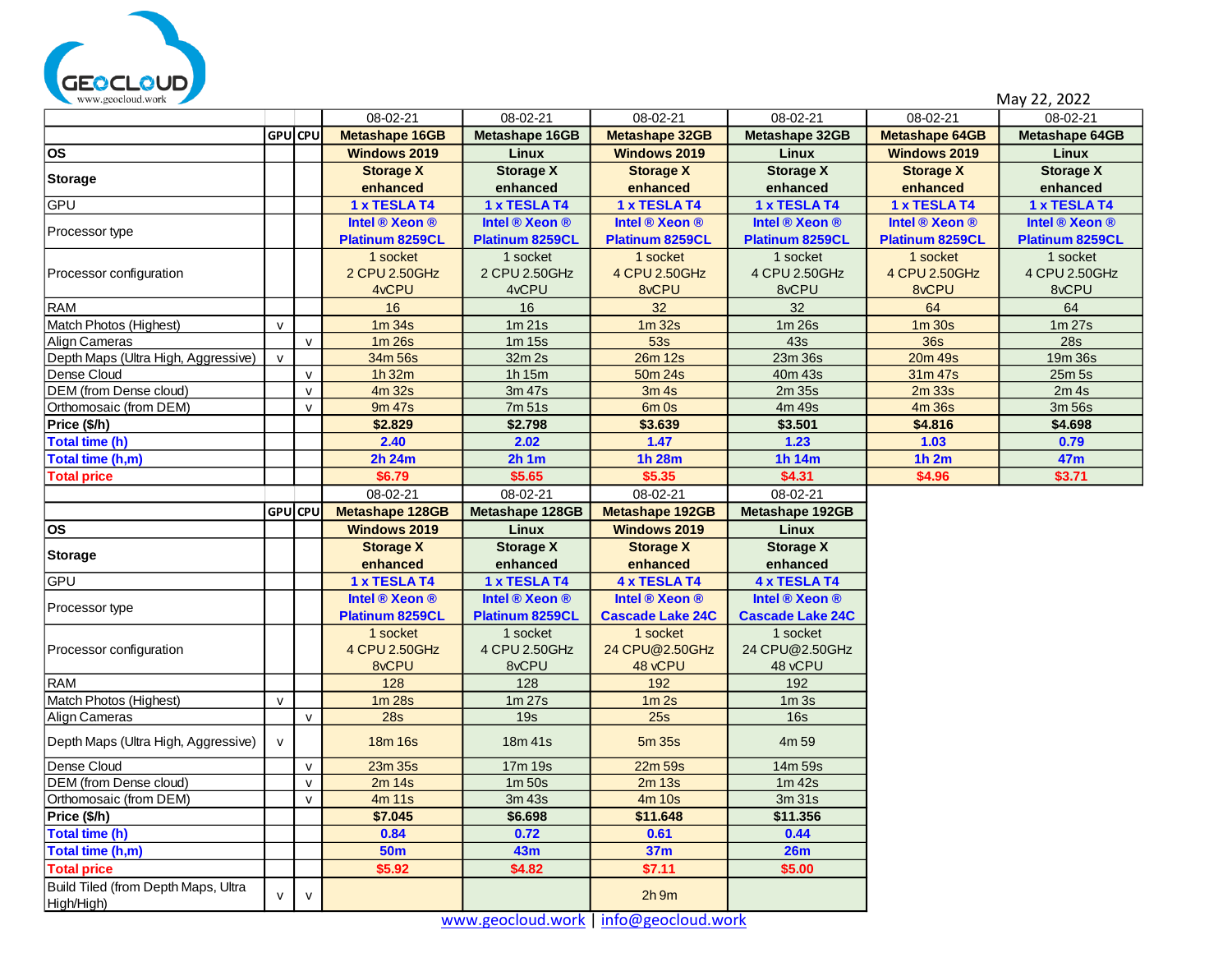

|                                                   |              |              | 08-02-21               | 08-02-21               | 08-02-21          | 08-02-21               | 08-02-21          |
|---------------------------------------------------|--------------|--------------|------------------------|------------------------|-------------------|------------------------|-------------------|
|                                                   |              | GPU CPU      | <b>Metashape 122GB</b> | <b>Metashape 244GB</b> | Metashape 244GB   | <b>Metashape 488GB</b> | Metashape 488GB   |
| <b>OS</b>                                         |              |              | <b>Windows 2019</b>    | <b>Windows 2019</b>    | Linux             | <b>Windows 2019</b>    | Linux             |
| <b>Storage</b>                                    |              |              | <b>Storage X</b>       | <b>Storage X</b>       | <b>Storage X</b>  | <b>Storage X</b>       | <b>Storage X</b>  |
|                                                   |              |              | enhanced               | enhanced               | enhanced          | enhanced               | enhanced          |
| <b>GPU</b>                                        |              |              | 1 x TESLA M60          | 2 x TESLA M60          | 2 x TESLA M60     | 4 x TESLA M60          | 4 x TESLA M60     |
|                                                   |              |              | Intel ® Xeon ®         | Intel ® Xeon ®         | Intel ® Xeon ®    | Intel ® Xeon ®         | Intel ® Xeon ®    |
| Processor type                                    |              |              | E5-2686 v4             | E5-2686 v4             | E5-2686 v4        | E5-2686 v4             | E5-2686 v4        |
|                                                   |              |              | 1 socket               | 1 socket               | 1 socket          | 2 socket               | 2 socket          |
| <b>VCPU</b>                                       |              |              | 8 CPU 2.30GHz          | 16 CPU@2.30GHz         | 16 CPU@2.30GHz    | 32 CPU@2.30GHz         | 32 CPU@2.30GHz    |
|                                                   |              |              | 16vCPU                 | 32 vCPU                | 32 vCPU           | 64 vCPU                | 64 vCPU           |
| <b>RAM</b>                                        |              |              | 122                    | 244                    | 244               | 488                    | 488               |
| Match Photos (Highest)                            | $\mathsf{V}$ |              | 2m 39s                 | 1m <sub>45s</sub>      | 1m <sub>37s</sub> | 1m23s                  | 1m 19s            |
| Align Cameras                                     |              | $\mathsf{v}$ | 42s                    | 34 <sub>s</sub>        | 21s               | 34 <sub>s</sub>        | 23s               |
| Depth Maps (Ultra High, Aggressive)               | $\mathsf{V}$ |              | 39m 5s                 | 19m 13s                | 18m 11s           | 9m 56s                 | 9m 29s            |
| Dense Cloud                                       |              | $\mathsf{v}$ | 37m 5s                 | 29m 25s                | 19m 43s           | 31m 57s                | 21m 29s           |
| DEM (from Dense cloud)                            |              | $\vee$       | 2m 46s                 | 2m34s                  | 1m 58s            | 2m34s                  | 1m <sub>53s</sub> |
| Orthomosaic (from DEM)                            |              | v            | 5m 17s                 | 5m3s                   | 4m 10s            | 5m <sub>42s</sub>      | $4m$ 7s           |
| Price (\$/h)                                      |              |              | \$4.697                | \$6.988                | \$6.794           | \$11.569               | \$11.478          |
| Total time (h)                                    |              |              | 1.46                   | 0.98                   | 0.77              | 0.87                   | 0.64              |
| Total time (h,m)                                  |              |              | <b>1h 28m</b>          | 59 <sub>m</sub>        | 46m               | 52m                    | <b>38m</b>        |
| <b>Total price</b>                                |              |              | \$6.86                 | \$6.85                 | \$5.23            | \$10.07                | \$7.35            |
| Build Tiled (from Depth Maps, Ultra<br>High/High) | $\mathsf{v}$ | $\mathsf{v}$ |                        |                        |                   | 2h46m                  |                   |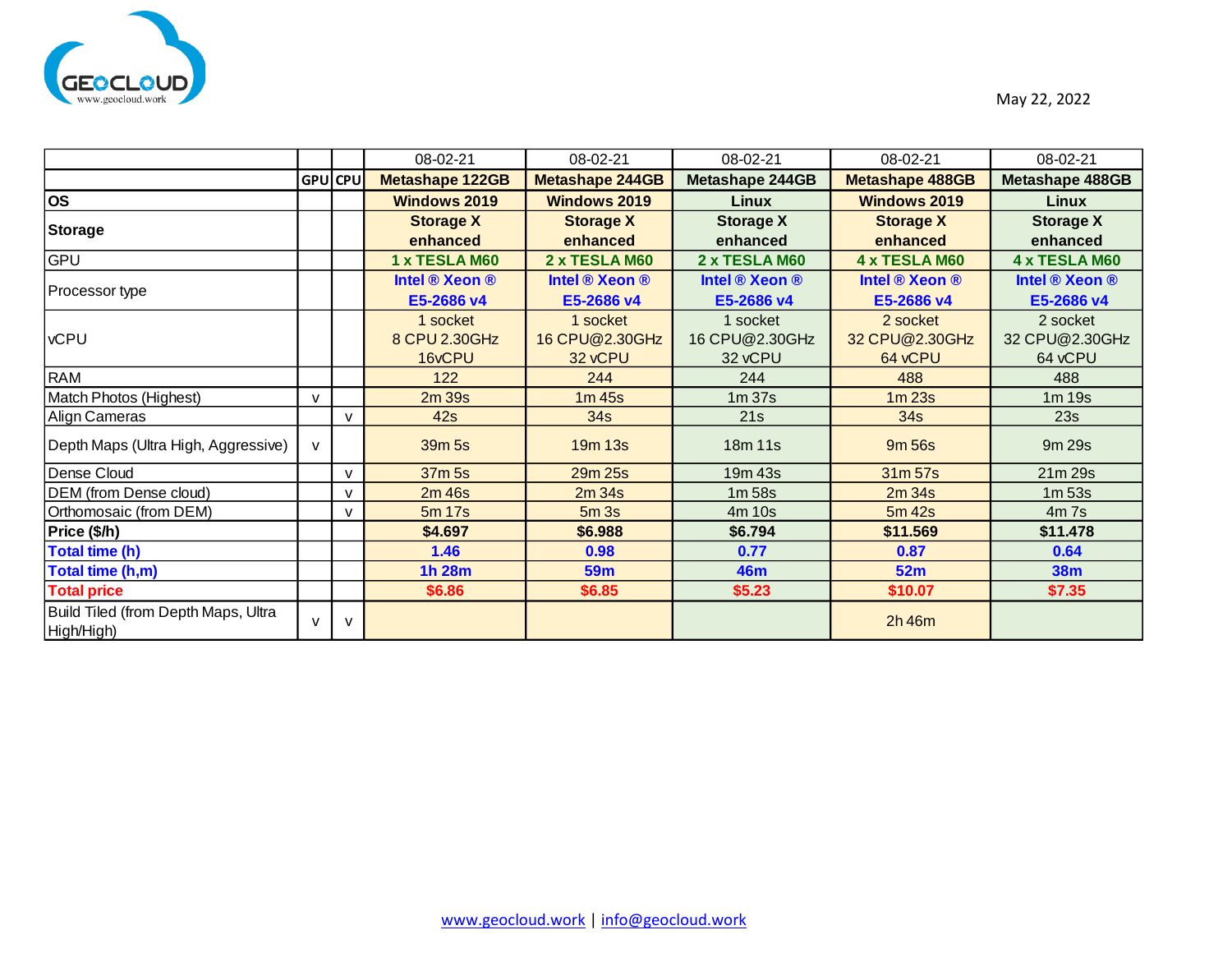<span id="page-18-0"></span>

May 22, 2022

# 13. Metashape 1.7.1. WINGTRA survey: DSC-RX1RM2 (35mm); Image size – 42 MP (7952 x 5304); Images - 930

File size (JPG) – 16 MB; Flight altitude – 76m; GSD – 1 cm; Area - 0.36 sq.km;

|                                                              |              |              | 08-02-21                                | 08-02-21                              | 08-02-21                                                                  | 08-02-21               | 08-02-21                                                                 | 08-02-21                                  |
|--------------------------------------------------------------|--------------|--------------|-----------------------------------------|---------------------------------------|---------------------------------------------------------------------------|------------------------|--------------------------------------------------------------------------|-------------------------------------------|
|                                                              |              |              | GPU CPU Metashape 488GB Metashape 488GB |                                       | <b>Metashape 192GB</b>                                                    | <b>Metashape 192GB</b> | Metashape 192GB                                                          | Metashape 192GB                           |
| <b>OS</b>                                                    |              |              | <b>Windows 2019</b>                     | Linux                                 | <b>Windows 2019</b>                                                       | <b>Windows 2019</b>    | Linux                                                                    | Linux                                     |
| <b>Storage</b>                                               |              |              | <b>Storage X</b><br>enhanced            | <b>Storage X</b><br>enhanced          | <b>Storage X</b><br>enhanced                                              | <b>Ephemeral D</b>     | <b>Storage X</b><br>enhanced                                             | <b>Ephemeral D</b>                        |
| GPU                                                          |              |              | 4 x TESLA M60                           | <b>4 x TESLA M60</b>                  | 4 x TESLA T4                                                              | 4 x TESLA T4           | 4 x TESLA T4                                                             | 4 x TESLA T4                              |
| Processor type                                               |              |              | Intel ® Xeon ®<br>E5-2686 v4            | Intel ® Xeon ®<br>E5-2686 v4          | Intel ® Xeon ®                                                            | Intel ® Xeon ®         | Intel ® Xeon ®<br>Cascade Lake 24C   Cascade Lake 24C   Cascade Lake 24C | Intel ® Xeon ®<br><b>Cascade Lake 24C</b> |
| <b>vCPU</b>                                                  |              |              | 2 socket<br>32 CPU@2.30GHz<br>64 vCPU   | 2 socket<br>32 CPU@2.30GHz<br>64 vCPU | 1 socket<br>24 CPU @ 2.50GHz 24 CPU @ 2.50GHz 24 CPU @ 2.50GHz<br>48 vCPU | 1 socket<br>48 vCPU    | 1 socket<br>48 vCPU                                                      | 1 socket<br>24 CPU @ 2.50GHz<br>48 vCPU   |
| <b>RAM</b>                                                   |              |              | 488                                     | 488                                   | 192                                                                       | 192                    | 192                                                                      | 192                                       |
| <b>Match Photos (High)</b>                                   | $\mathsf{v}$ |              | 8m 35s                                  | 8m 49s                                | 6m 36s                                                                    | 6m 28s                 | 6m 55s                                                                   | 5m 57s                                    |
| Align Cameras (High)                                         |              | ν            | 5m 23s                                  | $4m$ Os                               | $4m$ 7s                                                                   | 4m 10s                 | 2m 57s                                                                   | $3m$ Os                                   |
| Depth Maps (High/Mild)                                       | $\mathsf{V}$ |              | 1h44m                                   | 1h40m                                 | $1h$ 7 $m$                                                                | $1h$ 7m                | 1h1m                                                                     | 1h1m                                      |
| Dense Cloud (High/Mild)<br>without "Point color calculation" |              | $\mathsf{v}$ | 4h 40m                                  | 2h1m                                  | 2h49m                                                                     | $2h$ 56 $m$            | 1h31m                                                                    | 1h35m                                     |
| <b>DEM (from Dense Cloud)</b>                                |              | $\vee$       | 11m 22s                                 | 8m 27s                                | 9m 37s                                                                    | 8m 58s                 | 7m 27s                                                                   | 6m 42s                                    |
| <b>Orthomosaic (DEM)</b><br>NO "Refine seamlines"            |              | $\mathsf{v}$ | 1h12m                                   | 54m 42s                               | 56m 47s                                                                   | 52m 56s                | 44m 36s                                                                  | 37m 42s                                   |
| Price (\$/h)                                                 |              |              | \$11.569                                | \$11.478                              | \$11.648                                                                  | \$11.648               | \$11.356                                                                 | \$11.356                                  |
| Total time (h)                                               |              |              | 8.02                                    | 4.95                                  | 5.22                                                                      | 5.26                   | 3.57                                                                     | 3.49                                      |
| Total time (h,m)                                             |              |              | <b>8h 1m</b>                            | 4h 57m                                | 5h 13m                                                                    | 5h 16m                 | 3h 34m                                                                   | 3h 29m                                    |
| <b>Total price</b>                                           |              |              | \$92.78                                 | \$56.82                               | \$60.80                                                                   | \$61.27                | \$40.54                                                                  | \$39.63                                   |
| Tiled Model (from Depth maps, High/Mild, High)               | $\mathsf{v}$ | $\mathsf{v}$ | 14h 41m                                 | $11h$ 4m                              | 12h 24m                                                                   | 11h47m                 | 9h 52m                                                                   | 7h 46m                                    |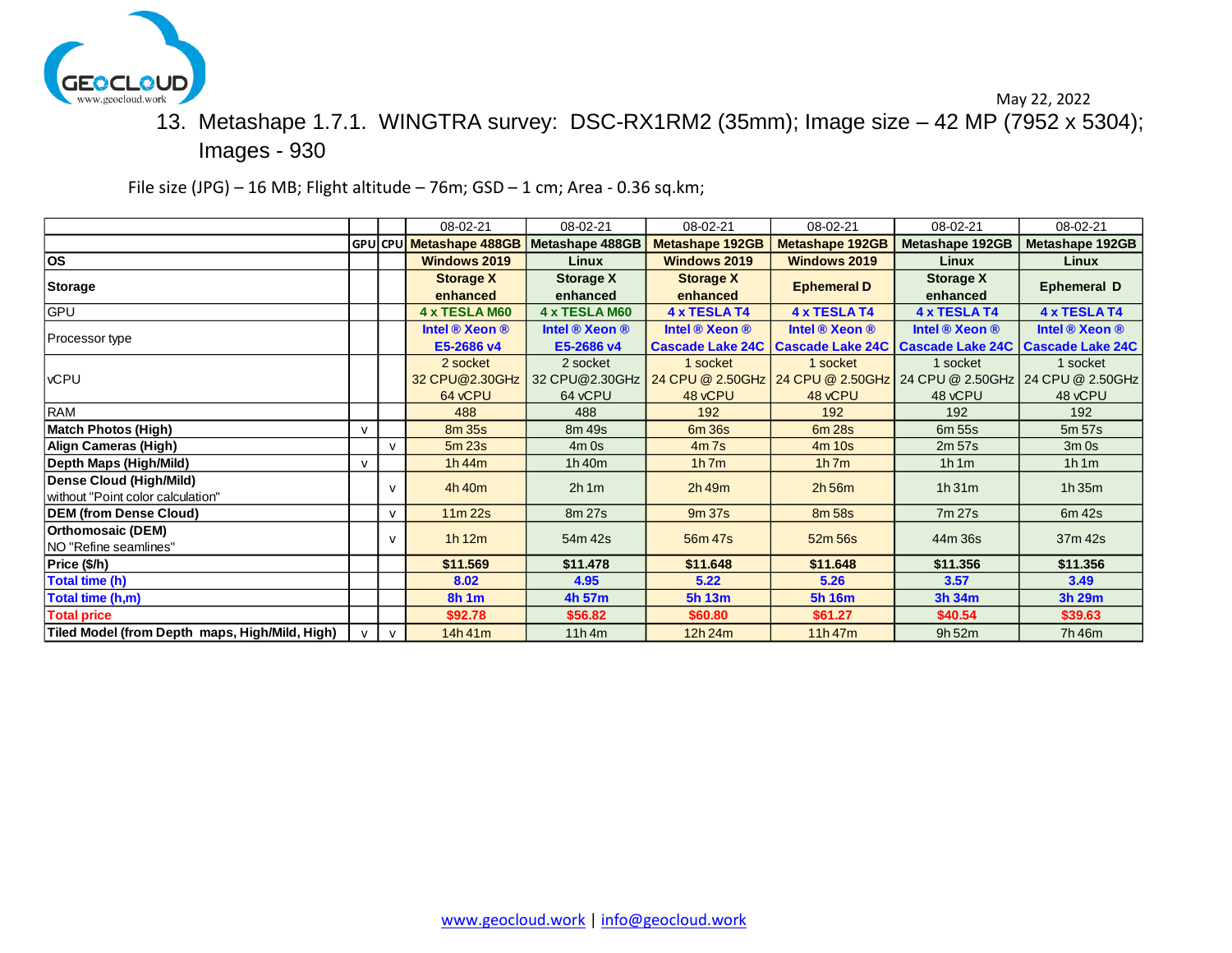

## 14. Parallel processing of 10 x Metashapes 192GB with the same Storage

<span id="page-19-0"></span>Drone survey: FC6310 (8.8mm); Image size – 16 MP (4864 x 3648); Images - 100

File size (JPG) – 7.5 MB; Side/Forward overlap - 70%; Flight altitude – 320m; GSD – 8 cm; Area - 1.35 sq.km;

| $\blacktriangledown$ General                                          |                                     | <b>Build Dense Cloud</b>     |                 |
|-----------------------------------------------------------------------|-------------------------------------|------------------------------|-----------------|
| Accuracy:                                                             | Highest<br>$\overline{\phantom{a}}$ | $\blacktriangledown$ General |                 |
| $\vee$ Generic preselection<br>$\triangledown$ Reference preselection |                                     | Quality:                     | Ultra high      |
| Reset current alignment                                               |                                     | ▼ Advanced                   |                 |
| Advanced                                                              |                                     | Depth filtering:             | Aggressive<br>▼ |
| Key point limit:                                                      | 40,000                              |                              |                 |
| Tie point limit:                                                      | 4,000                               | Reuse depth maps             |                 |
| Apply masks to:                                                       | None<br>$\overline{\phantom{a}}$    | Calculate point colors       |                 |
| Adaptive camera model fitting                                         |                                     |                              |                 |
| OK                                                                    | Cancel                              |                              | Cancel<br>OK    |

|                                                   |              |              | Single project          |                                     | 10 parallel running projects on the same storage |                      |                                                        |                    |                      |                 |                                                                                              |                 |                 |
|---------------------------------------------------|--------------|--------------|-------------------------|-------------------------------------|--------------------------------------------------|----------------------|--------------------------------------------------------|--------------------|----------------------|-----------------|----------------------------------------------------------------------------------------------|-----------------|-----------------|
|                                                   |              |              |                         |                                     |                                                  |                      |                                                        |                    |                      |                 |                                                                                              |                 | 10 <sup>1</sup> |
|                                                   |              |              | GPU CPU Metashape 192GB | Metashape 192GB                     | Metashape 192GB                                  | Metashape 192GB      | Metashape 192GB                                        | Metashape 192GB    | Metashape 192GB      | Metashape 192GB | Metashape 192GB                                                                              | Metashape 192GB | Metashape 192GB |
| <b>OS</b>                                         |              |              | Windows 2019            | Windows 2019                        | Windows 2019                                     | Windows 2019         | Windows 2019                                           | Windows 2019       | Windows 2019         | Windows 2019    | Windows 2019                                                                                 | Windows 2019    | Windows 2019    |
| Storage                                           |              |              | Storage 750GB           | Storage 750GB                       | Storage 750GB                                    | <b>Storage 750GB</b> | Storage 750GB                                          | Storage 750GB      | <b>Storage 750GB</b> | Storage 750GB   | Storage 750GB                                                                                | Storage 750GB   | Storage 750GB   |
|                                                   |              |              | enhanced                | enhanced                            | enhanced                                         | enhanced             | enhanced                                               | enhanced           | enhanced             | enhanced        | enhanced                                                                                     | enhanced        | enhanced        |
| GPU                                               |              |              | 4 x TESLA T4            | 4 x TESLA T4                        | 4 x TESLA T4                                     | 4 x TESLA T4         | 4 x TESLA T4                                           | 4 x TESLA T4       | 4 x TESLA T4         | 4 x TESLA T4    | 4 x TESLA T4                                                                                 | 4 x TESLA T4    | 4 x TESLA T4    |
|                                                   |              |              | Intel ® Xeon ®          | Intel ® Xeon ®                      | Intel ® Xeon ®                                   | Intel ® Xeon ®       | Intel ® Xeon ®                                         | Intel $@$ Xeon $@$ | Intel ® Xeon ®       | Intel ® Xeon ®  | Intel ® Xeon ®                                                                               | Intel ® Xeon ®  | Intel ® Xeon ®  |
| Processor type                                    |              |              |                         | Cascade Lake 24C   Cascade Lake 24C | <b>Cascade Lake 24C</b>                          |                      | Cascade Lake 24C   Cascade Lake 24C   Cascade Lake 24C |                    |                      |                 | Cascade Lake 24C   Cascade Lake 24C   Cascade Lake 24C   Cascade Lake 24C   Cascade Lake 24C |                 |                 |
|                                                   |              |              | 1 socket                | 1 socket                            | 1 socket                                         | 1 socket             | 1 socket                                               | 1 socket           | 1 socket             | 1 socket        | 1 socket                                                                                     | 1 socket        | 1 socket        |
| <b>VCPU</b>                                       |              |              | 24 CPU@2.50GHz          | 24 CPU@2.50GHz                      | 24 CPU@2.50GHz                                   | 24 CPU@2.50GHz       | 24 CPU@2.50GHz                                         | 24 CPU@2.50GHz     | 24 CPU@2.50GHz       | 24 CPU@2.50GHz  | 24 CPU@2.50GHz                                                                               | 24 CPU@2.50GHz  | 24 CPU@2.50GHz  |
|                                                   |              |              | 48 vCPU                 | 48 vCPU                             | 48 vCPU                                          | 48 vCPU              | 48 vCPU                                                | 48 vCPU            | 48 vCPU              | 48 vCPU         | 48 vCPU                                                                                      | 48 vCPU         | 48 vCPU         |
| RAM                                               |              |              | 192                     | 192                                 | 192                                              | 192                  | 192                                                    | 192                | 192                  | 192             | 192                                                                                          | 192             | 192             |
| Match Photos (Highest)                            |              |              | 1m1s                    | 36s                                 | 38s                                              | 37 <sub>s</sub>      | 37s                                                    | 40s                | 33s                  | 37 <sub>s</sub> | 36s                                                                                          | 36s             | 42s             |
| Align Cameras (Highest)                           |              | $\mathbf{v}$ | <b>26s</b>              | 26s                                 | 25s                                              | 25s                  | 25s                                                    | 25s                | <b>26s</b>           | 25s             | 25s                                                                                          | 25s             | 26s             |
| Depth Maps (Ultra High)                           | $\mathsf{v}$ |              | 9m 23s                  | 8m 50s                              | 8m 44s                                           | 8m 52s               | 9m 24s                                                 | 9m 10s             | 8m 47s               | 8m 51s          | 9m 7s                                                                                        | 9m 5s           | 8m 43s          |
| Dense Cloud (Ultra High)                          |              | $\mathsf{v}$ | 26m 56s                 | 30m 22s                             | 30m 19s                                          | 30m 36s              | 30m 22s                                                | 29m 55s            | 29m 20s              | 30m 4s          | 29m 16s                                                                                      | 28m 9s          | 27m 16s         |
| DEM                                               |              | $\mathsf{v}$ | 2m 27s                  | 3m 8s                               | 3m 17s                                           | 3m 18s               | 3m 20s                                                 | 3m 59s             | 2m 37s               | 4m 27s          | 4m 58s                                                                                       | 5m 45s          | 6m 19s          |
| Orthomosaic                                       |              | $\mathbf v$  | 3m <sub>51s</sub>       | 4m 42s                              | 4m 38s                                           | 4m 42s               | 4m 44s                                                 | 4m 33s             | 4m 16s               | 4m 47s          | 4m 40s                                                                                       | 4m 43s          | 4m 28s          |
| Total time (h)                                    |              |              | 0.73                    | 0.80                                | 0.80                                             | 0.81                 | 0.81                                                   | 0.81               | 0.77                 | 0.82            | 0.82                                                                                         | 0.81            | 0.80            |
| Total time (h,m)                                  |              |              | 44m                     | 48m                                 | 48 m                                             | 49 <sub>m</sub>      | 49m                                                    | 49 <sub>m</sub>    | <b>46m</b>           | 49m             | 49m                                                                                          | 49 <sub>m</sub> | 48m             |
| Build Tiled (from Depth Maps, Ultra<br>High/High) |              |              | 2h34m                   | 2h41m                               | 2h37m                                            | 2h 42s               | 2h41m                                                  | 2h 39m             | 2h 36s               | 2h41m           | 2h 34s                                                                                       | 2h 38m          | 2h 38m          |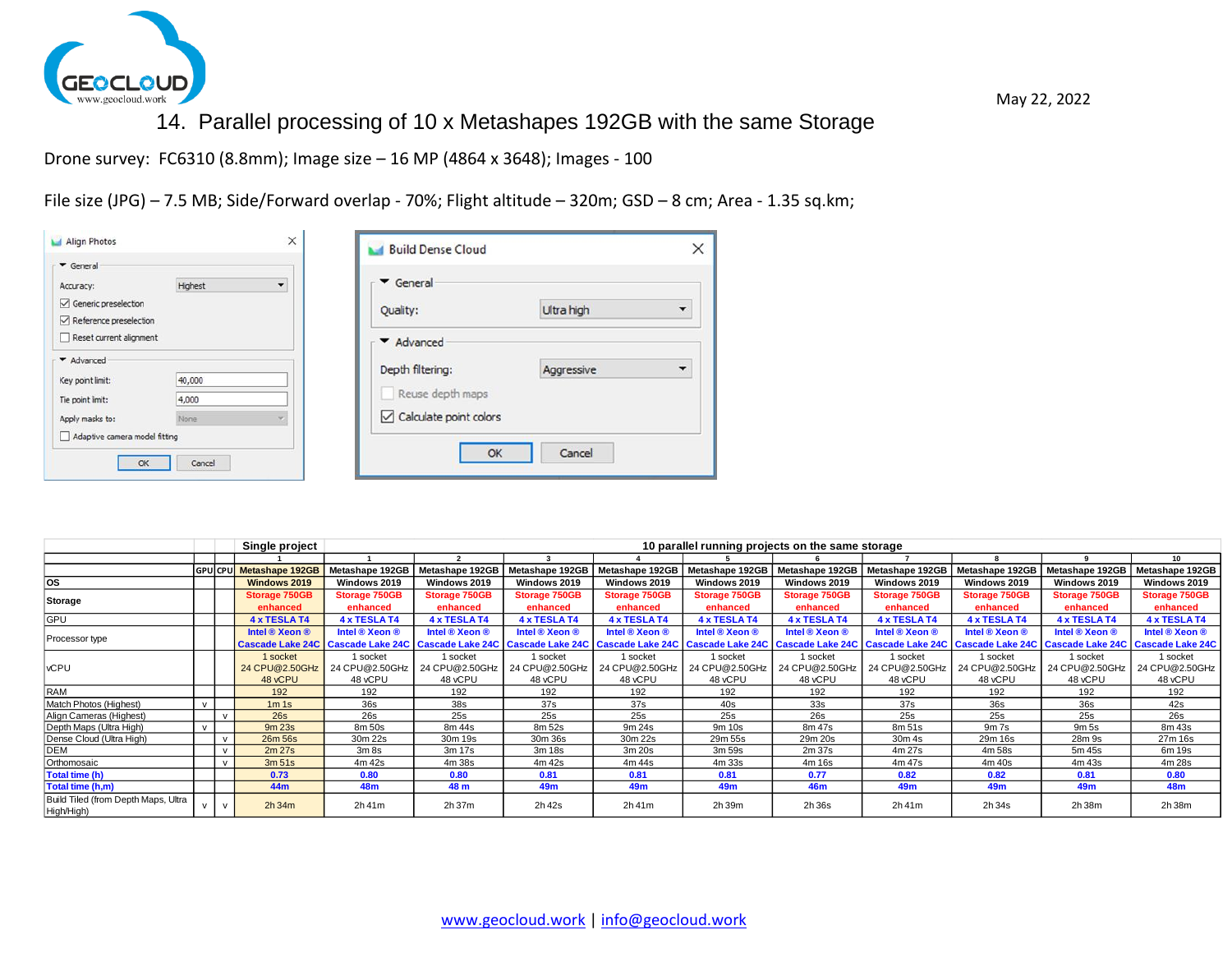

15. Metashape 1.6.5. Drone survey: FC6310 (8.8mm); Image size – 16 MP (4864 x 3648); Images - 100

<span id="page-20-0"></span>File size (JPG) – 7.5 MB; Side/Forward overlap - 70%; Flight altitude – 320m; GSD – 8 cm; Area - 1.35 sq.km;

| Align Photos                                                                                                                                           | X | Build Dense Cloud                                                    | ×                                  |
|--------------------------------------------------------------------------------------------------------------------------------------------------------|---|----------------------------------------------------------------------|------------------------------------|
| $\blacktriangledown$ General<br>Highest<br>Accuracy:<br>Generic preselection<br>Reference preselection<br>Reset current alignment                      | ۰ | $\blacktriangledown$ General<br>Quality:<br>Advanced                 | Ultra high<br>▼                    |
| Advanced<br>Key point limit:<br>40,000<br>4,000<br>Tie point limit:<br>Apply masks to:<br>None<br>Adaptive camera model fitting<br>Cancel<br><b>OK</b> |   | Depth filtering:<br>Reuse depth maps<br>Calculate point colors<br>OK | Aggressive<br>$\check{}$<br>Cancel |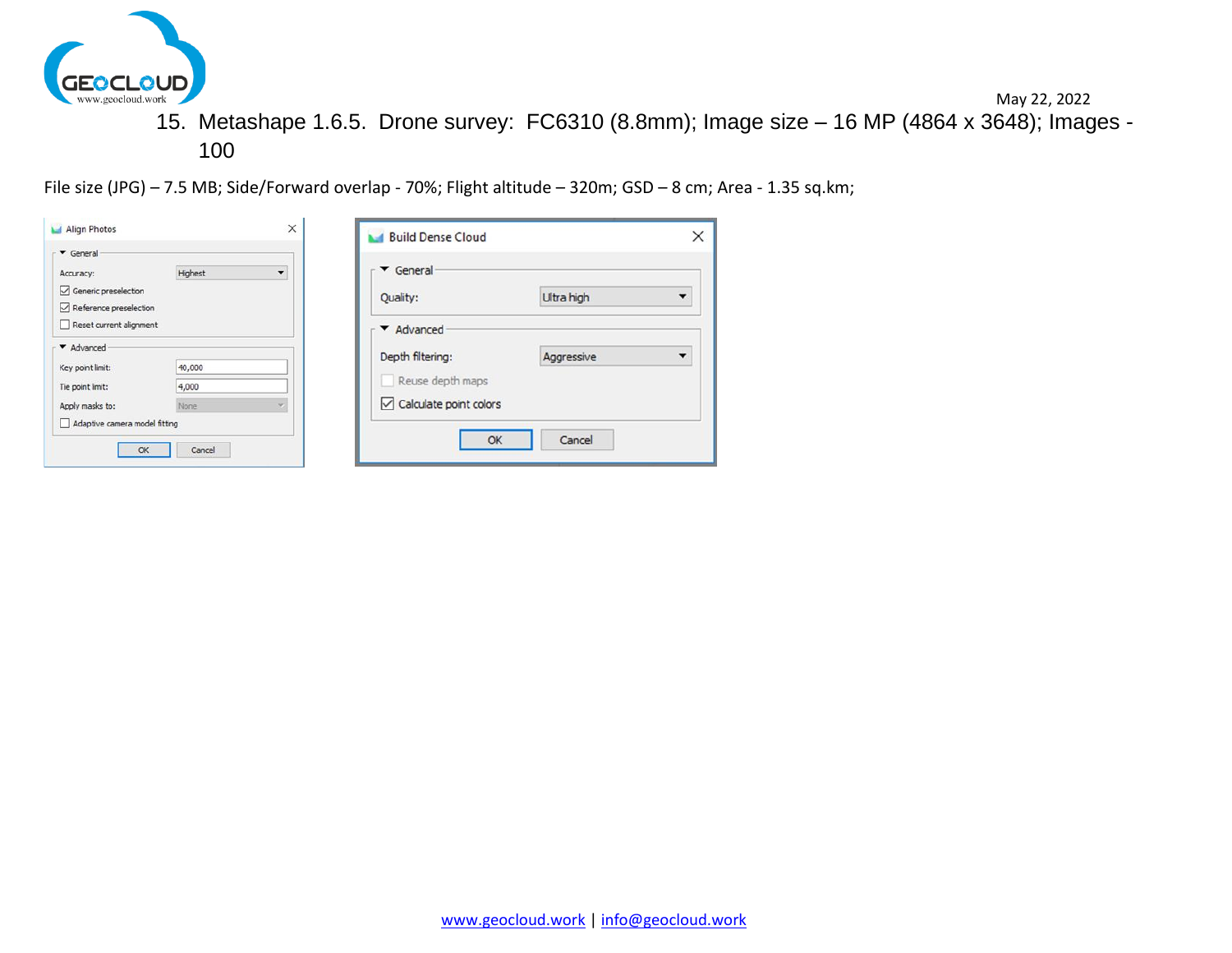

|                                                   |              |                |                        | 07-11-20               | 20-07-20               | 08-11-20              | 20-07-20                | 08-11-20                |
|---------------------------------------------------|--------------|----------------|------------------------|------------------------|------------------------|-----------------------|-------------------------|-------------------------|
|                                                   |              | GPUICPUI       | <b>Local PC</b>        | <b>Metashape 16GB</b>  | <b>Metashape 16GB</b>  | <b>Metashape 32GB</b> | <b>Metashape 32GB</b>   | <b>Metashape 122GB</b>  |
| $\overline{\text{os}}$                            |              |                | Windows 10             | <b>Windows 2019</b>    | Linux                  | <b>Windows 2019</b>   | Linux                   | <b>Windows 2019</b>     |
|                                                   |              |                |                        | <b>Storage X</b>       | <b>Storage X</b>       | <b>Storage X</b>      | <b>Storage X</b>        | <b>Storage X</b>        |
| <b>Storage</b>                                    |              |                | <b>Local disk</b>      | enhanced               | enhanced               | enhanced              | enhanced                | enhanced                |
| GPU                                               |              |                | 1 x GeForce GTX 1080   | 1 x TESLA T4           | 1 x TESLA T4           | 1 x TESLA T4          | 1 x TESLA T4            | 1 x TESLA M60           |
|                                                   |              |                | Intel ® Xeon®          | Intel ® Xeon ®         | Intel ® Xeon ®         | Intel ® Xeon ®        | Intel ® Xeon ®          | Intel ® Xeon ®          |
| Processor type                                    |              |                | $W-2123$               | Platinum 8259CL        | Platinum 8259CL        | Platinum 8259CL       | Platinum 8259CL         | E5-2686 v4              |
|                                                   |              |                | 1 socket.              | 1 socket               | 1 socket               | 1 socket              | 1 socket                | 1 socket                |
| Processor configuration                           |              |                | 4 CPU 3.60GHz          | 2 CPU 2.50GHz          | 2 CPU 2.50GHz          | 4 CPU 2.50GHz         | 4 CPU 2.50GHz           | 8 CPU 2.30GHz           |
|                                                   |              |                | 8 vCPU                 | 4vCPU                  | 4vCPU                  | 8vCPU                 | 8vCPU                   | 16vCPU                  |
| RAM                                               |              |                | 16                     | 16                     | 16                     | 32                    | 32                      | 122                     |
| <b>Match Photos</b>                               | $\mathsf{v}$ |                | $1m$ 27s               | 1m 32s                 | $1m$ 23s               | $1m$ 22s              | 1m 25s                  | 2m 56s                  |
| Align Cameras                                     |              | $\mathsf{v}$   | 51s                    | 2m9s                   | 1m 30s                 | 1 <sub>m</sub> 10s    | 56s                     | 52s                     |
| Depth Maps                                        | $\mathsf{v}$ |                | 38m 31s                | 40m 36s                | 36m 9s                 | 32m 58s               | 31m 41s                 | 47m 52s                 |
| Dense Cloud                                       |              | $\mathsf{v}$   | 54m 58s                | 1h 55m                 | 1h 35m                 | 1h2m                  | 50m 58s                 | 45m 38s                 |
| <b>DEM</b>                                        |              | $\mathsf{v}$   | 2m 47s                 | 4m 34s                 | 3m 53s                 | 3m 20s                | 2m 53s                  | 3m <sub>2s</sub>        |
| Orthomosaic                                       |              | $\mathsf{v}$   | 4m 55s                 | <b>9m 48s</b>          | 7m 3s                  | 5m 56s                | 5m 7s                   | 5m 21s                  |
| Price (\$/h)                                      |              |                |                        | \$2.936                | \$2.972                | \$3.726               | \$4.497                 | \$4.944                 |
| Total time (h)                                    |              |                | 1.72                   | 2.89                   | 2.42                   | 1.78                  | 1.55                    | 1.76                    |
| Total time (h,m)                                  |              |                | 1h 43m                 | 2h 53m                 | 2h 25m                 | 1h 47m                | 1h 33m                  | 1h 46m                  |
| <b>Total price</b>                                |              |                |                        | \$8.49                 | \$7.19                 | \$6.63                | \$6.97                  | \$8.70                  |
|                                                   |              |                | 08-11-20               | 17-07-20               | 09-11-20               | 17-07-20              | 06-11-20                | 06-11-20                |
|                                                   |              | <b>GPU</b> CPU | <b>Metashape 244GB</b> | <b>Metashape 244GB</b> | <b>Metashape 488GB</b> | Metashape 488GB       | <b>Metashape 192GB</b>  | Metashape 192GB         |
| $\overline{\text{os}}$                            |              |                | <b>Windows 2019</b>    | Linux                  | <b>Windows 2019</b>    | Linux                 | <b>Windows 2019</b>     | Linux                   |
| Storage                                           |              |                | <b>Storage X</b>       | <b>Storage X</b>       | <b>Storage X</b>       | <b>Storage X</b>      | <b>Storage X</b>        | <b>Storage X</b>        |
|                                                   |              |                | enhanced               | enhanced               | enhanced               | enhanced              | enhanced                | enhanced                |
| GPU                                               |              |                | 2 x TESLA M60          | 2 x TESLA M60          | <b>4 x TESLA M60</b>   | 4 x TESLA M60         | 4 x TESLA T4            | 4 x TESLA T4            |
|                                                   |              |                | Intel ® Xeon ®         | Intel® Xeon®           | Intel ® Xeon ®         | Intel ® Xeon ®        | Intel ® Xeon ®          | Intel ® Xeon ®          |
| Processor type                                    |              |                | E5-2686 v4             | E5-2686 v4             | E5-2686 v4             | E5-2686 v4            | <b>Cascade Lake 24C</b> | <b>Cascade Lake 24C</b> |
|                                                   |              |                | 1 socket               | 1 socket               | 2 socket               | 2 socket              | 1 socket                | 1 socket                |
| <b>vCPU</b>                                       |              |                | 16 CPU@2.30GHz         | 16 CPU@2.30GHz         | 32 CPU@2.30GHz         | 32 CPU@2.30GHz        | 24 CPU@2.50GHz          | 24 CPU@2.50GHz          |
|                                                   |              |                | 32 vCPU                | 32 vCPU                | 64 vCPU                | 64 vCPU               | 48 vCPU                 | 48 vCPU                 |
| RAM                                               |              |                | 244                    | 244                    | 488                    | 488                   | 192                     | 192                     |
| <b>Match Photos</b>                               | $\mathsf{v}$ |                | 1m33s                  | 1m <sub>2s</sub>       | 1m <sub>12s</sub>      | $\overline{50s}$      | 1m1s                    | 40s                     |
| Align Cameras                                     |              | $\mathsf{v}$   | <b>38s</b>             | 26s                    | <b>36s</b>             | 25s                   | 26s                     | 19s                     |
| Depth Maps                                        | $\mathsf{v}$ |                | 24m 44s                | 24m 39s                | 13m 41s                | 13m 34s               | 9m 23s                  | 8m 18s                  |
| Dense Cloud                                       |              | $\mathsf{v}$   | 34m 34s                | 24m 10s                | 36m 33s                | 24m 59s               | 26m 56s                 | 18m 11s                 |
| <b>DEM</b>                                        |              | $\mathsf{v}$   | 2m 57s                 | 2m 14s                 | 2m 38s                 | 2m 10s                | 2m 27s                  | 1m <sub>51s</sub>       |
| Orthomosaic                                       |              | $\mathsf{v}$   | $5m$ $7s$              | 4m 22s                 | 5m 17s                 | 4m <sub>6s</sub>      | 3m <sub>51s</sub>       | 3m 22s                  |
| Price (\$/h)                                      |              |                | \$6.914                | \$7.550                | \$11.587               | \$12.383              | \$11.665                | \$12.393                |
| <b>Total time (h)</b>                             |              |                | 1.16                   | 0.95                   | 1.00                   | 0.77                  | 0.73                    | 0.54                    |
| Total time (h,m)                                  |              |                | <b>1h 10m</b>          | 57 <sub>m</sub>        | <b>1h 0m</b>           | <b>46m</b>            | 44m                     | 32m                     |
| <b>Total price</b>                                |              |                | \$8.02                 | \$7.17                 | \$11.59                | \$9.53                | \$8.52                  | \$6.69                  |
| Build Mesh (from Depth Maps, Ultra<br>High/High)  | $\mathsf{v}$ | $\mathsf{v}$   |                        |                        |                        |                       | $1h$ 5m                 | 42m 43s                 |
| Build Tiled (from Depth Maps, Ultra<br>High/High) | $\mathsf{v}$ | $\mathsf{v}$   |                        |                        |                        |                       | 2h 34m                  | $1h$ 43 $m$             |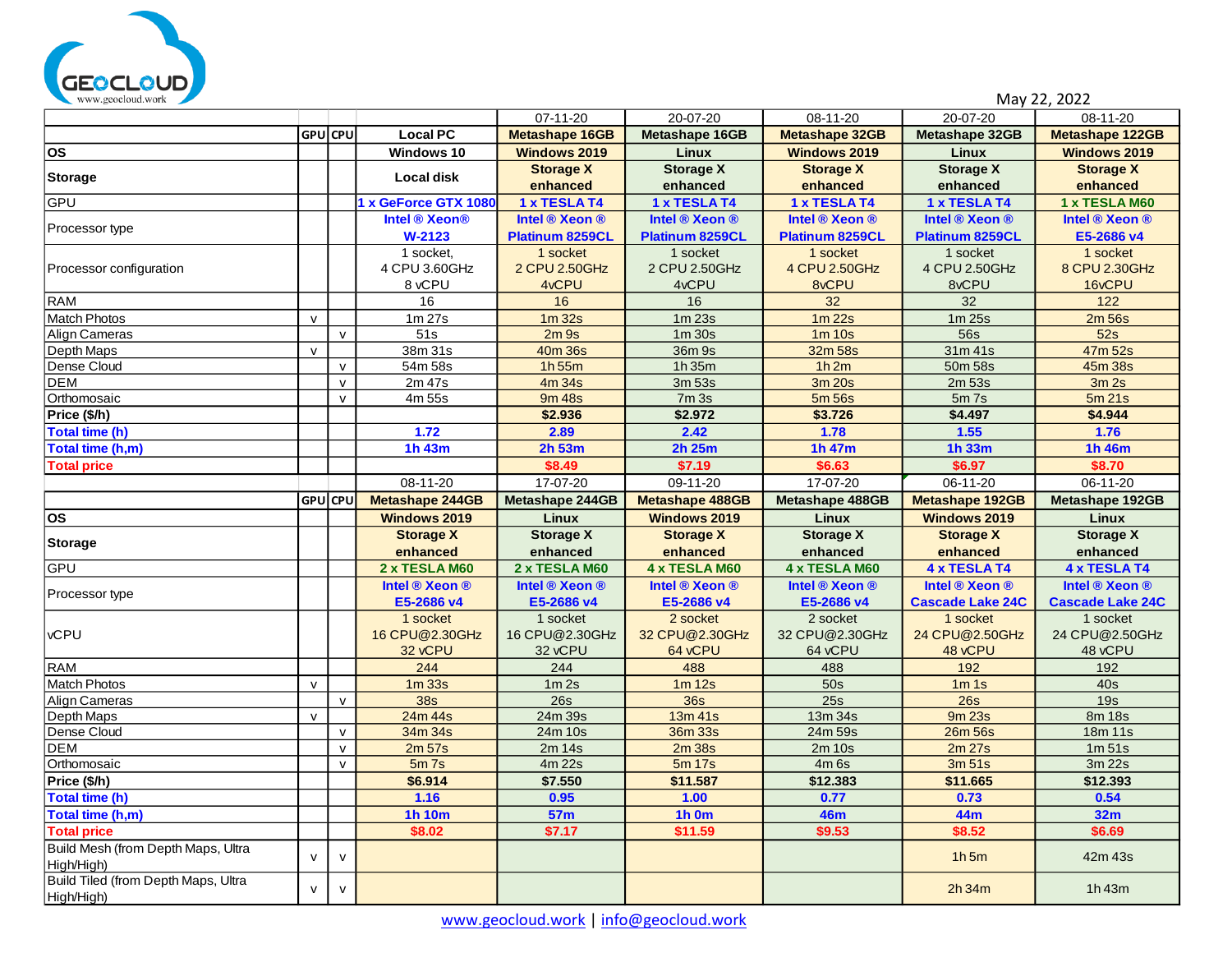

### May 22, 2022 16. Metashape 1.6.5. WINGTRA survey: DSC-RX1RM2 (35mm); Image size – 42 MP (7952 x 5304); Images - 930

<span id="page-22-0"></span>File size (JPG) – 16 MB; Flight altitude – 76m; GSD – 1 cm; Area - 0.36 sq.km;

|                                                              |              |              | GPU CPU Metashape 244GB   Metashape 244GB   Metashape 488GB   Metashape 488GB |                                       |                                       |                                       | <b>Metashape 192GB</b>                  | <b>Metashape 192GB</b> | Metashape 192GB                                                                             | Metashape 192GB     |
|--------------------------------------------------------------|--------------|--------------|-------------------------------------------------------------------------------|---------------------------------------|---------------------------------------|---------------------------------------|-----------------------------------------|------------------------|---------------------------------------------------------------------------------------------|---------------------|
| los                                                          |              |              | Windows 2019                                                                  | Linux                                 | Windows 2019                          | Linux                                 | <b>Windows 2019</b>                     | <b>Windows 2019</b>    | Linux                                                                                       | Linux               |
| Storage                                                      |              |              | <b>Storage X</b><br>enhanced                                                  | <b>Storage X</b><br>enhanced          | <b>Storage X</b><br>enhanced          | <b>Storage X</b><br>enhanced          | <b>Storage X</b><br>enhanced            | <b>Ephemeral D</b>     | <b>Storage X</b><br>enhanced                                                                | <b>Ephemeral D</b>  |
| <b>GPU</b>                                                   |              |              | 2 x TESLA M60                                                                 | 2 x TESLA M60                         | 4 x TESLA M60                         | <b>4 x TESLA M60</b>                  | 4 x TESLA T4                            | 4 x TESLA T4           | 4 x TESLA T4                                                                                | 4 x TESLA T4        |
| Processor type                                               |              |              | Intel ® Xeon ®<br>E5-2686 v4                                                  | Intel ® Xeon ®<br>E5-2686 v4          | Intel ® Xeon ®<br>E5-2686 v4          | Intel ® Xeon ®<br>E5-2686 v4          | Intel ® Xeon ®                          | Intel ® Xeon ®         | Intel ® Xeon ®<br>Cascade Lake 24C   Cascade Lake 24C   Cascade Lake 24C   Cascade Lake 24C | Intel ® Xeon ®      |
| <b>VCPU</b>                                                  |              |              | 1 socket<br>16 CPU@2.30GHz<br>32 vCPU                                         | 1 socket<br>16 CPU@2.30GHz<br>32 vCPU | 2 socket<br>32 CPU@2.30GHz<br>64 vCPU | 2 socket<br>32 CPU@2.30GHz<br>64 vCPU | 1 socket<br>24 CPU @ 2.50GHz<br>48 vCPU | 1 socket<br>48 vCPU    | 1 socket<br>24 CPU @ 2.50GHz 24 CPU @ 2.50GHz 24 CPU @ 2.50GHz<br>48 vCPU                   | 1 socket<br>48 vCPU |
| RAM                                                          |              |              | 244                                                                           | 244                                   | 488                                   | 488                                   | 192                                     | 192                    | 192                                                                                         | 192                 |
| <b>Match Photos (High)</b>                                   | $\mathsf{v}$ |              | 13m 28s                                                                       | 12m 23s                               | 8m 15s                                | 8m 19s                                | 6m 40s                                  | 6m1s                   | 6m 32s                                                                                      | 5m 49s              |
| Align Cameras (High)                                         |              | $\mathsf{v}$ | 4m 33s                                                                        | 3m <sub>4s</sub>                      | 4m 10s                                | 2m 42s                                | 3m 39s                                  | $3m$ Os                | 2m 11s                                                                                      | 2m 16s              |
| Depth Maps (High/Mild)                                       | $\mathsf{V}$ |              | 3h 20m                                                                        | 3h 18m                                | 1h45m                                 | 1h 49m                                | 1h21m                                   | 1h8m                   | $1h$ 5m                                                                                     | $1h$ 5m             |
| Dense Cloud (High/Mild)<br>without "Point color calculation" |              | $\mathsf{v}$ | $4h$ 7m                                                                       | 2h21m                                 | 3h 34m                                | 1h54m                                 | $2h$ 56 $m$                             | 2h31m                  | 1h 39m                                                                                      | 1h 33m              |
| <b>DEM (from Dense Cloud)</b>                                |              | $\mathsf{v}$ | 15m 42s                                                                       | 9m 16s                                | 11m 41s                               | 8m 57s                                | 12m <sub>51s</sub>                      | 9m 49s                 | 7m 27s                                                                                      | 6m 42s              |
| <b>Orthomosaic (DEM)</b><br>NO "Refine seamlines"            |              | $\mathsf{v}$ | 1h20m                                                                         | 56m 33s                               | $1h$ 9m                               | 55m 56s                               | $1h$ 6m                                 | 55m 42s                | 45m 14s                                                                                     | 38m 39s             |
| Price (\$/h)                                                 |              |              | \$6.914                                                                       | \$7.550                               | \$11.587                              | \$12.383                              | \$11.665                                | \$11.665               | \$12.393                                                                                    | \$12.393            |
| Total time (h)                                               |              |              | 9.35                                                                          | 7.00                                  | 6.87                                  | 5.98                                  | 5.77                                    | 4.89                   | 3.76                                                                                        | 3.52                |
| Total time (h,m)                                             |              |              | 9h 21m                                                                        | <b>7h 0m</b>                          | 6h 52m                                | 5h 59m                                | 5h 46m                                  | 4h 53m                 | 3h 46m                                                                                      | 3h 31m              |
| <b>Total price</b>                                           |              |              | \$64.65                                                                       | \$52.85                               | \$79.60                               | \$74.05                               | \$67.31                                 | \$57.04                | \$46.60                                                                                     | \$43.62             |
| <b>Mesh (from Depth Maps)</b><br>Reconstruction (High/Mild)  | $\mathsf{v}$ |              | 8h 35m                                                                        | 6h 50m                                | 6h 19m                                | 6h 30m                                | 6h 40m                                  | $5h$ 6m                | 3h 24m                                                                                      | 2h 50m              |
| Tiled Model (from Depth maps,<br>High/Mild, High)            | v            |              | 20h 7m                                                                        | 15h 30m                               | 17h 44m                               | 14h 33m                               | 16h 38m                                 | 13h 43m                | 9h 59m                                                                                      | 9h 13m              |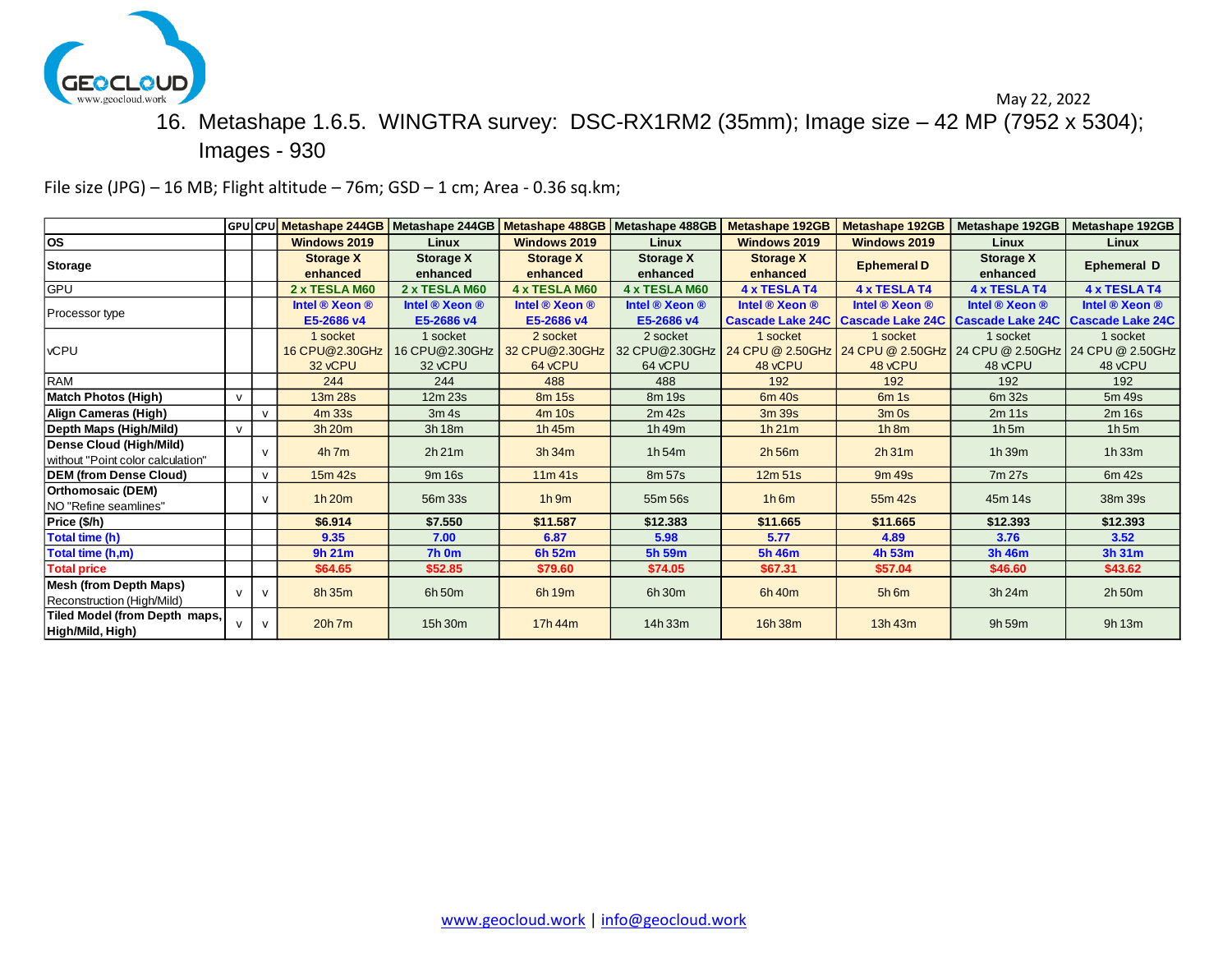

 May 22, 2022 17. Metashape 1.6.5. DJI M600 survey: PhaseOne iXM-50 (35mm); Image size – 50 MP (8280 x 6208); Images – 371

<span id="page-23-0"></span>File size (TIFF) – 150 MB; Flight altitude – 100 m; GSD – 1.3 cm; Area - 0.04 sq.km;

|                                                                     |              | GPU CPU      | <b>Metashape 192GB</b>                    | <b>Metashape 192GB</b>                    | <b>Metashape 192GB</b>                    | <b>Metashape 192GB</b>                    |
|---------------------------------------------------------------------|--------------|--------------|-------------------------------------------|-------------------------------------------|-------------------------------------------|-------------------------------------------|
| <b>OS</b>                                                           |              |              | <b>Windows 2019</b>                       | <b>Windows 2019</b>                       | Linux                                     | Linux                                     |
| Storage                                                             |              |              | <b>Storage X</b><br>enhanced              | <b>Ephemeral D</b>                        | <b>Storage X</b><br>enhanced              | <b>Ephemeral D</b>                        |
| <b>GPU</b>                                                          |              |              | 4 x TESLA T4                              | 4 x TESLA T4                              | 4 x TESLA T4                              | 4 x TESLA T4                              |
| Processor type                                                      |              |              | Intel ® Xeon ®<br><b>Cascade Lake 24C</b> | Intel ® Xeon ®<br><b>Cascade Lake 24C</b> | Intel ® Xeon ®<br><b>Cascade Lake 24C</b> | Intel ® Xeon ®<br><b>Cascade Lake 24C</b> |
| <b>vCPU</b>                                                         |              |              | 1 socket<br>24 CPU @ 2.50GHz<br>48 vCPU   | 1 socket<br>24 CPU @ 2.50GHz<br>48 vCPU   | 1 socket<br>24 CPU @ 2.50GHz<br>48 vCPU   | 1 socket<br>24 CPU @ 2.50GHz<br>48 vCPU   |
| <b>RAM</b>                                                          |              |              | 192                                       | 192                                       | 192                                       | 192                                       |
| <b>Match Photos (High)</b>                                          | v            |              | 14m 15s                                   | 2m 28s                                    | 6m 47s                                    | 2m 15s                                    |
| <b>Align Cameras (High)</b>                                         |              | $\mathsf{V}$ | 1m 36s                                    | 1m 36s                                    | 1m24s                                     | 1m <sub>12s</sub>                         |
| <b>Depth Maps (High/Mild)</b>                                       | V            |              | 2h24m                                     | 1h37m                                     | 1h 48m                                    | 1h25m                                     |
| <b>Dense Cloud (High/Mild)</b><br>without "Point color calculation" |              | $\mathsf{v}$ | 3h 48m                                    | 3h 36m                                    | 3h 18m                                    | 3h 20m                                    |
| Tiled Model (from Depth maps, High/Mild, High)                      | $\mathsf{v}$ | v            | 4h 15m                                    | 3h 48m                                    | 2h 36m                                    | 2h 32m                                    |
| <b>DEM (from Dense Cloud)</b>                                       |              | v            | 55s                                       | 53s                                       | 40s                                       | 38s                                       |
| <b>Orthomosaic (DEM)</b><br>NO "Refine seamlines"                   |              | v            | 32m 9s                                    | 27m 2s                                    | 25m 31s                                   | 20m 53s                                   |
| Price (\$/h)                                                        |              |              | \$11.665                                  | \$11.665                                  | \$12.393                                  | \$12.393                                  |
| Total time (h)                                                      |              |              | 11.03                                     | 9.51                                      | 8.16                                      | 7.66                                      |
| Total time (h,m)                                                    |              |              | <b>11h 2m</b>                             | 9h 31m                                    | <b>8h 10m</b>                             | <b>7h 40m</b>                             |
| <b>Total price</b>                                                  |              |              | \$128.66                                  | \$110.93                                  | \$101.13                                  | \$94.93                                   |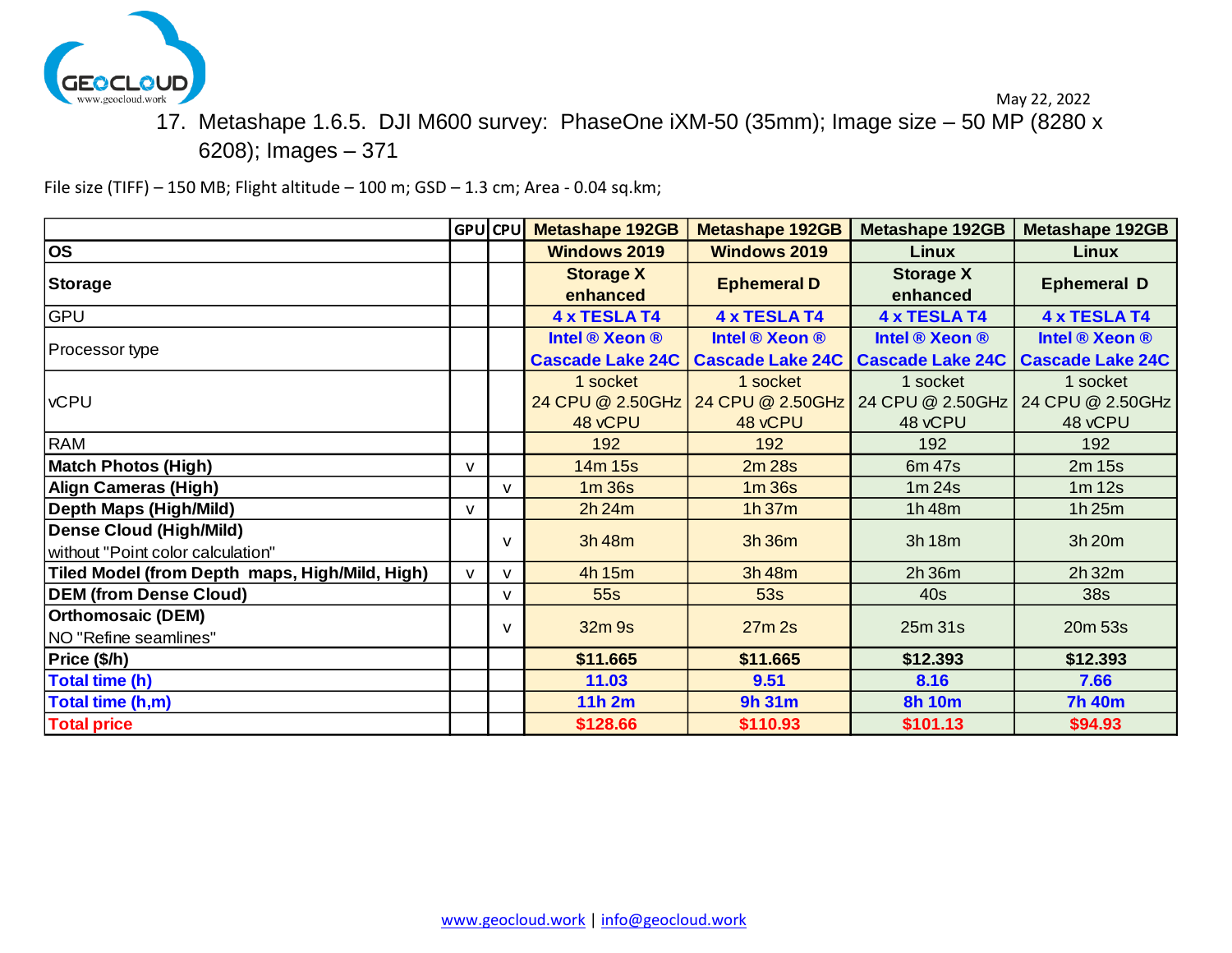

### 18. Ephemeral disks D for Metashape 16/32/64/128 and 192GB

<span id="page-24-0"></span>Using a local D drive for your data (images, project and log file) can improve processing performance by 11% for Metashape 16GB, 18% for Metashape 32GB, and 68% for Metashape 192GB (see second table for 150MP benchmarks). Processing performance improves mainly on GPUbased processes.

In our tests, there was only an improvement for 150MP large format frames, and there was only minor improvement for small 7.5MB frames. To get started with local drive D: you need to copy data from Storage X: to D:

|            |             | <b>Add Photos</b>                                                                              | $A \Box X$ |
|------------|-------------|------------------------------------------------------------------------------------------------|------------|
| Look in:   | $\Box$ /mnt | $\cdot$ 000 200                                                                                |            |
| Computer   | Name        |                                                                                                | Size       |
| geocloud   | Ephemeral-D |                                                                                                | 土          |
| File name: |             |                                                                                                | Open       |
|            |             | Files of type: All Formats (*.jpg *.jpg *.jp2 *.tif *.tiff *.png *.bmp * $\blacktriangleright$ | Cancel     |

To access the local drive from Metashape on Linux-based computers, select the folder: Computer / mnt / Ephemeral-D

### **Pay attention!**

Local drive D: exists only when the computer (Metashape) is operational. If you stop your computer, the D: drive will disappear along with all data. There is no way to recover data. Therefore, please copy the processing results back to Storage X: after processing is complete and before stopping the computer. **Don't use the following script for automatic stopping of the computer in a batch mode if you use the Ephemeral disk for processing and saving the data.**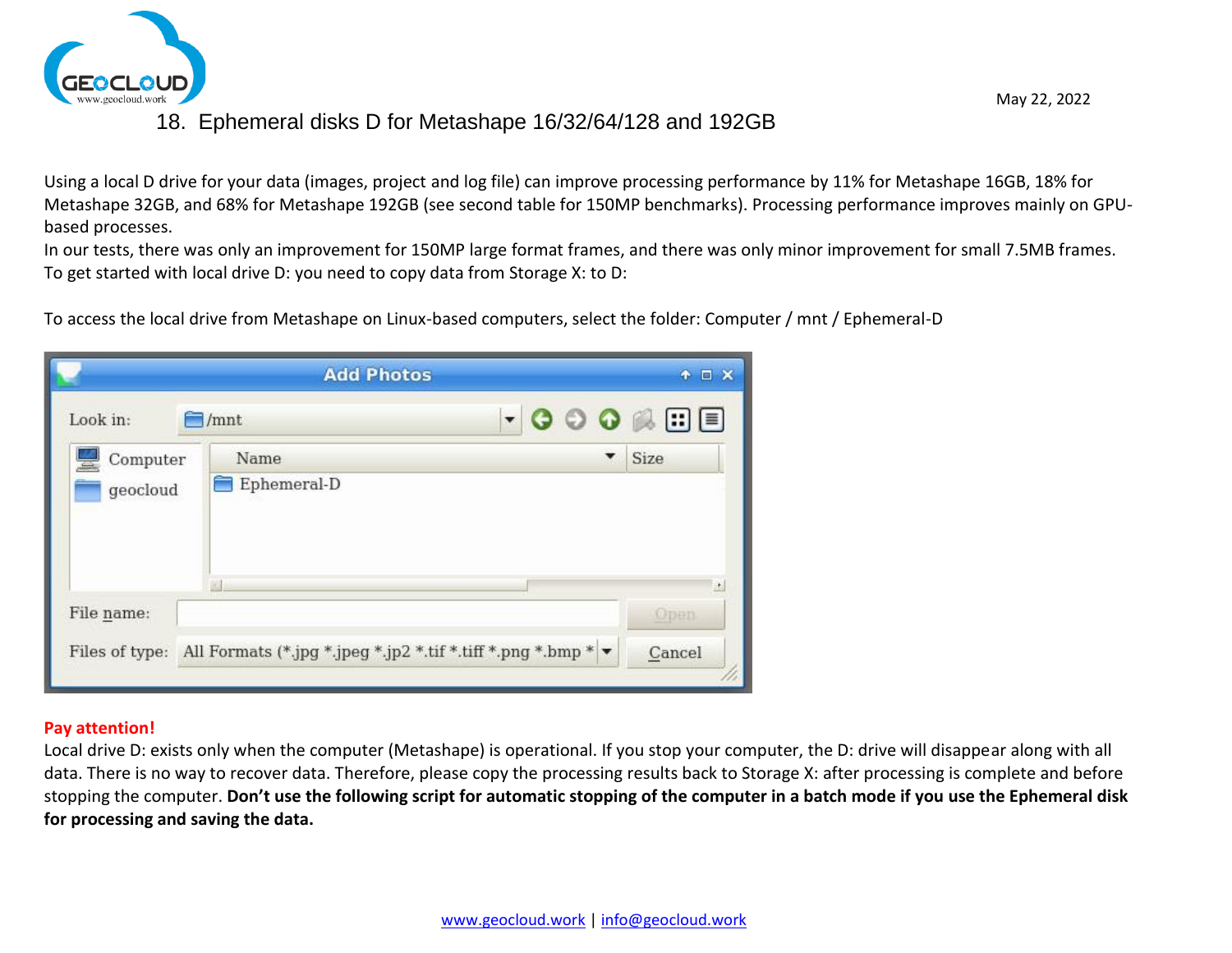

### 19. Metashape Instances support using of scripts

<span id="page-25-0"></span>To exit Metashape and stop your computer in a Batch Process of Metashape use the script

#### **Windows**

C:/Program Files/Agisoft/Metashape Pro/python/Scripts/GC\_SCRIPT\_STOP\_METASHAPE and COMPUTER.py

| <b>Lef</b> Edit Job | ×                                                                                              |
|---------------------|------------------------------------------------------------------------------------------------|
|                     | Job type: Run Script<br>▼                                                                      |
|                     | Apply to: All Chunks<br>▼                                                                      |
| $\vee$ 31           | Chunk 1 (6 cameras, 7,705 points) [R]                                                          |
| Settings:           |                                                                                                |
| Property            | Value                                                                                          |
| Path                | C:/Program Files/Agisoft/Metashape Pro/python/Scripts/GC_SCRIPT_STOP_METASHAPE and COMPUTER.PY |
|                     | Arguments                                                                                      |
|                     | Cancel<br>OK                                                                                   |

| Order      | Job Type            |                                          |                   | <b>Applies To</b> |    |  |
|------------|---------------------|------------------------------------------|-------------------|-------------------|----|--|
|            | <b>Align Photos</b> |                                          | <b>All Chunks</b> |                   |    |  |
| $\vee$ 2   | <b>Build Mesh</b>   |                                          |                   | <b>All Chunks</b> |    |  |
| 43         |                     | <b>Build Orthomos All Chunks</b>         |                   |                   |    |  |
| $\sqrt{2}$ | <b>Run Script</b>   |                                          | <b>All Chunks</b> |                   |    |  |
|            |                     |                                          |                   |                   |    |  |
| Add        |                     | Edit                                     |                   | Remove            | FE |  |
|            |                     | $\sqrt{\ }$ Save project after each step |                   |                   |    |  |

#### **Linux**

/home/geocloud/Metashape-pro/python/Scripts/GC\_SCRIPT\_STOP\_METASHAPE and COMPUTER.py

|            |                                            | Open                     |      |      |                | $+$ $ \times$ |
|------------|--------------------------------------------|--------------------------|------|------|----------------|---------------|
| Look in:   | home/geocloud/metashape-pro/python/Scripts |                          |      |      | $\cdot$ 000200 |               |
| Computer   | Name                                       | $\overline{\phantom{a}}$ | Size | Type | Date Modified  |               |
| qeocloud   | GC SCRIPT ST COMPUTER.py                   | 19 Mar 2020 18:49:21     |      |      |                |               |
| File name: |                                            |                          |      |      |                | Open          |
|            | Files of type: Python Scripts (*.py)       |                          |      |      |                | Cancel        |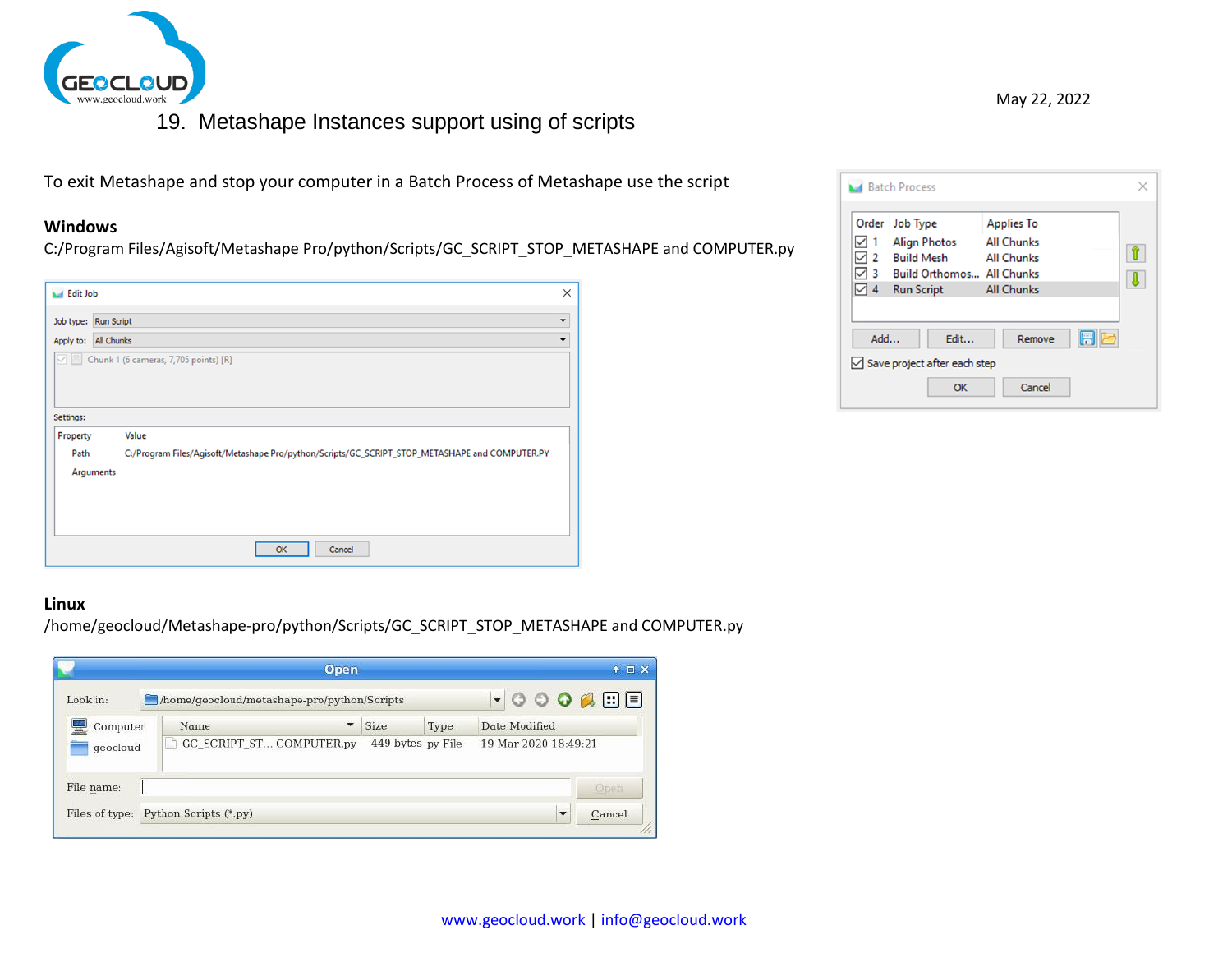

 May 22, 2022 20. Aircraft survey: PhaseOne iXM-RS150F (70mm); Image size – 150 MP (14204 x 10652); File size (TIF) – 432 MB

<span id="page-26-0"></span>Number of images - 100

Forward overlap - 60%; Side overlap – 40%; Flight altitude – 811 m; GSD – 4.25 cm; Area – 3.0 sq.km;

| Align Photos                                                                                                                                                                                                                 | $\times$                                                                                        | <b>M</b> Build DEM                                                                                          |                                                                                                    | ×                              | <b>M</b> Build Orthomosaic                                                                                                                                                                            | $\times$                                                                                                                         |
|------------------------------------------------------------------------------------------------------------------------------------------------------------------------------------------------------------------------------|-------------------------------------------------------------------------------------------------|-------------------------------------------------------------------------------------------------------------|----------------------------------------------------------------------------------------------------|--------------------------------|-------------------------------------------------------------------------------------------------------------------------------------------------------------------------------------------------------|----------------------------------------------------------------------------------------------------------------------------------|
| $\blacktriangledown$ General<br>Accuracy:<br>Generic preselection<br>$\triangledown$ Reference preselection<br>$\sqrt{\phantom{a}}$ Reset current alignment                                                                  | Highest<br>$\overline{\phantom{a}}$<br>Source<br>$\overline{\phantom{a}}$                       | ▼ Projection<br>Type:<br>WGS 84 (EPSG:: 4326)                                                               |                                                                                                    | $\bigcirc$ Cylindrical<br>一袋   | ▼ Projection<br>Type:<br>WGS 84 (EPSG:: 4326)                                                                                                                                                         | ◎ Geographic ◎ Planar<br>$\bigcirc$ Cylindrical<br>8<br>$\sim$                                                                   |
| $\blacktriangleright$ Advanced<br>Key point limit:<br>Tie point limit:<br>Apply masks to:<br>Guided image matching<br>Adaptive camera model fitting<br>OK                                                                    | 40,000<br>4,000<br>None<br>Cancel                                                               | <b>Parameters</b><br>Source data:<br><b>Quality:</b><br>Interpolation:<br>Point classes: Ground<br>Advanced | Dense cloud<br>Enabled (default)                                                                   | ▼<br>÷<br>▼<br>Select          | Parameters<br>Surface:<br>Blending mode:<br>$\sqrt{\phantom{a}}$ Refine seamlines<br>$\boxed{\smash{\bigtriangleup} }$ Enable hole filling<br>Enable back-face culling<br>◉ Pixel size (°):<br>Metres | <b>DEM</b><br>$\blacktriangledown$<br>Mosaic (default)<br>$\overline{\phantom{0}}$<br>5.80223e-07<br>$\mathbf{x}$<br>3.81489e-07 |
| <b>M</b> Build Dense Cloud<br>$\blacktriangledown$ General<br>Quality:<br>$\blacktriangleright$ Advanced<br>Depth filtering:<br>$\Box$ Reuse depth maps<br>Calculate point colors<br>Calculate point confidence<br><b>OK</b> | $\times$<br>Low<br>$\overline{\phantom{a}}$<br>Aggressive<br>$\overline{\phantom{a}}$<br>Cancel | Region<br>Setup boundaries:<br>Reset<br>Resolution (m):<br>Total size (pix):                                | 7.926523<br>$-7.965670$<br>49.024347<br>$-49.049530$<br>0.339459<br>x 8250<br>8432<br>OK<br>Cancel | $\boldsymbol{\mathsf{x}}$<br>Y | $\bigcirc$ Max. dimension (pix):<br>Region<br>Setup boundaries:<br>Estimate<br>Total size (pix):<br>OK                                                                                                | 4096<br>$\mathbf{x}$<br>$\omega$<br>Y<br>$\sim$<br>$\mathbf{x}$<br>Cancel                                                        |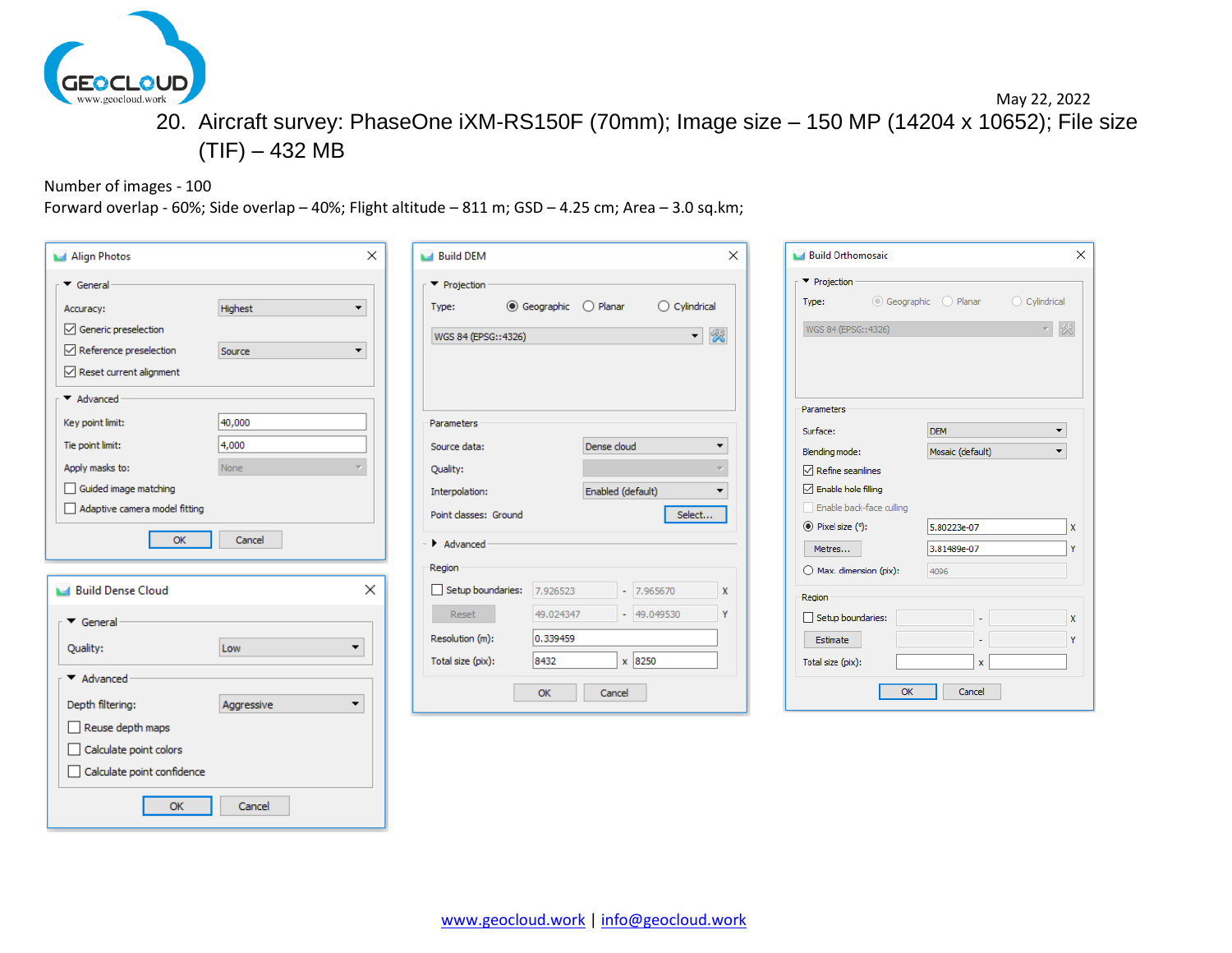

| <b>GSD</b><br><b>Local PC</b><br>GPU CPU Accuracy<br><b>Metashape 16GB</b><br>Metashape 16GB<br><b>Metashape 32GB</b><br><b>Metashape 32GB</b><br><b>OS</b><br>Win<br>Win<br><b>Linux</b><br>Win<br>Linux<br><b>Storage X</b><br><b>Storage X</b><br><b>Storage X</b><br><b>Storage X enhanced</b><br><b>Storage</b><br>Local<br>enhanced<br>enhanced<br>enhanced<br><b>GPU</b><br>1 x TESLA T4<br>1 x TESLA T4<br>1 x TESLA T4<br>1 x GeForce GTX 1080<br>1 x TESLA T4<br>Cascade Lake 24C<br>Cascade Lake 24C<br>Intel(R) $Xeon(R)$ W-2123<br>Cascade Lake 24C<br>Cascade Lake 24C<br><b>vCPU</b><br>CPU 3.60GHz<br>4 vCPU 2.5GHz<br>4 vCPU 2.5GHz<br>8 vCPU 2.5GHz<br>8 vCPU 2.5GHz<br><b>RAM</b><br>32<br>16<br>16<br>16<br>32<br>8m 39s<br><b>Match Photos</b><br>Highest<br>17m 20s<br>14m 2s<br>7m 56s<br>4.25<br>11m1s<br>$\mathsf{v}$<br>4.25<br>44s<br>1m30s<br>1m <sub>9s</sub><br><b>58s</b><br>Align Cameras<br>Highest<br>40s<br>$\mathsf{v}$<br>11m 29s<br>Depth Maps<br>34<br>11m 29s<br>18m 23s<br>13m 6s<br>14m 15s<br>$\mathsf{v}$<br>Low<br>Dense Cloud<br>34<br>7m 17s<br>15m 49s<br>13m 12s<br>8m 30s<br>6m 58s<br>Low<br>$\mathsf{v}$<br>NO "Point color calculation"<br>15/0.25/100<br>$2m$ 0s<br>2m 17s<br>Classify ground points<br>$2m$ Os<br>2m 10s<br>1m 38s<br>$\mathsf{v}$<br>$\overline{34}$<br>23s<br>$\overline{32s}$<br>42s<br>31s<br>23s<br>DEM<br>$\mathsf{v}$<br>34cm<br>Orthomosaic<br>4.25cm<br>4.25<br>28m 9s<br>39m 52s<br>49m 28s<br>34m 41s<br>27m 28s<br>$\mathsf{v}$<br>WITH "Refine seemlines"<br>Price (\$/h)<br>\$2.936<br>\$2.972<br>\$3.726<br>\$4.497<br><b>Total time (h)</b><br>1.17<br>1.70<br>1.31<br>1.20<br>0.94 |                                           |  |  |                       | 14-07-20              | 15-07-20                | 16-07-20           | 15-07-20   |                                    |
|----------------------------------------------------------------------------------------------------------------------------------------------------------------------------------------------------------------------------------------------------------------------------------------------------------------------------------------------------------------------------------------------------------------------------------------------------------------------------------------------------------------------------------------------------------------------------------------------------------------------------------------------------------------------------------------------------------------------------------------------------------------------------------------------------------------------------------------------------------------------------------------------------------------------------------------------------------------------------------------------------------------------------------------------------------------------------------------------------------------------------------------------------------------------------------------------------------------------------------------------------------------------------------------------------------------------------------------------------------------------------------------------------------------------------------------------------------------------------------------------------------------------------------------------------------------------------------------------------------------------------------------------------------------------------|-------------------------------------------|--|--|-----------------------|-----------------------|-------------------------|--------------------|------------|------------------------------------|
|                                                                                                                                                                                                                                                                                                                                                                                                                                                                                                                                                                                                                                                                                                                                                                                                                                                                                                                                                                                                                                                                                                                                                                                                                                                                                                                                                                                                                                                                                                                                                                                                                                                                            |                                           |  |  |                       |                       |                         |                    |            |                                    |
|                                                                                                                                                                                                                                                                                                                                                                                                                                                                                                                                                                                                                                                                                                                                                                                                                                                                                                                                                                                                                                                                                                                                                                                                                                                                                                                                                                                                                                                                                                                                                                                                                                                                            |                                           |  |  |                       |                       |                         |                    |            |                                    |
|                                                                                                                                                                                                                                                                                                                                                                                                                                                                                                                                                                                                                                                                                                                                                                                                                                                                                                                                                                                                                                                                                                                                                                                                                                                                                                                                                                                                                                                                                                                                                                                                                                                                            |                                           |  |  |                       |                       |                         |                    |            |                                    |
|                                                                                                                                                                                                                                                                                                                                                                                                                                                                                                                                                                                                                                                                                                                                                                                                                                                                                                                                                                                                                                                                                                                                                                                                                                                                                                                                                                                                                                                                                                                                                                                                                                                                            |                                           |  |  |                       |                       |                         |                    |            |                                    |
|                                                                                                                                                                                                                                                                                                                                                                                                                                                                                                                                                                                                                                                                                                                                                                                                                                                                                                                                                                                                                                                                                                                                                                                                                                                                                                                                                                                                                                                                                                                                                                                                                                                                            |                                           |  |  |                       |                       |                         |                    |            |                                    |
|                                                                                                                                                                                                                                                                                                                                                                                                                                                                                                                                                                                                                                                                                                                                                                                                                                                                                                                                                                                                                                                                                                                                                                                                                                                                                                                                                                                                                                                                                                                                                                                                                                                                            |                                           |  |  |                       |                       |                         |                    |            |                                    |
|                                                                                                                                                                                                                                                                                                                                                                                                                                                                                                                                                                                                                                                                                                                                                                                                                                                                                                                                                                                                                                                                                                                                                                                                                                                                                                                                                                                                                                                                                                                                                                                                                                                                            |                                           |  |  |                       |                       |                         |                    |            |                                    |
|                                                                                                                                                                                                                                                                                                                                                                                                                                                                                                                                                                                                                                                                                                                                                                                                                                                                                                                                                                                                                                                                                                                                                                                                                                                                                                                                                                                                                                                                                                                                                                                                                                                                            |                                           |  |  |                       |                       |                         |                    |            |                                    |
|                                                                                                                                                                                                                                                                                                                                                                                                                                                                                                                                                                                                                                                                                                                                                                                                                                                                                                                                                                                                                                                                                                                                                                                                                                                                                                                                                                                                                                                                                                                                                                                                                                                                            |                                           |  |  |                       |                       |                         |                    |            |                                    |
|                                                                                                                                                                                                                                                                                                                                                                                                                                                                                                                                                                                                                                                                                                                                                                                                                                                                                                                                                                                                                                                                                                                                                                                                                                                                                                                                                                                                                                                                                                                                                                                                                                                                            |                                           |  |  |                       |                       |                         |                    |            |                                    |
|                                                                                                                                                                                                                                                                                                                                                                                                                                                                                                                                                                                                                                                                                                                                                                                                                                                                                                                                                                                                                                                                                                                                                                                                                                                                                                                                                                                                                                                                                                                                                                                                                                                                            |                                           |  |  |                       |                       |                         |                    |            |                                    |
|                                                                                                                                                                                                                                                                                                                                                                                                                                                                                                                                                                                                                                                                                                                                                                                                                                                                                                                                                                                                                                                                                                                                                                                                                                                                                                                                                                                                                                                                                                                                                                                                                                                                            |                                           |  |  |                       |                       |                         |                    |            |                                    |
|                                                                                                                                                                                                                                                                                                                                                                                                                                                                                                                                                                                                                                                                                                                                                                                                                                                                                                                                                                                                                                                                                                                                                                                                                                                                                                                                                                                                                                                                                                                                                                                                                                                                            |                                           |  |  |                       |                       |                         |                    |            |                                    |
|                                                                                                                                                                                                                                                                                                                                                                                                                                                                                                                                                                                                                                                                                                                                                                                                                                                                                                                                                                                                                                                                                                                                                                                                                                                                                                                                                                                                                                                                                                                                                                                                                                                                            |                                           |  |  |                       |                       |                         |                    |            |                                    |
|                                                                                                                                                                                                                                                                                                                                                                                                                                                                                                                                                                                                                                                                                                                                                                                                                                                                                                                                                                                                                                                                                                                                                                                                                                                                                                                                                                                                                                                                                                                                                                                                                                                                            |                                           |  |  |                       |                       |                         |                    |            |                                    |
|                                                                                                                                                                                                                                                                                                                                                                                                                                                                                                                                                                                                                                                                                                                                                                                                                                                                                                                                                                                                                                                                                                                                                                                                                                                                                                                                                                                                                                                                                                                                                                                                                                                                            |                                           |  |  |                       |                       |                         |                    |            |                                    |
|                                                                                                                                                                                                                                                                                                                                                                                                                                                                                                                                                                                                                                                                                                                                                                                                                                                                                                                                                                                                                                                                                                                                                                                                                                                                                                                                                                                                                                                                                                                                                                                                                                                                            |                                           |  |  |                       |                       |                         |                    |            |                                    |
|                                                                                                                                                                                                                                                                                                                                                                                                                                                                                                                                                                                                                                                                                                                                                                                                                                                                                                                                                                                                                                                                                                                                                                                                                                                                                                                                                                                                                                                                                                                                                                                                                                                                            |                                           |  |  |                       |                       |                         |                    |            |                                    |
|                                                                                                                                                                                                                                                                                                                                                                                                                                                                                                                                                                                                                                                                                                                                                                                                                                                                                                                                                                                                                                                                                                                                                                                                                                                                                                                                                                                                                                                                                                                                                                                                                                                                            | Total time (h,m)                          |  |  | <b>1h 10m</b>         | 1h 42m                | 1h 19m                  | 1h 12m             | <b>56m</b> |                                    |
| \$3.89<br>\$4.99<br>\$4.47<br>\$4.23<br><b>Total price</b>                                                                                                                                                                                                                                                                                                                                                                                                                                                                                                                                                                                                                                                                                                                                                                                                                                                                                                                                                                                                                                                                                                                                                                                                                                                                                                                                                                                                                                                                                                                                                                                                                 |                                           |  |  |                       |                       |                         |                    |            |                                    |
| $19-07-20$<br>$16-07-20$<br>15-07-20<br>20-07-20<br>17-07-20<br>23-07-20                                                                                                                                                                                                                                                                                                                                                                                                                                                                                                                                                                                                                                                                                                                                                                                                                                                                                                                                                                                                                                                                                                                                                                                                                                                                                                                                                                                                                                                                                                                                                                                                   |                                           |  |  |                       |                       |                         |                    |            |                                    |
| GPUCPU<br><b>Metashape 244GB</b><br>Metashape 244GB<br><b>Metashape 488GB</b><br>Metashape 488GB<br>Metashape 192GB                                                                                                                                                                                                                                                                                                                                                                                                                                                                                                                                                                                                                                                                                                                                                                                                                                                                                                                                                                                                                                                                                                                                                                                                                                                                                                                                                                                                                                                                                                                                                        |                                           |  |  |                       |                       |                         |                    |            | Metashape 192GB                    |
| <b>OS</b><br>Win<br>Win<br>Win<br>Linux<br>Linux<br>Linux                                                                                                                                                                                                                                                                                                                                                                                                                                                                                                                                                                                                                                                                                                                                                                                                                                                                                                                                                                                                                                                                                                                                                                                                                                                                                                                                                                                                                                                                                                                                                                                                                  |                                           |  |  |                       |                       |                         |                    |            |                                    |
| <b>Storage X</b><br><b>Storage X</b><br><b>Storage X</b><br><b>Storage X</b><br><b>Storage X</b>                                                                                                                                                                                                                                                                                                                                                                                                                                                                                                                                                                                                                                                                                                                                                                                                                                                                                                                                                                                                                                                                                                                                                                                                                                                                                                                                                                                                                                                                                                                                                                           |                                           |  |  |                       |                       |                         |                    |            |                                    |
| <b>Storage</b><br><b>Storage X enhanced</b><br>enhanced<br>enhanced<br>enhanced<br>enhanced<br>enhanced                                                                                                                                                                                                                                                                                                                                                                                                                                                                                                                                                                                                                                                                                                                                                                                                                                                                                                                                                                                                                                                                                                                                                                                                                                                                                                                                                                                                                                                                                                                                                                    |                                           |  |  |                       |                       |                         |                    |            |                                    |
| <b>GPU</b><br>2 x TESLA M60<br>2 x TESLA M60<br>4 x TESLA M60<br>4 x TESLA M60<br>4 x TESLA T4<br>4 x TESLA T4                                                                                                                                                                                                                                                                                                                                                                                                                                                                                                                                                                                                                                                                                                                                                                                                                                                                                                                                                                                                                                                                                                                                                                                                                                                                                                                                                                                                                                                                                                                                                             |                                           |  |  |                       |                       |                         |                    |            |                                    |
| Intel Xeon E5-2686 v4<br>Intel Xeon E5-2686 v4<br>Intel Xeon E5-2686 v4 Intel Xeon E5-2686 v4<br>Cascade Lake 24C<br><b>vCPU</b><br>32 vCPU 2.3GHz<br>32 vCPU 2.3GHz<br>64 vCPU 2.3GHz<br>64 vCPU 2.3GHz<br>48 vCPU 2.5GHz                                                                                                                                                                                                                                                                                                                                                                                                                                                                                                                                                                                                                                                                                                                                                                                                                                                                                                                                                                                                                                                                                                                                                                                                                                                                                                                                                                                                                                                 |                                           |  |  |                       |                       |                         |                    |            | Cascade Lake 24C<br>48 vCPU 2.5GHz |
|                                                                                                                                                                                                                                                                                                                                                                                                                                                                                                                                                                                                                                                                                                                                                                                                                                                                                                                                                                                                                                                                                                                                                                                                                                                                                                                                                                                                                                                                                                                                                                                                                                                                            |                                           |  |  |                       |                       |                         |                    |            |                                    |
| <b>RAM</b><br>244<br>244<br>488<br>488<br>192<br>192<br>Match Photos                                                                                                                                                                                                                                                                                                                                                                                                                                                                                                                                                                                                                                                                                                                                                                                                                                                                                                                                                                                                                                                                                                                                                                                                                                                                                                                                                                                                                                                                                                                                                                                                       |                                           |  |  |                       |                       |                         |                    |            |                                    |
| Highest<br>4.25<br>12m 16s<br>8m 51s<br>6m 24s<br>4m 49s<br>$\mathsf{v}$<br>7m 39s<br><b>8m 4s</b><br>4.25<br>37s<br>23s<br><b>39s</b><br>33s<br>27s<br>23s<br>Align Cameras                                                                                                                                                                                                                                                                                                                                                                                                                                                                                                                                                                                                                                                                                                                                                                                                                                                                                                                                                                                                                                                                                                                                                                                                                                                                                                                                                                                                                                                                                               |                                           |  |  |                       |                       |                         |                    |            |                                    |
| Highest<br>v<br>Depth Maps<br>34<br>16m 47s<br>12m 12s<br>17m 35s<br>10m 34s<br>11m 30s<br>8m 29s<br>$\mathsf{v}$<br>Low                                                                                                                                                                                                                                                                                                                                                                                                                                                                                                                                                                                                                                                                                                                                                                                                                                                                                                                                                                                                                                                                                                                                                                                                                                                                                                                                                                                                                                                                                                                                                   |                                           |  |  |                       |                       |                         |                    |            |                                    |
| Dense Cloud                                                                                                                                                                                                                                                                                                                                                                                                                                                                                                                                                                                                                                                                                                                                                                                                                                                                                                                                                                                                                                                                                                                                                                                                                                                                                                                                                                                                                                                                                                                                                                                                                                                                |                                           |  |  |                       |                       |                         |                    |            |                                    |
| 34<br>5m 2s<br>3m <sub>2s</sub><br>6m 51s<br>2m 55s<br>$4m$ 6s<br>2m 11s<br>Low<br>$\mathsf{v}$<br>NO "Point color calculation"                                                                                                                                                                                                                                                                                                                                                                                                                                                                                                                                                                                                                                                                                                                                                                                                                                                                                                                                                                                                                                                                                                                                                                                                                                                                                                                                                                                                                                                                                                                                            |                                           |  |  |                       |                       |                         |                    |            |                                    |
| 15/0.25/100<br>Classify ground points<br>$2m$ 6s<br>2m 40s<br>1m3s<br>1m 30s<br>$1m$ Os<br>1m1s<br>$\mathsf{v}$                                                                                                                                                                                                                                                                                                                                                                                                                                                                                                                                                                                                                                                                                                                                                                                                                                                                                                                                                                                                                                                                                                                                                                                                                                                                                                                                                                                                                                                                                                                                                            |                                           |  |  |                       |                       |                         |                    |            |                                    |
| 34<br>32s<br>DEM (ground points only)<br>19s<br>30 <sub>s</sub><br>19s<br>16s<br>34cm<br>24s<br>$\mathsf{v}$                                                                                                                                                                                                                                                                                                                                                                                                                                                                                                                                                                                                                                                                                                                                                                                                                                                                                                                                                                                                                                                                                                                                                                                                                                                                                                                                                                                                                                                                                                                                                               |                                           |  |  |                       |                       |                         |                    |            |                                    |
| Orthomosaic                                                                                                                                                                                                                                                                                                                                                                                                                                                                                                                                                                                                                                                                                                                                                                                                                                                                                                                                                                                                                                                                                                                                                                                                                                                                                                                                                                                                                                                                                                                                                                                                                                                                |                                           |  |  |                       |                       |                         |                    |            |                                    |
| 4.25<br>4.25cm<br>32m 55s<br>21m 14s<br>40m 43s<br>20m 58s<br>17m 59s<br>27m 27s<br>$\mathsf{v}$<br>WITH "Refine seemlines"                                                                                                                                                                                                                                                                                                                                                                                                                                                                                                                                                                                                                                                                                                                                                                                                                                                                                                                                                                                                                                                                                                                                                                                                                                                                                                                                                                                                                                                                                                                                                |                                           |  |  |                       |                       |                         |                    |            |                                    |
| \$6.914<br>\$7.550<br>\$11.587<br>\$12.383<br>\$11.665<br>\$12.393<br>Price (\$/h)                                                                                                                                                                                                                                                                                                                                                                                                                                                                                                                                                                                                                                                                                                                                                                                                                                                                                                                                                                                                                                                                                                                                                                                                                                                                                                                                                                                                                                                                                                                                                                                         |                                           |  |  |                       |                       |                         |                    |            |                                    |
| 0.89                                                                                                                                                                                                                                                                                                                                                                                                                                                                                                                                                                                                                                                                                                                                                                                                                                                                                                                                                                                                                                                                                                                                                                                                                                                                                                                                                                                                                                                                                                                                                                                                                                                                       |                                           |  |  |                       |                       |                         |                    |            |                                    |
|                                                                                                                                                                                                                                                                                                                                                                                                                                                                                                                                                                                                                                                                                                                                                                                                                                                                                                                                                                                                                                                                                                                                                                                                                                                                                                                                                                                                                                                                                                                                                                                                                                                                            |                                           |  |  |                       |                       |                         |                    |            |                                    |
| \$5.74<br>\$15.06<br>\$8.79<br>\$10.38<br>\$7.31<br>\$8.09<br><b>Total price</b>                                                                                                                                                                                                                                                                                                                                                                                                                                                                                                                                                                                                                                                                                                                                                                                                                                                                                                                                                                                                                                                                                                                                                                                                                                                                                                                                                                                                                                                                                                                                                                                           | <b>Total time (h)</b><br>Total time (h,m) |  |  | 1.17<br><b>1h 10m</b> | 0.76<br><b>0h 46m</b> | $1.30$<br><b>1h 18m</b> | 0.71<br><b>43m</b> | <b>53m</b> | 0.59<br><b>35m</b>                 |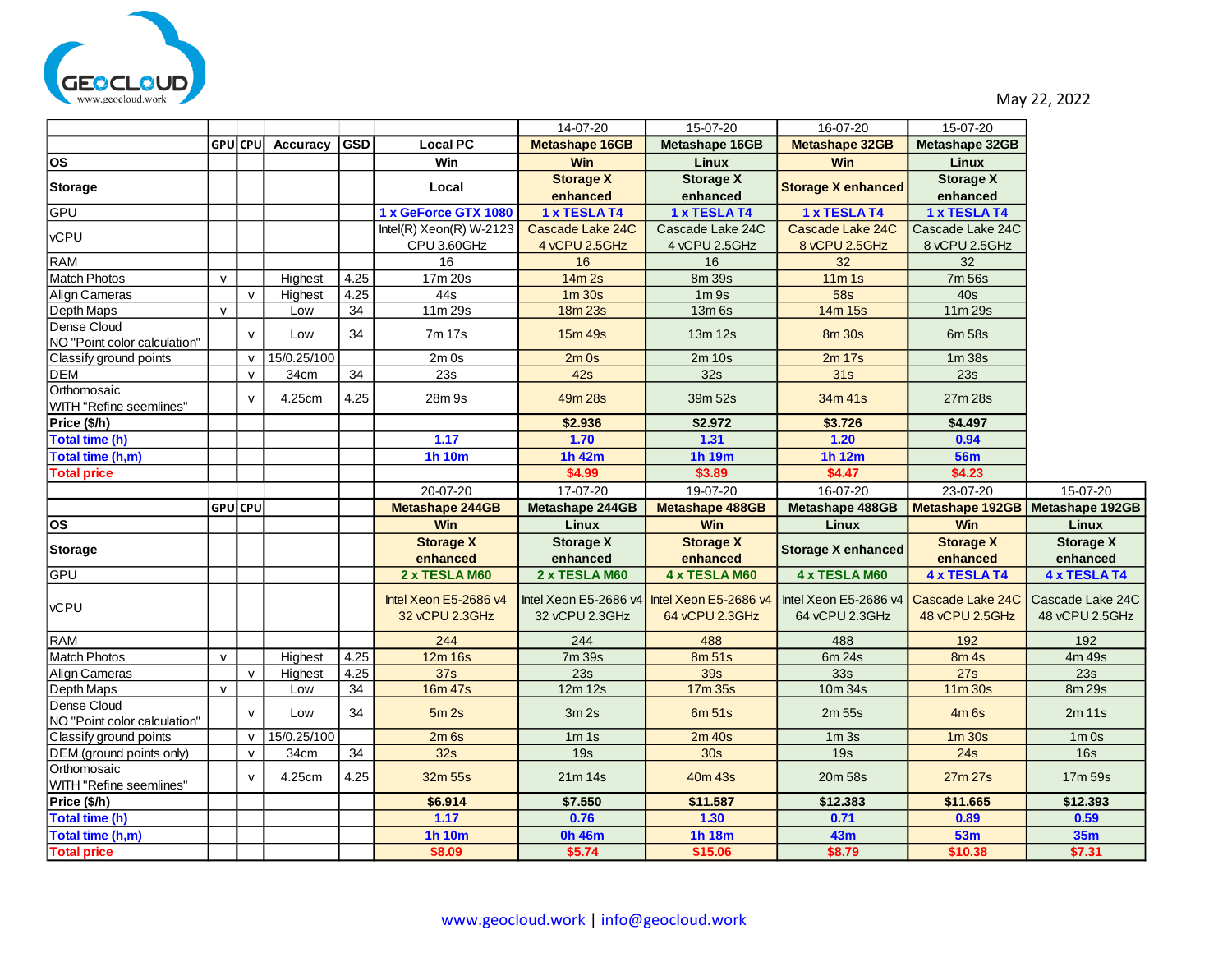

| May 22, 2022 |  |
|--------------|--|
|--------------|--|

|                                                |              |              |                 |            | 18-08-20                                                 | 18-08-20                                | 17-08-20                                              | 17-08-20                                       | 17-08-20                                                  | 16-08-20                                 |
|------------------------------------------------|--------------|--------------|-----------------|------------|----------------------------------------------------------|-----------------------------------------|-------------------------------------------------------|------------------------------------------------|-----------------------------------------------------------|------------------------------------------|
|                                                | <b>GPU</b>   | <b>CPU</b>   | <b>Accuracy</b> | <b>GSD</b> | <b>Metashape</b><br><b>16GB</b>                          | <b>Metashape</b><br><b>16GB</b>         | <b>Metashape</b><br><b>32GB</b>                       | <b>Metashape</b><br><b>32GB</b>                | <b>Metashape</b><br><b>192GB</b>                          | <b>Metashape</b><br><b>192GB</b>         |
| <b>OS</b>                                      |              |              |                 |            | <b>Win</b>                                               | <b>Linux</b>                            | <b>Win</b>                                            | <b>Linux</b>                                   | <b>Win</b>                                                | Linux                                    |
| <b>Storage</b>                                 |              |              |                 |            | <b>Local D</b><br><b>Project D</b>                       | <b>Local D</b><br><b>Project D</b>      | <b>Local D</b><br><b>Project D</b>                    | <b>Local D</b><br><b>Project D</b>             | <b>Local D</b><br><b>Project D</b>                        | <b>Local D</b><br><b>Project D</b>       |
| <b>GPU</b>                                     |              |              |                 |            | 1 x TESLA T4                                             | 1 x TESLA T4                            | 1 x TESLA T4                                          | 1 x TESLA T4                                   | 4 x TESLA T4                                              | 4 x TESLA T4                             |
| <b>vCPU</b>                                    |              |              |                 |            | <b>Cascade Lake</b><br><b>24C</b><br>4 vCPU<br>$2.5$ GHz | Cascade Lake<br>24C<br>4 vCPU<br>2.5GHz | <b>Cascade Lake</b><br><b>24C</b><br>8 vCPU<br>2.5GHz | <b>Cascade Lake</b><br>24C<br>8 vCPU<br>2.5GHz | <b>Cascade Lake</b><br><b>24C</b><br>48 vCPU<br>$2.5$ GHz | Cascade Lake<br>24C<br>48 vCPU<br>2.5GHz |
| <b>RAM</b>                                     |              |              |                 |            | 16                                                       | 16                                      | 32                                                    | 32                                             | 192                                                       | 192                                      |
| <b>Match Photos</b>                            | $\mathsf{v}$ |              | Highest         | 4.25       | $11m$ 13s                                                | 5m 55s                                  | 9m 13s                                                | 5m 17s                                         | 2m 22s                                                    | 1m24s                                    |
| Align Cameras                                  |              | $\mathsf{V}$ | Highest         | 4.25       | 1m <sub>31s</sub>                                        | $1m$ 11s                                | $1m$ Os                                               | 44 <sub>S</sub>                                | <b>29s</b>                                                | 15s                                      |
| Depth Maps                                     | $\mathsf{V}$ |              | Low             | 34         | 12m 24s                                                  | 11m 4s                                  | 8m 13s                                                | 7m 30s                                         | 3m 23s                                                    | 2m 15s                                   |
| Dense Cloud<br>NO "Point color<br>calculation" |              | $\mathsf{V}$ | Low             | 34         | $16m$ 1s                                                 | 13m <sub>3s</sub>                       | 8m 41s                                                | 6m 53s                                         | 4m <sub>4s</sub>                                          | $2m$ 6s                                  |
| Classify ground<br>points                      |              | $\mathsf{V}$ | 15/0.25/100     |            | 3m <sub>4s</sub>                                         | 2m <sub>9s</sub>                        | $2m$ Os                                               | 1 <sub>m</sub> 28s                             | 1m 16s                                                    | $1m$ Os                                  |
| <b>DEM</b>                                     |              | $\mathsf{v}$ | 34cm            | 34         | <b>36s</b>                                               | 31s                                     | 26s                                                   | 23s                                            | 19 <sub>s</sub>                                           | 15s                                      |
| Orthomosaic<br>WITH "Refine<br>seamlines"      |              | $\mathsf{V}$ | 4.25cm          | 4.25       | 45m 26s                                                  | 37m 35s                                 | 32m 0s                                                | 25m 45s                                        | 21m 47s                                                   | 13m 19s                                  |
| Price (\$/h)                                   |              |              |                 |            | \$2.936                                                  | \$2.972                                 | \$3.726                                               | \$4.497                                        | \$11.665                                                  | \$12.393                                 |
| Total time (h)                                 |              |              |                 |            | 1.50                                                     | 1.19                                    | 1.03                                                  | 0.80                                           | 0.56                                                      | 0.35                                     |
| Total time (h,m)                               |              |              |                 |            | <b>1h 30m</b>                                            | 1h 11m                                  | 1h2m                                                  | <b>48m</b>                                     | 34m                                                       | 21m                                      |
| <b>Total price</b>                             |              |              |                 |            | \$4.40                                                   | \$3.54                                  | \$3.84                                                | \$3.60                                         | \$6.53                                                    | \$4.34                                   |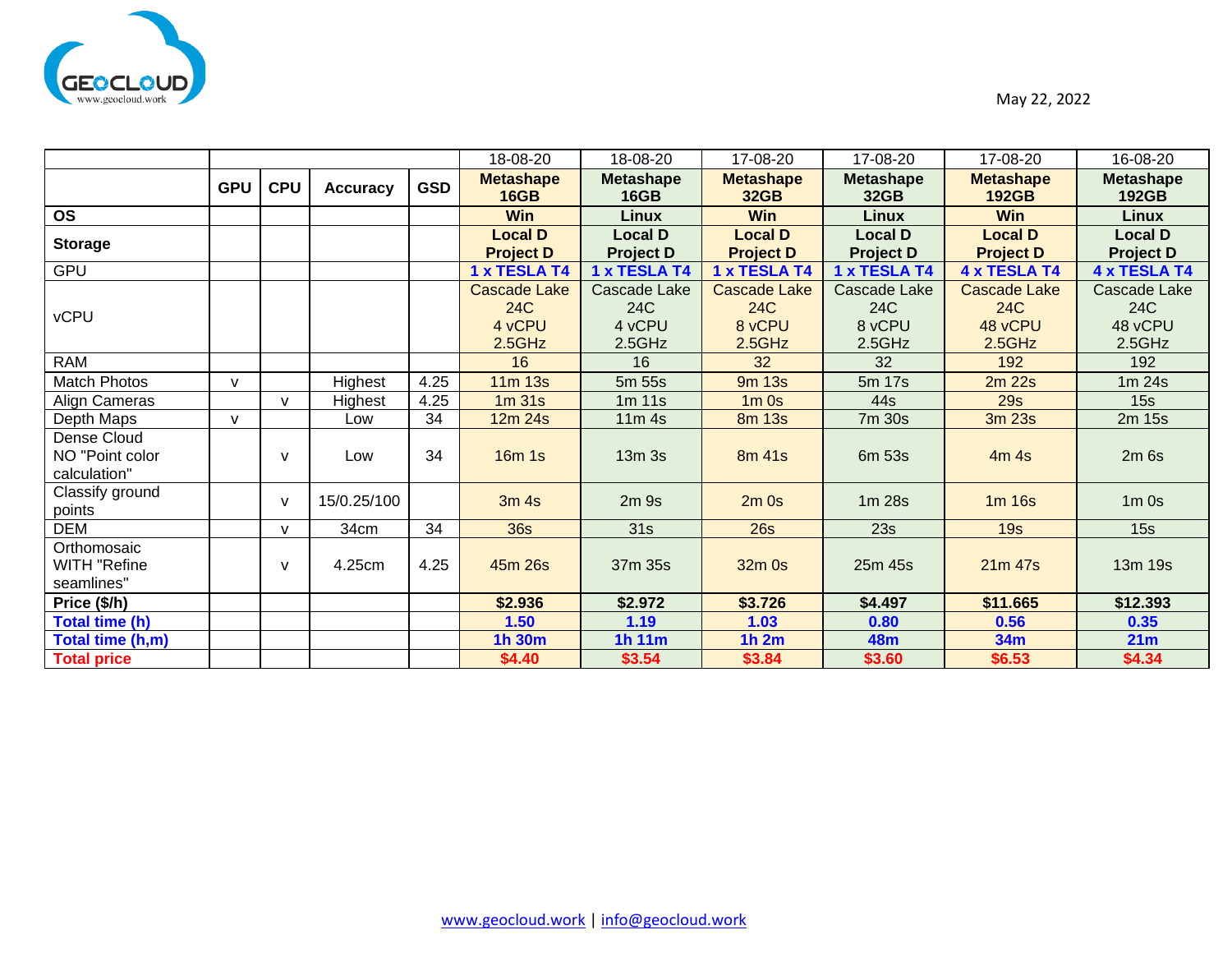

### May 22, 2022 21. Aircraft survey: PhaseOne iXM-RS280F (90mm); Image size – 280 MP (20150 x 14118); File size (TIF) – 813 MB

<span id="page-29-0"></span>Strips – 11; Number of images - 88

Forward overlap - 73%; Side overlap – 80%; Flight altitude – 1130 m; GSD – 4.6 cm; Area – 5.5 sq.km;

|                                             |              |              |                     |                    |                                                             | 19-09-20                     | 19-09-20                           | 09-09-20                                        | 09-09-20                           |
|---------------------------------------------|--------------|--------------|---------------------|--------------------|-------------------------------------------------------------|------------------------------|------------------------------------|-------------------------------------------------|------------------------------------|
|                                             |              | GPU CPU      | Processing<br>Level | <b>GSD</b><br>(cm) | <b>Local PC</b>                                             |                              |                                    | Metashape 192GB Metashape 192GB Metashape 192GB | <b>Metashape 192GB</b>             |
| <b>OS</b>                                   |              |              |                     |                    | Win                                                         | <b>WIN</b>                   | <b>WIN</b>                         | <b>Linux</b>                                    | Linux                              |
| <b>Storage</b>                              |              |              |                     |                    | Local                                                       | <b>Storage X</b><br>enhanced | <b>Local drive D</b>               | <b>Storage X</b><br>enhanced                    | <b>Local drive D</b>               |
| <b>GPU</b>                                  |              |              |                     |                    | 1 x GeForce GTX 1080                                        | 4 x TESLA T4                 | 4 x TESLA T4                       | 4 x TESLA T4                                    | 4 x TESLA T4                       |
| <b>vCPU</b>                                 |              |              |                     |                    | Intel(R) $Xeon(R)$ W-2123 $Cascade Lake 24C$<br>CPU 3.60GHz | 48 vCPU 2.5GHz               | Cascade Lake 24C<br>48 vCPU 2.5GHz | Cascade Lake 24C<br>48 vCPU 2.5GHz              | Cascade Lake 24C<br>48 vCPU 2.5GHz |
| <b>RAM</b>                                  |              |              |                     |                    | 16                                                          | 192                          | 192                                | 192                                             | 192                                |
| <b>Match Photos</b>                         | $\mathsf{v}$ |              | Highest             | 4.6                | 30m 45s                                                     | 8m 18s                       | 3m 27s                             | 8m 57s                                          | 2m 24s                             |
| Align Cameras                               |              | $\vee$       | Highest             | 4.6                | 31 <sub>s</sub>                                             | 32s                          | 27s                                | 21s                                             | 16s                                |
| Depth Maps                                  | v            |              | Low                 | 36.8               | 26m 15s                                                     | 19m 47s                      | 7m 11s                             | 19m 34s                                         | 4m 45s                             |
| Dense Cloud<br>NO "Point color calculation" |              | $\mathsf{v}$ | Low                 | 36.8               | $11m$ 6s                                                    | 5m 30s                       | 5m 53s                             | 3m 17s                                          | 3m <sub>9s</sub>                   |
| Classify ground points                      |              | $\mathsf{v}$ | 15/0.25/100         | 36.8               | $4m$ Os                                                     | $1m$ 30s                     | 1m <sub>45s</sub>                  | $1m$ 12s                                        | $1m$ 15s                           |
| DEM (ground points only)                    |              | $\mathsf{V}$ | 36.8                | 36.8               | 31 <sub>s</sub>                                             | 34 <sub>s</sub>              | 25s                                | 21s                                             | 20s                                |
| Orthomosaic<br>WITH "Refine seamlines"      |              | $\mathsf{v}$ | 4.6                 | 4.6                | 1h2m                                                        | 45m 52s                      | 38m 20s                            | 31m1s                                           | 23m 24s                            |
| Price (\$/h)                                |              |              |                     |                    |                                                             | \$11.665                     | \$11.665                           | \$12.393                                        | \$12.393                           |
| Total time (h)                              |              |              |                     |                    | 2.25                                                        | 1.37                         | 0.96                               | 1.08                                            | 0.59                               |
| Total time (h,m)                            |              |              |                     |                    | 2h 15m                                                      | 1h 22m                       | <b>58m</b>                         | $1h$ 5m                                         | 35 <sub>m</sub>                    |
| <b>Total price</b>                          |              |              |                     |                    |                                                             | \$15.98                      | \$11.20                            | \$13.38                                         | \$7.31                             |